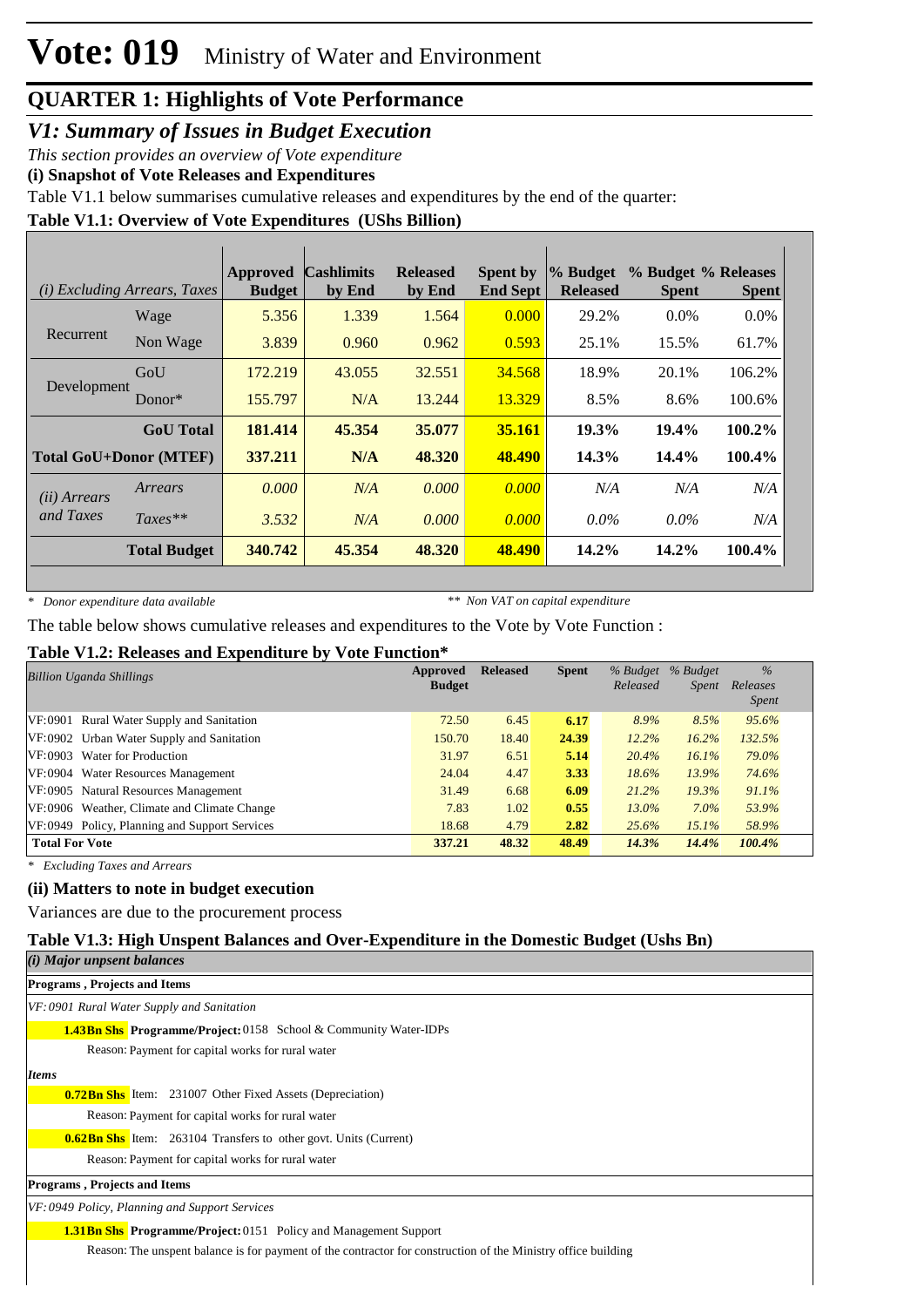# **Vote: 019** Ministry of Water and Environment

#### **QUARTER 1: Highlights of Vote Performance**

| <b>Items</b>                                                                                                                                      |
|---------------------------------------------------------------------------------------------------------------------------------------------------|
| <b>1.24Bn Shs</b> Item: 231001 Non Residential buildings (Depreciation)                                                                           |
| Reason: The unspent balance is for payment of the contractor for construction of the Ministry office building                                     |
| <b>Programs, Projects and Items</b>                                                                                                               |
| VF: 0903 Water for Production                                                                                                                     |
| <b>1.30Bn Shs</b> Programme/Project: 0169 Water for Production                                                                                    |
| Reason: Payment for certificates for construction of Water for Production facilities and consultancy for Feasibility Studies for Capital<br>Works |
| <b>Items</b>                                                                                                                                      |
| <b>0.74Bn Shs</b> Item: 231007 Other Fixed Assets (Depreciation)                                                                                  |
| Reason: Payment for certificates for construction of water for production facilities and consultancy for Feasibility Studies for Capital<br>Works |
| <b>Programs, Projects and Items</b>                                                                                                               |
| VF: 0904 Water Resources Management                                                                                                               |
| <b>0.64Bn Shs</b> Programme/Project: 0165 Support to WRM                                                                                          |
| Reason: The balances are for payment of certificates the machinery and equipment and contractor for the office block                              |
|                                                                                                                                                   |
| <b>Programs, Projects and Items</b>                                                                                                               |
| VF: 0902 Urban Water Supply and Sanitation                                                                                                        |
| <b>0.56Bn Shs Programme/Project:</b> 1192 Lake Victoria Water and Sanitation (LVWATSAN)Phase II Project                                           |
| Reason: Payment for certificates for capital works                                                                                                |
| <b>Items</b>                                                                                                                                      |
| <b>0.54Bn Shs</b> Item: 231007 Other Fixed Assets (Depreciation)                                                                                  |
| Reason: Payment for certificates for capital works                                                                                                |
| (ii) Expenditures in excess of the original approved budget                                                                                       |
| * Excluding Taxes and Arrears                                                                                                                     |

#### *V2: Performance Highlights*

*This section provides highlights of output performance, focusing on key outputs and actions impelemented to improve section performance.*

#### **Table V2.1: Key Vote Output Indicators and Expenditures\***

| <i>Vote, Vote Function</i><br><b>Key Output</b> |                     | <b>Approved Budget and</b><br><b>Planned outputs</b>                                                                                                                                                                                      | <b>Cumulative Expenditure</b><br>and Performance                                                                                                                                                                                                                                                | <b>Status and Reasons for any</b><br><b>Variation from Plans</b>                                                                                                                                       |
|-------------------------------------------------|---------------------|-------------------------------------------------------------------------------------------------------------------------------------------------------------------------------------------------------------------------------------------|-------------------------------------------------------------------------------------------------------------------------------------------------------------------------------------------------------------------------------------------------------------------------------------------------|--------------------------------------------------------------------------------------------------------------------------------------------------------------------------------------------------------|
|                                                 |                     | Vote Function: 0901 Rural Water Supply and Sanitation                                                                                                                                                                                     |                                                                                                                                                                                                                                                                                                 |                                                                                                                                                                                                        |
| Output: 090101                                  |                     | Back up support for O & M of Rural Water                                                                                                                                                                                                  |                                                                                                                                                                                                                                                                                                 |                                                                                                                                                                                                        |
| Description of Performance:                     |                     |                                                                                                                                                                                                                                           | There were a site meeting<br>conducted<br>for the piped water systems of<br>BududaNabweya<br>and Lirima. Management<br>structure set up for<br>singila, one advocacy meeting<br>held<br>and training of water board and<br>stakeholder carried out for<br>Singila<br>piped water supply system. | Advocacy meeting held and<br>training of water board and<br>stakeholder for Singila piped<br>water supply system is part of<br>the process for seting up an<br>effective management structure.         |
|                                                 | <b>Output Cost:</b> | UShs Bn:<br>2.194                                                                                                                                                                                                                         | UShs Bn:<br>0.296                                                                                                                                                                                                                                                                               | % Budget Spent:<br>13.5%                                                                                                                                                                               |
| Output: 090103                                  |                     | Promotion of sanitation and hygiene education                                                                                                                                                                                             |                                                                                                                                                                                                                                                                                                 |                                                                                                                                                                                                        |
| Description of Performance:                     |                     | Conduct 4No. sanitation and<br>hygiene improvement<br>campaigns for Singila, Wadelai<br>and Nyarodho water systems in<br>Alwi dry corridor. Hygiene and<br>sanitation promotion in<br>Bududa/Nabweya, Ongino,<br>Luanda, Bukwo and Lirima | There were 2 sanitation<br>campaigns<br>held for the piped water systems<br>of<br>Bududa-Nabweya and Lirima.<br>Singla already commissioned,<br>Alwi                                                                                                                                            | Hygiene and sanitation<br>promotion in Bududa/Nabweya<br>GFSs did not take place due to<br>internal delays in the<br>procurement process but the<br>activity is to be carried in the<br>second quarter |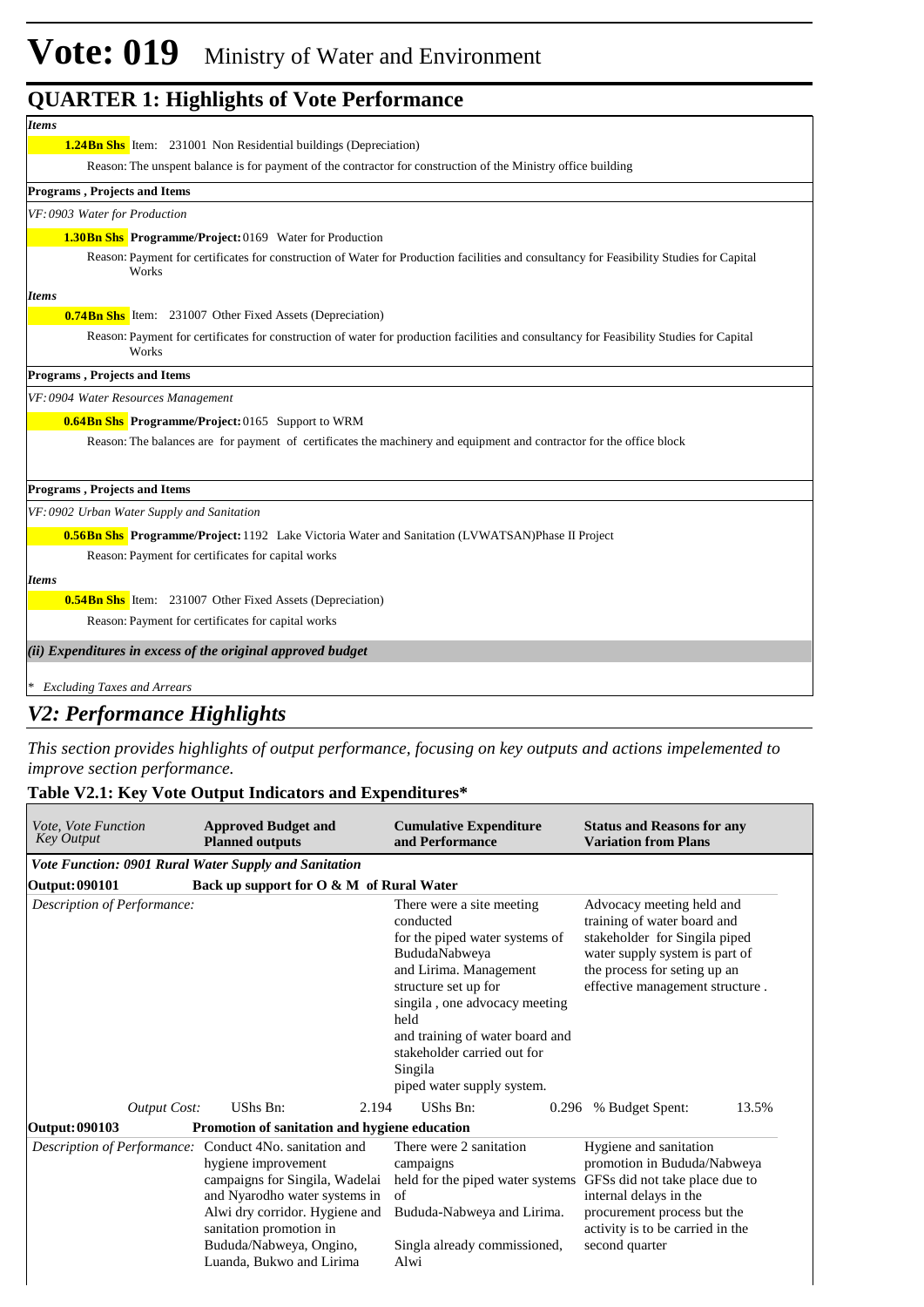| Vote, Vote Function<br><b>Key Output</b>                                                                                                         | <b>Approved Budget and</b><br><b>Planned outputs</b>                                                                                                                                                                                                                                                                                                                                                                                                                                                                                                                                                                                                                                                                                                                                                                                                                                  | <b>Cumulative Expenditure</b><br>and Performance                                                                                                                                                                                                                                                                                                                                                   | <b>Status and Reasons for any</b><br><b>Variation from Plans</b>                                                                                                                                                                                                                                                                                                                                                                                                                                                                                                                                                       |
|--------------------------------------------------------------------------------------------------------------------------------------------------|---------------------------------------------------------------------------------------------------------------------------------------------------------------------------------------------------------------------------------------------------------------------------------------------------------------------------------------------------------------------------------------------------------------------------------------------------------------------------------------------------------------------------------------------------------------------------------------------------------------------------------------------------------------------------------------------------------------------------------------------------------------------------------------------------------------------------------------------------------------------------------------|----------------------------------------------------------------------------------------------------------------------------------------------------------------------------------------------------------------------------------------------------------------------------------------------------------------------------------------------------------------------------------------------------|------------------------------------------------------------------------------------------------------------------------------------------------------------------------------------------------------------------------------------------------------------------------------------------------------------------------------------------------------------------------------------------------------------------------------------------------------------------------------------------------------------------------------------------------------------------------------------------------------------------------|
|                                                                                                                                                  | GFSs; Hygiene and sanitation<br>promotion for point water<br>sources under emergency<br>drilling; Conduct campaigns to<br>improve household sanitation in<br>the 6 constructed RGCs.                                                                                                                                                                                                                                                                                                                                                                                                                                                                                                                                                                                                                                                                                                  | dry corridor ongoing and<br>sanitation<br>survey                                                                                                                                                                                                                                                                                                                                                   |                                                                                                                                                                                                                                                                                                                                                                                                                                                                                                                                                                                                                        |
| Performance Indicators:<br>No. of national sanitation<br>and hygiene campaigns<br>undertaken**                                                   | 4                                                                                                                                                                                                                                                                                                                                                                                                                                                                                                                                                                                                                                                                                                                                                                                                                                                                                     | 2                                                                                                                                                                                                                                                                                                                                                                                                  |                                                                                                                                                                                                                                                                                                                                                                                                                                                                                                                                                                                                                        |
| No. of LG staff trained in<br>Sanitation and Hygiene                                                                                             | 130                                                                                                                                                                                                                                                                                                                                                                                                                                                                                                                                                                                                                                                                                                                                                                                                                                                                                   | 30                                                                                                                                                                                                                                                                                                                                                                                                 |                                                                                                                                                                                                                                                                                                                                                                                                                                                                                                                                                                                                                        |
| <b>Output Cost:</b><br><b>Output: 090104</b>                                                                                                     | UShs Bn:<br>0.346<br>Research and development of appropriate water and sanitation technologies                                                                                                                                                                                                                                                                                                                                                                                                                                                                                                                                                                                                                                                                                                                                                                                        | <b>UShs Bn:</b>                                                                                                                                                                                                                                                                                                                                                                                    | 0.050 % Budget Spent:<br>14.6%                                                                                                                                                                                                                                                                                                                                                                                                                                                                                                                                                                                         |
| Description of Performance:                                                                                                                      |                                                                                                                                                                                                                                                                                                                                                                                                                                                                                                                                                                                                                                                                                                                                                                                                                                                                                       | Rainwater harvesting strategy<br>has been<br>revised.                                                                                                                                                                                                                                                                                                                                              | Support to the Appropriate<br>Technology Centre and<br>promotion of appropriate<br>technology is still ongoing until<br>the end of the Fiancial Year.                                                                                                                                                                                                                                                                                                                                                                                                                                                                  |
| <b>Output Cost:</b>                                                                                                                              | UShs Bn:<br>0.246                                                                                                                                                                                                                                                                                                                                                                                                                                                                                                                                                                                                                                                                                                                                                                                                                                                                     | <b>UShs Bn:</b>                                                                                                                                                                                                                                                                                                                                                                                    | 0.012 % Budget Spent:<br>4.8%                                                                                                                                                                                                                                                                                                                                                                                                                                                                                                                                                                                          |
| Output: 090180                                                                                                                                   | <b>Construction of Piped Water Supply Systems (Rural)</b><br>Description of Performance: Construction of Nyarodho GFS<br>in the Alwi dry corridor $(50\%)$ ;<br>Carry out detailed design and<br>source protection of Kahama<br>Phase II to 20% level of<br>completion; Carry out detailed<br>engineering designs for 7 Large<br>GFSs and piped water supply in<br>water stressed areas; Continue<br>construction of Kanyampanga<br>GFS to 100% complete; 80%<br>completion of Bududa-Nabweya GFSs was also awarded<br>and Lirima in Manafwa district;<br>Construction of Bukwo(30%);<br>Extension of piped water in<br>Bukedea district, Extension of<br>piped water from Butebo health<br>center IV to Kanginima to<br>100%, design of Bukhooli WSS<br>to 20% completion level;<br>Rehabilitation of existing solar<br>power water supply systems of<br>Geregere in Agago district; | Nyarwodho is at 23% level of<br>completion, Kanyampanga GFS<br>is at 90% level of completion<br>Lirima GFS at 55% completion<br>level . Bududa/Nabweya GFS at payment of the land owners<br>26% completion. Bukwo<br>contract was awarded. Large<br><b>GFS</b><br>(Bukedea/Nyamugathani/Bwera) did not commence in the first<br>at Award level with evaluation<br>ongoing. Rehabilitation of large | Construction of the Nyarodho<br>GFS in the Alwi dry corridor<br>progressed to 23% due to the<br>timely release of funds and<br>Detailed design and source<br>protection of Kahama Phase II<br>quarter as planned due some<br>delays in the procurement of the<br>contractor for the designs but<br>procurement of the contractor<br>has been completed and the<br>inception report has been<br>submitted and presented.<br>Therefore the design works are<br>to start in the second quarter of<br>the FY.<br>Evaluation ongoing for<br>Bukedea, Bwera and<br>Nyamugageri to select<br>consultants to carry out design. |
| Performance Indicators:<br>No. of piped water<br>systems/GFS constructed in<br>rural areas**<br>No. of piped water supply<br>systems designed ** | 6<br>7                                                                                                                                                                                                                                                                                                                                                                                                                                                                                                                                                                                                                                                                                                                                                                                                                                                                                | 4<br>1                                                                                                                                                                                                                                                                                                                                                                                             |                                                                                                                                                                                                                                                                                                                                                                                                                                                                                                                                                                                                                        |
| <b>Output Cost:</b>                                                                                                                              | UShs Bn:<br>35.607                                                                                                                                                                                                                                                                                                                                                                                                                                                                                                                                                                                                                                                                                                                                                                                                                                                                    | <b>UShs Bn:</b>                                                                                                                                                                                                                                                                                                                                                                                    | 5.9%<br>2.109 % Budget Spent:                                                                                                                                                                                                                                                                                                                                                                                                                                                                                                                                                                                          |
| Output: 090181                                                                                                                                   | <b>Construction of Point Water Sources</b>                                                                                                                                                                                                                                                                                                                                                                                                                                                                                                                                                                                                                                                                                                                                                                                                                                            |                                                                                                                                                                                                                                                                                                                                                                                                    |                                                                                                                                                                                                                                                                                                                                                                                                                                                                                                                                                                                                                        |
| Description of Performance: Drilling and construction of                                                                                         | production wells (No.30) and<br>boreholes (No.270) in selected<br>areas in response to<br>emergencies; Conduct<br>hydrological surveys in water<br>stressed areas; Construction of<br>Sanitation Facilities (Rural);<br>Rehabilitation of broken down<br>(de-commissioned-Minor &<br>major repairs) hand pumps                                                                                                                                                                                                                                                                                                                                                                                                                                                                                                                                                                        | Not done                                                                                                                                                                                                                                                                                                                                                                                           | procurement of contractor for<br>rehabilitation of broken down<br>hand pumps in final stages                                                                                                                                                                                                                                                                                                                                                                                                                                                                                                                           |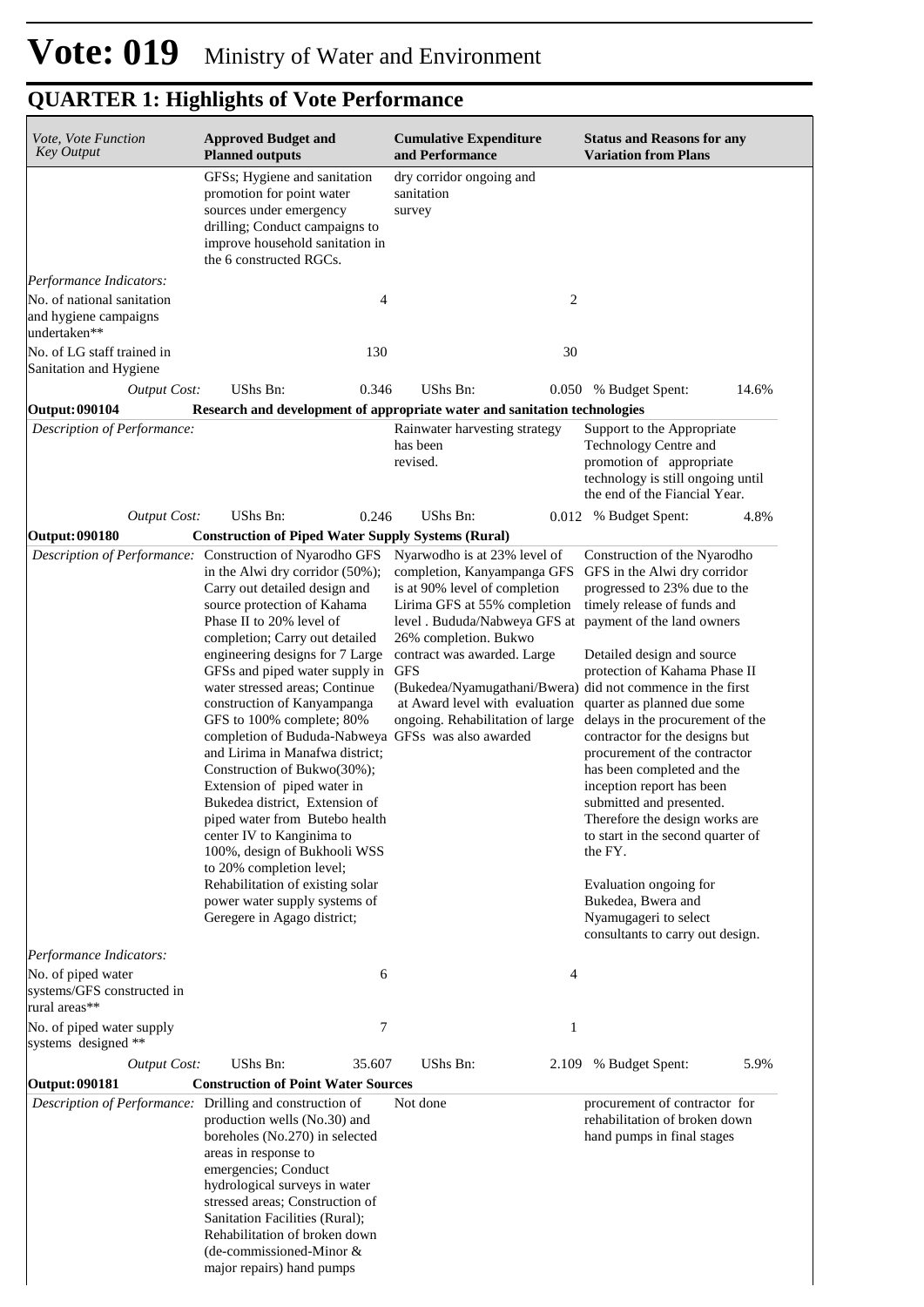| Vote, Vote Function<br><b>Key Output</b>                                                          | <b>Approved Budget and</b><br><b>Planned outputs</b>                                                                                                                                                                                                                                                                                                                                                                                                                                                                                                                      |        | <b>Cumulative Expenditure</b><br>and Performance                                                                                                                                                                                                                                                                                                                                                                                                                                                                                                                                                                                                                                                                                                                                                                                                                                                                                                                                                                                                                                                                                                                                                                                                                              |       | <b>Status and Reasons for any</b><br><b>Variation from Plans</b> |      |
|---------------------------------------------------------------------------------------------------|---------------------------------------------------------------------------------------------------------------------------------------------------------------------------------------------------------------------------------------------------------------------------------------------------------------------------------------------------------------------------------------------------------------------------------------------------------------------------------------------------------------------------------------------------------------------------|--------|-------------------------------------------------------------------------------------------------------------------------------------------------------------------------------------------------------------------------------------------------------------------------------------------------------------------------------------------------------------------------------------------------------------------------------------------------------------------------------------------------------------------------------------------------------------------------------------------------------------------------------------------------------------------------------------------------------------------------------------------------------------------------------------------------------------------------------------------------------------------------------------------------------------------------------------------------------------------------------------------------------------------------------------------------------------------------------------------------------------------------------------------------------------------------------------------------------------------------------------------------------------------------------|-------|------------------------------------------------------------------|------|
|                                                                                                   | (No.1100). other planned<br>outputs will include training of<br>80 LG staff in operation and<br>maintenance                                                                                                                                                                                                                                                                                                                                                                                                                                                               |        |                                                                                                                                                                                                                                                                                                                                                                                                                                                                                                                                                                                                                                                                                                                                                                                                                                                                                                                                                                                                                                                                                                                                                                                                                                                                               |       |                                                                  |      |
| Performance Indicators:                                                                           |                                                                                                                                                                                                                                                                                                                                                                                                                                                                                                                                                                           |        |                                                                                                                                                                                                                                                                                                                                                                                                                                                                                                                                                                                                                                                                                                                                                                                                                                                                                                                                                                                                                                                                                                                                                                                                                                                                               |       |                                                                  |      |
| No. of LG staff trained on<br>Operations and Maintenance                                          |                                                                                                                                                                                                                                                                                                                                                                                                                                                                                                                                                                           | 80     |                                                                                                                                                                                                                                                                                                                                                                                                                                                                                                                                                                                                                                                                                                                                                                                                                                                                                                                                                                                                                                                                                                                                                                                                                                                                               | 0     |                                                                  |      |
| No. boreholes constructed                                                                         |                                                                                                                                                                                                                                                                                                                                                                                                                                                                                                                                                                           | 270    |                                                                                                                                                                                                                                                                                                                                                                                                                                                                                                                                                                                                                                                                                                                                                                                                                                                                                                                                                                                                                                                                                                                                                                                                                                                                               | 0     |                                                                  |      |
| <b>Output Cost:</b>                                                                               | UShs Bn:                                                                                                                                                                                                                                                                                                                                                                                                                                                                                                                                                                  | 17.645 | UShs Bn:                                                                                                                                                                                                                                                                                                                                                                                                                                                                                                                                                                                                                                                                                                                                                                                                                                                                                                                                                                                                                                                                                                                                                                                                                                                                      | 0.000 | % Budget Spent:                                                  | 0.0% |
| Output: 090182                                                                                    | <b>Construction of Sanitation Facilities (Rural)</b>                                                                                                                                                                                                                                                                                                                                                                                                                                                                                                                      |        |                                                                                                                                                                                                                                                                                                                                                                                                                                                                                                                                                                                                                                                                                                                                                                                                                                                                                                                                                                                                                                                                                                                                                                                                                                                                               |       |                                                                  |      |
| Description of Performance: Construction of 2 pit latrines in Constructed 1 sanitation facility . | RGCs                                                                                                                                                                                                                                                                                                                                                                                                                                                                                                                                                                      |        | in Alwi                                                                                                                                                                                                                                                                                                                                                                                                                                                                                                                                                                                                                                                                                                                                                                                                                                                                                                                                                                                                                                                                                                                                                                                                                                                                       |       |                                                                  |      |
| Performance Indicators:                                                                           |                                                                                                                                                                                                                                                                                                                                                                                                                                                                                                                                                                           |        |                                                                                                                                                                                                                                                                                                                                                                                                                                                                                                                                                                                                                                                                                                                                                                                                                                                                                                                                                                                                                                                                                                                                                                                                                                                                               |       |                                                                  |      |
| No. of sanitation facilities<br>constructed (Household and<br>Public)                             |                                                                                                                                                                                                                                                                                                                                                                                                                                                                                                                                                                           | 2      |                                                                                                                                                                                                                                                                                                                                                                                                                                                                                                                                                                                                                                                                                                                                                                                                                                                                                                                                                                                                                                                                                                                                                                                                                                                                               | 1     |                                                                  |      |
| <b>Output Cost:</b>                                                                               | UShs Bn:                                                                                                                                                                                                                                                                                                                                                                                                                                                                                                                                                                  | 0.060  | UShs Bn:                                                                                                                                                                                                                                                                                                                                                                                                                                                                                                                                                                                                                                                                                                                                                                                                                                                                                                                                                                                                                                                                                                                                                                                                                                                                      | 0.000 | % Budget Spent:                                                  | 0.0% |
| <b>Vote Function Cost</b>                                                                         | <b>UShs Bn:</b>                                                                                                                                                                                                                                                                                                                                                                                                                                                                                                                                                           |        | 72.502 UShs Bn:                                                                                                                                                                                                                                                                                                                                                                                                                                                                                                                                                                                                                                                                                                                                                                                                                                                                                                                                                                                                                                                                                                                                                                                                                                                               | 6.169 | % Budget Spent:                                                  | 8.5% |
| Vote Function: 0902 Urban Water Supply and Sanitation                                             |                                                                                                                                                                                                                                                                                                                                                                                                                                                                                                                                                                           |        |                                                                                                                                                                                                                                                                                                                                                                                                                                                                                                                                                                                                                                                                                                                                                                                                                                                                                                                                                                                                                                                                                                                                                                                                                                                                               |       |                                                                  |      |
| <b>Output: 090204</b><br>Description of Performance: Replacement of old and worn                  | <b>Backup support for Operation and Maintainance</b>                                                                                                                                                                                                                                                                                                                                                                                                                                                                                                                      |        | Completed construction works                                                                                                                                                                                                                                                                                                                                                                                                                                                                                                                                                                                                                                                                                                                                                                                                                                                                                                                                                                                                                                                                                                                                                                                                                                                  |       | Back up support for O & M was                                    |      |
|                                                                                                   | out electro Mechanical<br>equipment is small towns and<br>RGCs; Water boards trained in<br>06 towns of Patongo, Purongo,<br>Ibuje, Opit, Dokolo and Ovujo;<br>06 towns supported to develop<br>and maintain their assets<br>registers; 06 towns trained in<br>preventive maintenance and<br>defects detection; Water<br>operators in Central region<br>trained in water services<br>management through 9 No.<br>Promotional campaigns for<br>effective O&M conducted in<br>Central region; Defects liability<br>monitoring carried out in 12 No.<br>Water supply systems. |        | in 2 Rushere wells development, provided to various town water<br>Mateete TC, extension and<br>installation of energy to<br>Katakwi pumped water supply<br>schemes, Grid power extension<br>in Ochero town (2km of<br>powerline) to the water source,<br>Matany and Kachumbala,<br>installation of electromechanical<br>equipment in pumping stations<br>in Kachumbala to 100%<br>progress, continued with Ochero<br>to 50% while Matany to 70%<br>progress and carried out<br>installation of water disinfection<br>equipment in Kachumbala town<br>Rehabilitated /re-stated<br>(Maracha T.C) town water<br>supply system to full<br>functionality and 4 production<br>boreholes in the towns of<br>Ochero, Luuka and Iziru.<br>Carried out monitoring and<br>inspection visits to the<br>following small towns and<br>RGCs; Bukomansimbi, Lwengo,<br>Nakifuma, Rakai, Sembabule,<br>Mpigi, Kibibi, Maddu,<br>Kayunga, Kangulumira,<br>Bwijanga, Nkokonjeru, Buikwe,<br>Buliisa, Kabango, Kyatiri,<br>Pakele, Ciforo, Moyo,<br>Adjumani, Ngora, Kumi, Sipi,<br>Bukwo and Bukedea.<br>Monitoring and inspection of<br>Kachumbala, Muyembe,<br>Sironko, Oyam,<br>Kamdini, Budadiri, Kyenjojo,<br>Ciforo, Budaka, Katakwi,<br>Kayunga, Namutumba,<br>Busia, Magale Bunyaruguru, |       | boards.                                                          |      |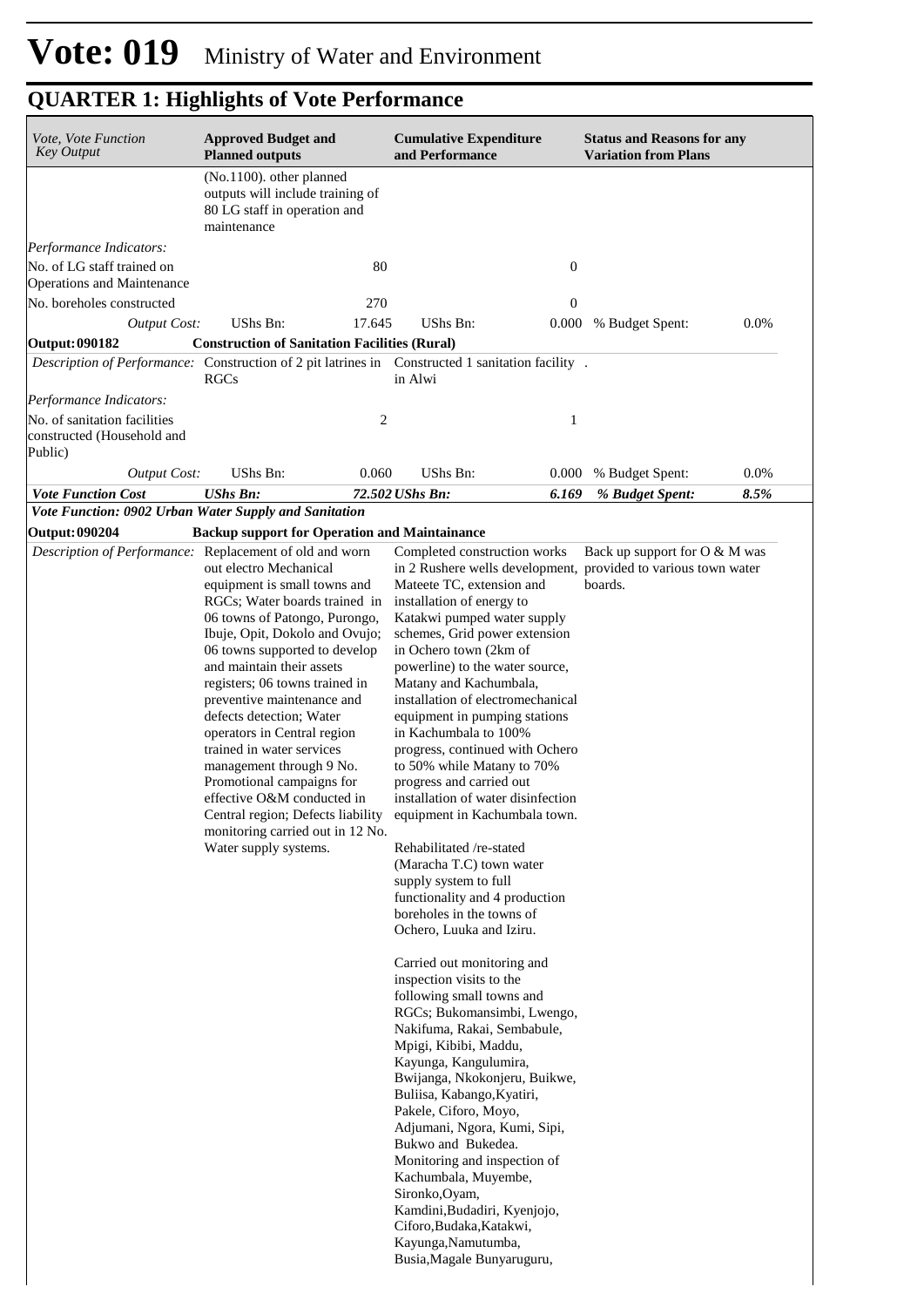| Vote, Vote Function<br><b>Key Output</b>              | <b>Approved Budget and</b><br><b>Planned outputs</b>                                                                                                                                                                                                                                                                                                                                                 | <b>Cumulative Expenditure</b><br>and Performance                                                                                                                                                                                                                                                                                                                                                                                                 | <b>Status and Reasons for any</b><br><b>Variation from Plans</b>                                                                                                        |
|-------------------------------------------------------|------------------------------------------------------------------------------------------------------------------------------------------------------------------------------------------------------------------------------------------------------------------------------------------------------------------------------------------------------------------------------------------------------|--------------------------------------------------------------------------------------------------------------------------------------------------------------------------------------------------------------------------------------------------------------------------------------------------------------------------------------------------------------------------------------------------------------------------------------------------|-------------------------------------------------------------------------------------------------------------------------------------------------------------------------|
|                                                       |                                                                                                                                                                                                                                                                                                                                                                                                      | Mitooma, Nyahuka, Hima,<br>Mahyoro, Rwimi, Bwera,<br>Yerya, Kamwenge, Kasambya<br>and Kabasanda.                                                                                                                                                                                                                                                                                                                                                 |                                                                                                                                                                         |
|                                                       |                                                                                                                                                                                                                                                                                                                                                                                                      | Supported urban authorities of<br>Moroto, Kotido, Bugadde,<br>Matany, Ocapa, Kyere and<br>Kapelebyong in monitoring and<br>supervision of feasibility studies<br>and detailed engineering designs<br>to completion. Identified,<br>trained and supported water<br>boards and operators in<br>Purongo, Ovujo, Matany and<br>Ochero on operation and<br>maintenance, filled asset<br>registers for the 03 No. towns of<br>Piadha, Omugo and Agweng |                                                                                                                                                                         |
|                                                       |                                                                                                                                                                                                                                                                                                                                                                                                      | Conducted back up support,<br>Test running, procured private<br>operators for completed Water<br>supply and sanitation systems<br>for Kyempene, Kikagati,<br>Matete, Rutokye, Kahunge,<br>Kabuga, Kinoni-Mbra,                                                                                                                                                                                                                                   |                                                                                                                                                                         |
|                                                       |                                                                                                                                                                                                                                                                                                                                                                                                      | Carried out replacements by<br>Umbrella Organizations in<br>Muhorro by mwUws, Pallisa by<br>eUws, Pakele, Otwal, Barr,<br>Aboke, Maracha, Iceme and<br>Olilim by nUws.                                                                                                                                                                                                                                                                           |                                                                                                                                                                         |
| Performance Indicators:<br>No of schemes supported in |                                                                                                                                                                                                                                                                                                                                                                                                      | 25                                                                                                                                                                                                                                                                                                                                                                                                                                               |                                                                                                                                                                         |
| operation and maintained<br><b>Output Cost:</b>       | UShs Bn:<br>2.286                                                                                                                                                                                                                                                                                                                                                                                    | <b>UShs Bn:</b>                                                                                                                                                                                                                                                                                                                                                                                                                                  | 0.131 % Budget Spent:<br>5.7%                                                                                                                                           |
| <b>Output: 090205</b>                                 | Improved sanitation services and hygiene                                                                                                                                                                                                                                                                                                                                                             |                                                                                                                                                                                                                                                                                                                                                                                                                                                  |                                                                                                                                                                         |
|                                                       | <i>Description of Performance:</i> Promotion of improved hygiene Trained 34 masons in various<br>and sanitation through<br>designing of small town<br>behavior change and<br>communication system; Hygiene received 21 applications for<br>and sanitation campaigns<br>conducted in 06 towns of<br>Patongo, Purongo, Ibuje, Opit,<br>Ovujo and Dokolo; 06 baseline<br>surveys conducted; 01 for each | technology options for<br>improved toilets in Rwenkobwa,<br>Gasiiza, and Nyeihanga and<br>smart incentives for Kasensero,<br>Kainja, Nyeihanga. Under took<br>64 hygiene promotion<br>campaigns                                                                                                                                                                                                                                                  | More sanitation and hygiene<br>promotion campaigns were<br>undertaken with use of donor<br>funds that were released in the<br>course of implementation of<br>activities |
|                                                       | town; Hygiene and sanitation<br>promotion conducted in 20 No.<br>Towns under design and                                                                                                                                                                                                                                                                                                              | Conducted 50 Hygiene and<br>sanitation campaigns and<br>sensitized communities on<br>sanitation and hygiene<br>promotional skills inclusive of<br>catchment and source protection<br>using drama groups (10 No.<br>shows in each town): Patongo,<br>Purongo, Ibuje, Opit and Ovujo,<br>Mbulamuti and Suam, 4<br>campaigns in the 4 towns of<br>Suam, Ochero, Mbulamuti and<br>Irundu. Disseminated and<br>implemented environmental              |                                                                                                                                                                         |
|                                                       |                                                                                                                                                                                                                                                                                                                                                                                                      | catchment protection, sanitation<br>and hygiene policies in 4 towns<br>of Kachumbala, Ochero, Matany                                                                                                                                                                                                                                                                                                                                             |                                                                                                                                                                         |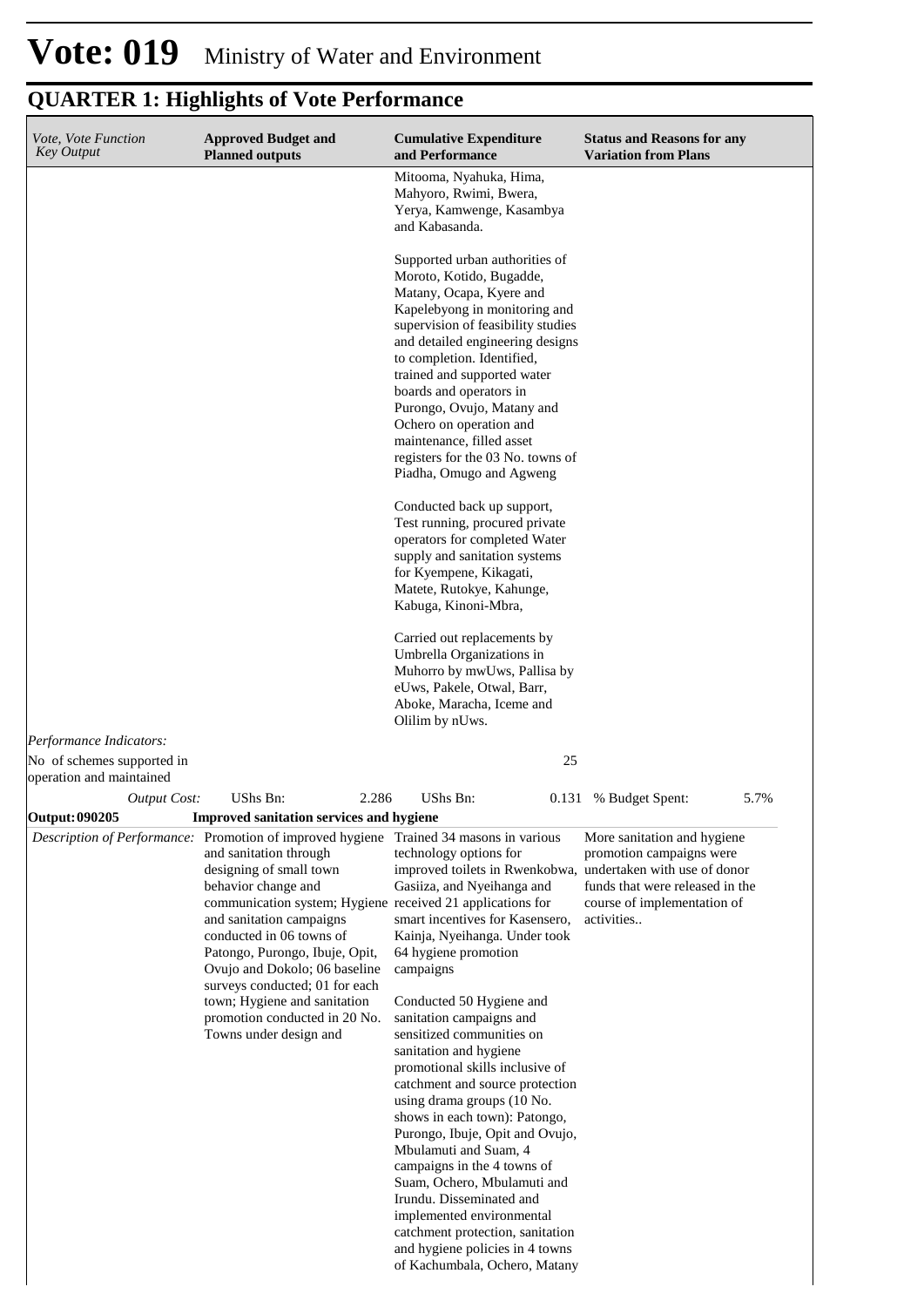| Vote, Vote Function<br><b>Key Output</b>                    | <b>Approved Budget and</b><br><b>Planned outputs</b>                                                                                                                                                                                                                                                                                                                                                                                                                                         |       | <b>Cumulative Expenditure</b><br>and Performance                                                                                                                                                                                                                                                                                                                                                                                                                                                                                                                                                                                                                                                                                                                                                                                                                                                                                                                                                                                                                                                                                                                                                                                                                                                                                                    | <b>Status and Reasons for any</b><br><b>Variation from Plans</b>                                   |
|-------------------------------------------------------------|----------------------------------------------------------------------------------------------------------------------------------------------------------------------------------------------------------------------------------------------------------------------------------------------------------------------------------------------------------------------------------------------------------------------------------------------------------------------------------------------|-------|-----------------------------------------------------------------------------------------------------------------------------------------------------------------------------------------------------------------------------------------------------------------------------------------------------------------------------------------------------------------------------------------------------------------------------------------------------------------------------------------------------------------------------------------------------------------------------------------------------------------------------------------------------------------------------------------------------------------------------------------------------------------------------------------------------------------------------------------------------------------------------------------------------------------------------------------------------------------------------------------------------------------------------------------------------------------------------------------------------------------------------------------------------------------------------------------------------------------------------------------------------------------------------------------------------------------------------------------------------|----------------------------------------------------------------------------------------------------|
|                                                             |                                                                                                                                                                                                                                                                                                                                                                                                                                                                                              |       | and Mbulamuti. Held 10<br>community trainings on<br>Sanitation in areas of Butare-<br>Mashonga, Nyahuka,<br>Kyegegwa, Mpara, Kaliiro.                                                                                                                                                                                                                                                                                                                                                                                                                                                                                                                                                                                                                                                                                                                                                                                                                                                                                                                                                                                                                                                                                                                                                                                                               |                                                                                                    |
| Performance Indicators:                                     |                                                                                                                                                                                                                                                                                                                                                                                                                                                                                              |       |                                                                                                                                                                                                                                                                                                                                                                                                                                                                                                                                                                                                                                                                                                                                                                                                                                                                                                                                                                                                                                                                                                                                                                                                                                                                                                                                                     |                                                                                                    |
| No. of masons trained in<br>construction of sanitation      |                                                                                                                                                                                                                                                                                                                                                                                                                                                                                              | 150   | 34                                                                                                                                                                                                                                                                                                                                                                                                                                                                                                                                                                                                                                                                                                                                                                                                                                                                                                                                                                                                                                                                                                                                                                                                                                                                                                                                                  |                                                                                                    |
| facilities                                                  |                                                                                                                                                                                                                                                                                                                                                                                                                                                                                              |       |                                                                                                                                                                                                                                                                                                                                                                                                                                                                                                                                                                                                                                                                                                                                                                                                                                                                                                                                                                                                                                                                                                                                                                                                                                                                                                                                                     |                                                                                                    |
| No. of hygiene promotion<br>campaigns (Urban)<br>undertaken |                                                                                                                                                                                                                                                                                                                                                                                                                                                                                              | 40    | 64                                                                                                                                                                                                                                                                                                                                                                                                                                                                                                                                                                                                                                                                                                                                                                                                                                                                                                                                                                                                                                                                                                                                                                                                                                                                                                                                                  |                                                                                                    |
| <b>Output Cost:</b>                                         | UShs Bn:                                                                                                                                                                                                                                                                                                                                                                                                                                                                                     | 1.814 | UShs Bn:                                                                                                                                                                                                                                                                                                                                                                                                                                                                                                                                                                                                                                                                                                                                                                                                                                                                                                                                                                                                                                                                                                                                                                                                                                                                                                                                            | 0.120 % Budget Spent:<br>6.6%                                                                      |
| <b>Output: 090206</b>                                       |                                                                                                                                                                                                                                                                                                                                                                                                                                                                                              |       | Monitoring, Supervision, Capacity building for Urban Authorities and Private Operators                                                                                                                                                                                                                                                                                                                                                                                                                                                                                                                                                                                                                                                                                                                                                                                                                                                                                                                                                                                                                                                                                                                                                                                                                                                              |                                                                                                    |
| Description of Performance:                                 | Stakeholder consultation,<br>planning and review<br>workshops/meetings conducted<br>in 25 towns carried out of<br>Namulonge-Kiwenda-Busiika,<br>Lwengo, Katovu, Butenga,<br>Ssunga Kabwoya, Namulonge-<br>Kiwenda, Kakunyu-Kiyindi,<br>Katuugo-Kakooge, Budongo,<br>Busana-Kayunga, Lukaya,<br>Kiwoko-Butalangu, Kabembe-<br>Kalagi-Nagalama, Katuugo,<br>Kakooge-Migeera, Kanoni-<br>Mbirizi-Kyazanga, Buvuma;<br>Monitor, supervise and provide<br>backup support to water<br>authorities, |       | Carried out monitoring and<br>inspection visits to the<br>following small towns and<br>RGCs; Bukomansimbi, Lwengo, implementation of activities<br>Nakifuma, Rakai, Sembabule,<br>Mpigi, Kibibi, Maddu,<br>Kayunga, Kangulumira,<br>Bwijanga, Nkokonjeru, Buikwe,<br>Buliisa, Kabango, Kyatiri,<br>Pakele, Ciforo, Moyo,<br>Adjumani, Ngora, Kumi, Sipi,<br>Bukwo and Bukedea.<br>Monitoring and inspection of<br>Kachumbala, Muyembe,<br>Sironko, Oyam,<br>Kamdini, Budadiri, Kyenjojo,<br>Ciforo, Budaka, Katakwi,<br>Kayunga, Namutumba,<br>Busia, Magale Bunyaruguru,<br>Mitooma, Nyahuka, Hima,<br>Mahyoro, Rwimi, Bwera,<br>Yerya, Kamwenge, Kasambya<br>and Kabasanda.<br>Supported urban authorities of<br>Moroto, Kotido, Bugadde,<br>Matany, Ocapa, Kyere and<br>Kapelebyong in monitoring and<br>supervision of feasibility studies<br>and detailed engineering designs<br>to completion. Identified,<br>trained and supported water<br>boards and operators in<br>Purongo, Ovujo, Matany and<br>Ochero on operation and<br>maintenance, filled asset<br>registers for the 03 No. towns of<br>Piadha, Omugo and Agweng<br>Conducted back up support,<br>Test running, procured private<br>operators for completed Water<br>supply and sanitation systems<br>for Kyempene, Kikagati,<br>Matete, Rutokye, Kahunge,<br>Kabuga, Kinoni-Mbra, | More supervision visits were<br>conducted with the use of donor<br>funds released in the course of |
|                                                             |                                                                                                                                                                                                                                                                                                                                                                                                                                                                                              |       |                                                                                                                                                                                                                                                                                                                                                                                                                                                                                                                                                                                                                                                                                                                                                                                                                                                                                                                                                                                                                                                                                                                                                                                                                                                                                                                                                     |                                                                                                    |
| Performance Indicators:<br>Number of monitoring and         |                                                                                                                                                                                                                                                                                                                                                                                                                                                                                              | 20    | 49                                                                                                                                                                                                                                                                                                                                                                                                                                                                                                                                                                                                                                                                                                                                                                                                                                                                                                                                                                                                                                                                                                                                                                                                                                                                                                                                                  |                                                                                                    |
| supervision visits and reports<br>prepared and submitted    |                                                                                                                                                                                                                                                                                                                                                                                                                                                                                              |       |                                                                                                                                                                                                                                                                                                                                                                                                                                                                                                                                                                                                                                                                                                                                                                                                                                                                                                                                                                                                                                                                                                                                                                                                                                                                                                                                                     |                                                                                                    |
| Number of schemes                                           |                                                                                                                                                                                                                                                                                                                                                                                                                                                                                              |       | 20                                                                                                                                                                                                                                                                                                                                                                                                                                                                                                                                                                                                                                                                                                                                                                                                                                                                                                                                                                                                                                                                                                                                                                                                                                                                                                                                                  |                                                                                                    |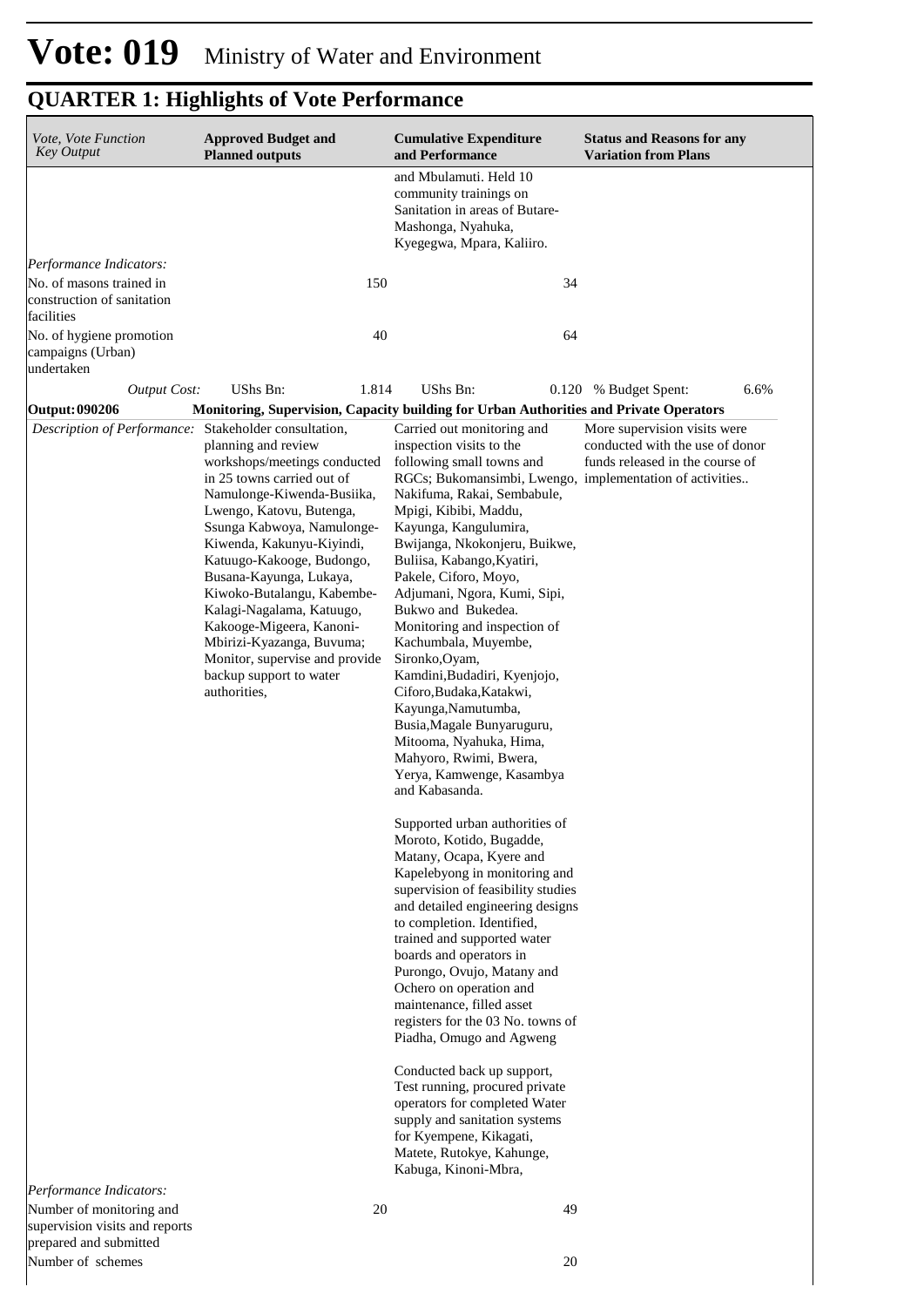| Vote, Vote Function<br>Key Output                                           | <b>Approved Budget and</b><br><b>Planned outputs</b>                                                                                                                                                                                                                                                                                                                                                                                                                                                                                                                                                                                                                                                                                                                                                                                                                                                                                                                                                                                                                                                                                                                                                                                                                                                                                                                                                                                                                                                                                                                                                                                                            | <b>Cumulative Expenditure</b><br>and Performance                                                                                                                                                                                                                                                                                                                                                                                                                                                                                                                                                                                                                                                                                                                                                                                                                                                                                                                                                                                                                                                                                                                                                                                                                                                                                                                                                                                                                                                                                                                                                                                                                                                                                                                                                               | <b>Status and Reasons for any</b><br><b>Variation from Plans</b>                                                                                                    |
|-----------------------------------------------------------------------------|-----------------------------------------------------------------------------------------------------------------------------------------------------------------------------------------------------------------------------------------------------------------------------------------------------------------------------------------------------------------------------------------------------------------------------------------------------------------------------------------------------------------------------------------------------------------------------------------------------------------------------------------------------------------------------------------------------------------------------------------------------------------------------------------------------------------------------------------------------------------------------------------------------------------------------------------------------------------------------------------------------------------------------------------------------------------------------------------------------------------------------------------------------------------------------------------------------------------------------------------------------------------------------------------------------------------------------------------------------------------------------------------------------------------------------------------------------------------------------------------------------------------------------------------------------------------------------------------------------------------------------------------------------------------|----------------------------------------------------------------------------------------------------------------------------------------------------------------------------------------------------------------------------------------------------------------------------------------------------------------------------------------------------------------------------------------------------------------------------------------------------------------------------------------------------------------------------------------------------------------------------------------------------------------------------------------------------------------------------------------------------------------------------------------------------------------------------------------------------------------------------------------------------------------------------------------------------------------------------------------------------------------------------------------------------------------------------------------------------------------------------------------------------------------------------------------------------------------------------------------------------------------------------------------------------------------------------------------------------------------------------------------------------------------------------------------------------------------------------------------------------------------------------------------------------------------------------------------------------------------------------------------------------------------------------------------------------------------------------------------------------------------------------------------------------------------------------------------------------------------|---------------------------------------------------------------------------------------------------------------------------------------------------------------------|
| operational and maintained<br>% of piped water supply<br>systems functional |                                                                                                                                                                                                                                                                                                                                                                                                                                                                                                                                                                                                                                                                                                                                                                                                                                                                                                                                                                                                                                                                                                                                                                                                                                                                                                                                                                                                                                                                                                                                                                                                                                                                 | $\boldsymbol{0}$                                                                                                                                                                                                                                                                                                                                                                                                                                                                                                                                                                                                                                                                                                                                                                                                                                                                                                                                                                                                                                                                                                                                                                                                                                                                                                                                                                                                                                                                                                                                                                                                                                                                                                                                                                                               |                                                                                                                                                                     |
| <b>Output Cost:</b>                                                         | UShs Bn:<br>3.717                                                                                                                                                                                                                                                                                                                                                                                                                                                                                                                                                                                                                                                                                                                                                                                                                                                                                                                                                                                                                                                                                                                                                                                                                                                                                                                                                                                                                                                                                                                                                                                                                                               | UShs Bn:<br>0.341                                                                                                                                                                                                                                                                                                                                                                                                                                                                                                                                                                                                                                                                                                                                                                                                                                                                                                                                                                                                                                                                                                                                                                                                                                                                                                                                                                                                                                                                                                                                                                                                                                                                                                                                                                                              | 9.2%<br>% Budget Spent:                                                                                                                                             |
| Output: 090280                                                              | <b>Construction of Piped Water Supply Systems (Urban)</b>                                                                                                                                                                                                                                                                                                                                                                                                                                                                                                                                                                                                                                                                                                                                                                                                                                                                                                                                                                                                                                                                                                                                                                                                                                                                                                                                                                                                                                                                                                                                                                                                       |                                                                                                                                                                                                                                                                                                                                                                                                                                                                                                                                                                                                                                                                                                                                                                                                                                                                                                                                                                                                                                                                                                                                                                                                                                                                                                                                                                                                                                                                                                                                                                                                                                                                                                                                                                                                                |                                                                                                                                                                     |
|                                                                             | Description of Performance: Construction of 1 Additional<br>Water Sources -<br>Kinoni/Rugando; Extension of<br>piped water system to<br>Kinoni/Rugando; 06 town<br>projects at 40% completion:<br>Purongo, Patongo, Ibuje, Opit,<br>Dokolo and Ovujo; Commence<br>construction of 07 town water<br>projects: Okollo, Kalongo,<br>Moyo, Barr, Midigo, Pajule and Patongo; 70%, Ibuje; 85%,<br>Dufile/ Arra; Complete designs<br>for 08 towns: Loro, Okokoro,<br>Bibia/ Elegu, Pabbo, Acholibur, Matany, Kachumbala,<br>Agago TC, Rackoko and<br>Namasale; Rehabilitation and<br><b>Water Production Capacity</b><br>Optimization of Gaba Water<br>Treatment Complex and<br><b>Transmission Mains</b><br>Improvements; Construction of<br>civil structures<br>for Buloba Water Supply<br>Extension Project; Designs for<br>11 RGCs will be completed in<br>Kyenjojo, Nsika, Kihihi,<br>Rubirizi,<br>Kisinga/Kagando/Kiburara,<br>Igorora, Kibingo, Kijura,<br>Kabuyanda, Kanara,<br>Lwamaggwa, Rwashamaire;<br>Construction works will start in<br>18 RGCs of Ntusi, Lwebitakuli,<br>Kainja, Buyamba, Kasensero,<br>Nyeihanga, Butare-Mashonga,<br>Nyahuka, Kyegegwa, Kaliiro,<br>Lwemiyaga, Kyabi,<br>Nyakashaka, Kinoni-Kir,<br>Kyenjojo, Nsika, Kihihi,<br>Rubirizi; Construction will be<br>completed in 14 RGCs of<br>Nyarubungo, Rushere Wells<br>Development, Kasagama,<br>Kinuka, Kaliiro, Rwenkobwa,<br>Gasiiza, Muhanga, Lyantonde<br>II, Ntusi, Lwebitakuli, Kainja,<br>Buyamba, Kasensero;<br>Augmentation and construction<br>of Kayunga town water supply;<br>Construction of Nyakashaashara Transmission Mains<br>water system for rural industry. | Continued with construction<br>works of 1 Additional Water<br>Sources - Kinoni- Rugando up to started using the donor funds.<br>72.5% completion levels (i.e<br>water source, transmission<br>pipeline, and steel pressed line<br>done), Construction works for<br>piped water supply systems in<br>the 06 towns of the towns of<br>Amolatar; 87%, Purongo; 85%,<br>Opit; 70% and Ovujo; 90%,<br>whereas Ochero, Namutumba,<br>Mbulamuti and Irundu<br>progressed to 80% completion,<br>while works for Suam and<br>Buwuni progressed to 45%<br>completion. Commenced<br>construction works in the RGCs<br>of Kasensero, Nyeihanga,<br>Bugongi TC, Kinoni-Kir,<br>Muhanga, Gasiiza, Nyarubungo,<br>Rwenkobwa, Katakwi and<br>Abim.<br>Rehabilitated /re-stated<br>(Maracha T.C) town water<br>supply system to full<br>functionality and 4 production<br>boreholes in the towns of<br>Ochero, Luuka and Iziru.<br>Under Nakivubo WWTP<br>Project; commenced trench<br>excavation for foundation works<br>of the administration/laboratory<br>works, relocation of existing<br>services and mobilisation of<br>piling equipment is on-going<br>Under Nakivubo and<br>Kinawataka Sewers; Relocation<br>of utility services from proposed<br>sewer routes is ongoing, Laying<br>of sewers is in progress with<br>776.2m laid in Ntinda Industrial<br>Area<br>Under Rehabilitation and Water<br>Production Capacity<br>Optimization of Gaba Water<br>Treatment Complex and<br>Improvements;<br>Completed compensation of<br>Project Affected Persons and<br>commenced pipe laying for<br>transmission mains,<br>construction of new site offices<br>at Gaba 1 is nearly complete<br>with roofing works ongoing,<br>completed casting of concrete<br>for beams in the old and New<br>Mannesman Filters, casted slab | Construction of the new town<br>water supplies schemes has been<br>However some payment<br>certificates are still being<br>processed to absorb the planned<br>funds |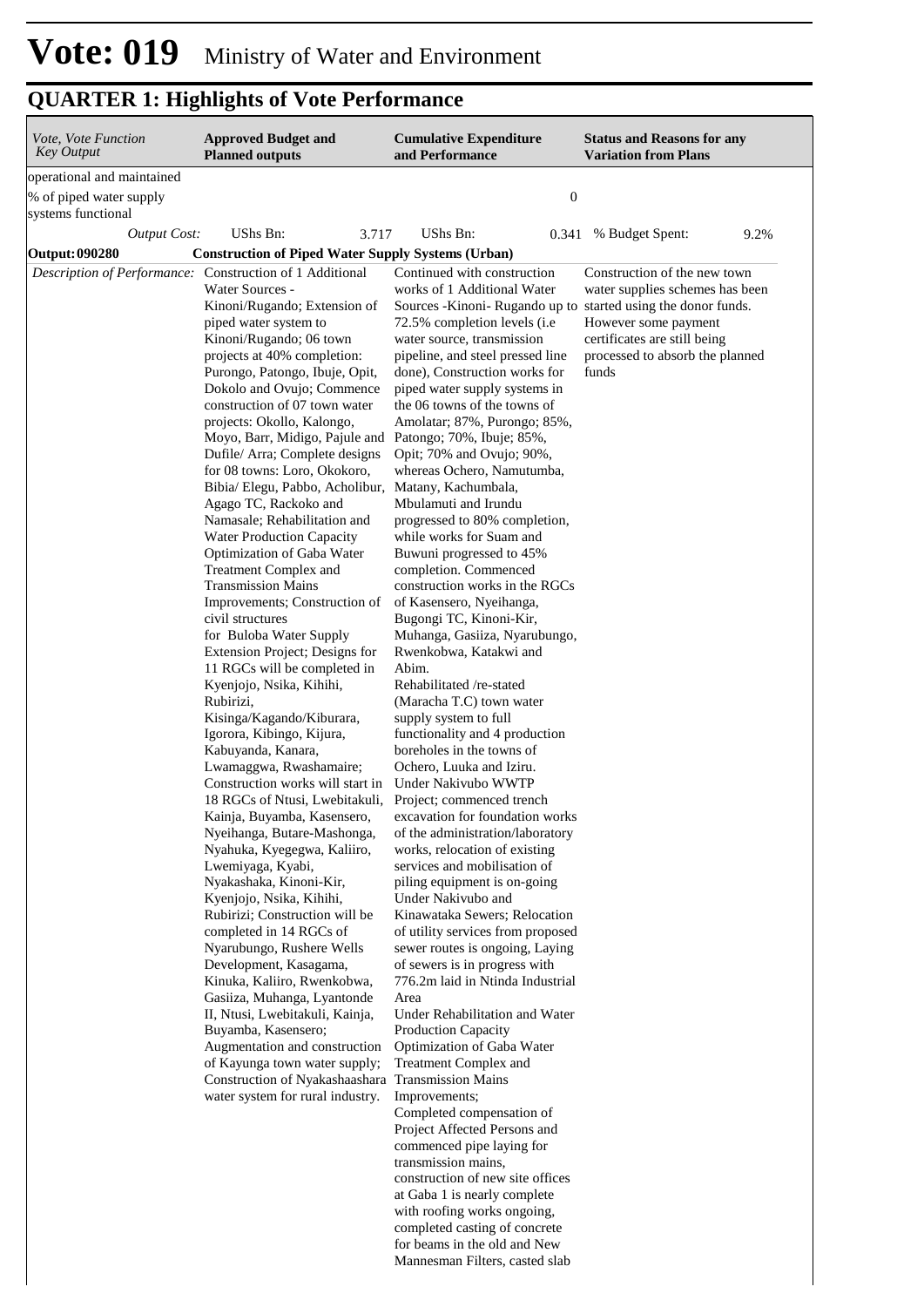#### **Cumulative Expenditure and Performance Approved Budget and Planned outputs Status and Reasons for any Variation from Plans** *Vote, Vote Function Key Output* for the reaction and distribution chambers, works at the Namasuba reservoir is ongoing with all the columns for the tanks cast. Under Buloba Water Supply Project; completed construction of the reservoirs and booster station, installed Transformer for the Booster station and commenced the new connection campaign.Completed 03 No. Designs for former IDP camps with solar energy installations: Namukora, Paloga and Palabek-Ogil. Continued with draft reports of feasibility studies, detailed design and documentation of water supplies for Moroto, Kotido, Kacheri-Lokona and Bugadde towns to 50% progress completion. Feasibility study and design of 14 Urban piped water supply systems in the towns of Ikumbya (Luuka), Acowa (Amuria), Kibaale (Namutumba), Tubur (Soroti), Bugobi, Amudat, Kidetok (Serere), Kaliro, Namayingo, Mutufu (Sironko), Buyaga, Bulambuli, Binyiny and Namungalwe (Iganga) all Commenced and progress to *Output Cost:* UShs Bn: 75.319 UShs Bn: 5.095 % Budget Spent: 6.8% *Performance Indicators:* No. of sewage connections made\* 1 0 No. of piped water supply systems under construction in urban areas\*\* 18 24 No. of piped water supply systems designed \*\* 15 3 **Output: 090281 Energy installation for pumped water supply schemes**  *Description of Performance:* 04 towns connected to National Completed construction works Grid: Oyam, Kamdini, Adjumani, Amolatar; Replacement of system components i.e. inverters, variable speed pumps and regular maintenance of schemes under a framework contract; Grid power extensions to production wells in 8 No implementation towns of Kabwoya, Budongo, Kiganda, Kakumiro, Najjembe, Zigoti, Butenga and Kiboga; National Grid: Intallation of National Grid for Kasagama, Kinuka, Kaliiro, Buyamba, Butare-Mshonga, Kyenjojo Solar: Installation of Solar systems for Nyakashaka: 10 Standby **Generators** in 2 Rushere wells development, from Electricity Regulatory Mateete TC, extension and installation of energy to Katakwi pumped water supply schemes, Grid power extension in Ochero town (2km of powerline) to the water source, Matany and Kachumbala, installation of electromechanical equipment in pumping stations in Kachumbala to 100% progress, continued with Ochero to 50% while Matany to 70% progress and carried out installation of water disinfection equipment in Kachumbala town. Grid power extension was completed in Ochero town (2km of powerline) to the water source, Matany and Delays are due to late approvals Authority (ERA).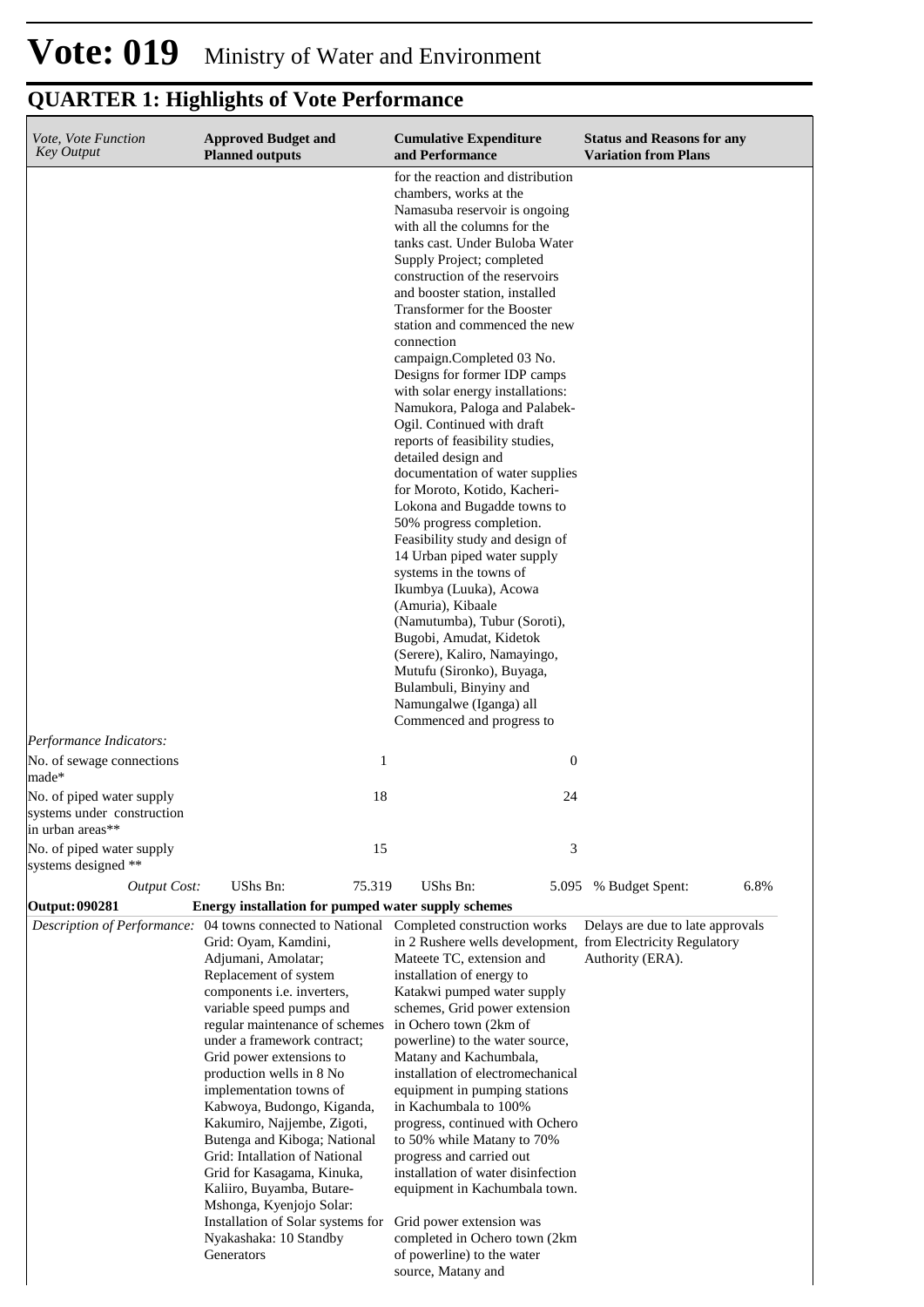| Vote, Vote Function<br>Key Output                                                                               | <b>Approved Budget and</b><br><b>Planned outputs</b>                                                                                                                                                                                                                                                                                                                                                                                                                                                                                                                                                                                                                                                                                                                                                                                                                                                                                          |        | <b>Cumulative Expenditure</b><br>and Performance                                                                                                                                                                                                                                                                                                                                                                                                                               |        | <b>Status and Reasons for any</b><br><b>Variation from Plans</b>                                                                                                                                                       |       |
|-----------------------------------------------------------------------------------------------------------------|-----------------------------------------------------------------------------------------------------------------------------------------------------------------------------------------------------------------------------------------------------------------------------------------------------------------------------------------------------------------------------------------------------------------------------------------------------------------------------------------------------------------------------------------------------------------------------------------------------------------------------------------------------------------------------------------------------------------------------------------------------------------------------------------------------------------------------------------------------------------------------------------------------------------------------------------------|--------|--------------------------------------------------------------------------------------------------------------------------------------------------------------------------------------------------------------------------------------------------------------------------------------------------------------------------------------------------------------------------------------------------------------------------------------------------------------------------------|--------|------------------------------------------------------------------------------------------------------------------------------------------------------------------------------------------------------------------------|-------|
|                                                                                                                 |                                                                                                                                                                                                                                                                                                                                                                                                                                                                                                                                                                                                                                                                                                                                                                                                                                                                                                                                               |        | Kachumbala.                                                                                                                                                                                                                                                                                                                                                                                                                                                                    |        |                                                                                                                                                                                                                        |       |
| Performance Indicators:                                                                                         |                                                                                                                                                                                                                                                                                                                                                                                                                                                                                                                                                                                                                                                                                                                                                                                                                                                                                                                                               |        |                                                                                                                                                                                                                                                                                                                                                                                                                                                                                |        |                                                                                                                                                                                                                        |       |
| No. of energy packages for<br>pumped water schemes<br>installed                                                 |                                                                                                                                                                                                                                                                                                                                                                                                                                                                                                                                                                                                                                                                                                                                                                                                                                                                                                                                               | 15     |                                                                                                                                                                                                                                                                                                                                                                                                                                                                                | 3      |                                                                                                                                                                                                                        |       |
| <b>Output Cost:</b>                                                                                             | UShs Bn:                                                                                                                                                                                                                                                                                                                                                                                                                                                                                                                                                                                                                                                                                                                                                                                                                                                                                                                                      | 7.492  | UShs Bn:                                                                                                                                                                                                                                                                                                                                                                                                                                                                       | 0.153  | % Budget Spent:                                                                                                                                                                                                        | 2.0%  |
| Output: 090282                                                                                                  | <b>Construction of Sanitation Facilities (Urban)</b>                                                                                                                                                                                                                                                                                                                                                                                                                                                                                                                                                                                                                                                                                                                                                                                                                                                                                          |        |                                                                                                                                                                                                                                                                                                                                                                                                                                                                                |        |                                                                                                                                                                                                                        |       |
| Description of Performance: Design of small bore sewerage                                                       | systems in Rubaare and<br>Kapchorwa to improve<br>sanitation standards; 48<br>sanitation facilities constructed<br>in the 06 towns of Patongo,<br>Purongo, Ibuje, Opit, Dokolo<br>and Ovujo; 01 intergrated<br>sanitation system commenced<br>for Kitgum T.C.; 155 No.<br>Ecosan demonstration toilets in<br>Kabwoya, Butenga, Buvuma,<br>Ssunga, Kakunyu-Kiyindi,<br>Kiwoko-Butalangu, Katuugo,<br>Kasagama, Kinuka, Lyantonde<br>II, Kaliiro, Nyeihanga, Butare-<br>Mashonga, Nyahuka,<br>Lwemiyaga, Kyabi,<br>Nyakashaka, Kinoni-Mbr,<br>Kyenjojo, Nsika, Kihihi,<br>Rubirizi ; 41 No. Public<br>sanitation facilities (public<br>places including schools,<br>markets etc) constructed in<br>Nyarubungo, Kasagama,<br>Kinuka, Kaliiro, Rwenkobwa,<br>Gasiiza, Muhanga, Lyantonde<br>II, Ntusi, Lwebitakuli, Kainja,<br>Buyamba, Kasensero; continue<br>with the construction of<br>Nakivubo Waste Water<br><b>Treatment Plant Project</b> |        | Delays are due to late approvals<br>from Electricity Regulatory<br>Authority (ERA).                                                                                                                                                                                                                                                                                                                                                                                            |        | Construction of 48 sanitation<br>facilities in the 08 towns<br>(Okollo, Kalongo, Barr, Midigo,<br>Pajule, Dufile/Arra, Amach and<br>Pacego) is part of the main<br>contract and the construction is<br>to commence Q2. |       |
| Performance Indicators:                                                                                         |                                                                                                                                                                                                                                                                                                                                                                                                                                                                                                                                                                                                                                                                                                                                                                                                                                                                                                                                               |        |                                                                                                                                                                                                                                                                                                                                                                                                                                                                                |        |                                                                                                                                                                                                                        |       |
| No. of sanitation facilities<br>constructed (Household,<br>Public and feacal sludge<br>managment)               |                                                                                                                                                                                                                                                                                                                                                                                                                                                                                                                                                                                                                                                                                                                                                                                                                                                                                                                                               | 140    |                                                                                                                                                                                                                                                                                                                                                                                                                                                                                | 3      |                                                                                                                                                                                                                        |       |
| <b>Output Cost:</b>                                                                                             | UShs Bn:                                                                                                                                                                                                                                                                                                                                                                                                                                                                                                                                                                                                                                                                                                                                                                                                                                                                                                                                      | 47.257 | UShs Bn:                                                                                                                                                                                                                                                                                                                                                                                                                                                                       | 6.755  | % Budget Spent:                                                                                                                                                                                                        | 14.3% |
| <b>Vote Function Cost</b>                                                                                       | <b>UShs Bn:</b>                                                                                                                                                                                                                                                                                                                                                                                                                                                                                                                                                                                                                                                                                                                                                                                                                                                                                                                               |        | 150.696 UShs Bn:                                                                                                                                                                                                                                                                                                                                                                                                                                                               | 24.389 | % Budget Spent:                                                                                                                                                                                                        | 16.2% |
| Vote Function: 0903 Water for Production<br>Output: 090306<br>Description of Performance: Sustainable Water for | Suatainable Water for Production management systems established                                                                                                                                                                                                                                                                                                                                                                                                                                                                                                                                                                                                                                                                                                                                                                                                                                                                               |        | Established a total of 20                                                                                                                                                                                                                                                                                                                                                                                                                                                      |        | Established a total of 20                                                                                                                                                                                              |       |
|                                                                                                                 | established at completed WfP<br>sites of Andibo dam in Nebbi;<br>district, Rwengaaju Irrigation<br>scheme in Kabarole district<br>Rehabilitation of Mabira dam;<br>in Mbarara District;<br>Construction of WfP facilities<br>countrywide using WfP<br>equipment; Installation of Drip<br>Irrigation demonstration units at BoQs and standards.<br>completed dam sites;<br>Engineering services for the<br>WfP facilities; Emergency repair                                                                                                                                                                                                                                                                                                                                                                                                                                                                                                    |        | Production management systems management systems; 9No. in<br>Karamoja, 9No. In Luwero<br>District and 2No. in<br>Acanpii dam in Apac; Namatata Bukomansimbi District, Carried<br>dam in Namalu s/c Nakapiripirit out monitoring and appraisal of<br>the design of Kikatsi - Sanga<br>bulk water scheme in Kiruhura,<br>Nyakiharo water project in<br>Kabale, Rakai Bulk Water in<br>Rakai, Andibo in Nebbi, and<br>facilities by equipment were<br>monitored for compliance to |        | management systems to timely<br>release of funds                                                                                                                                                                       |       |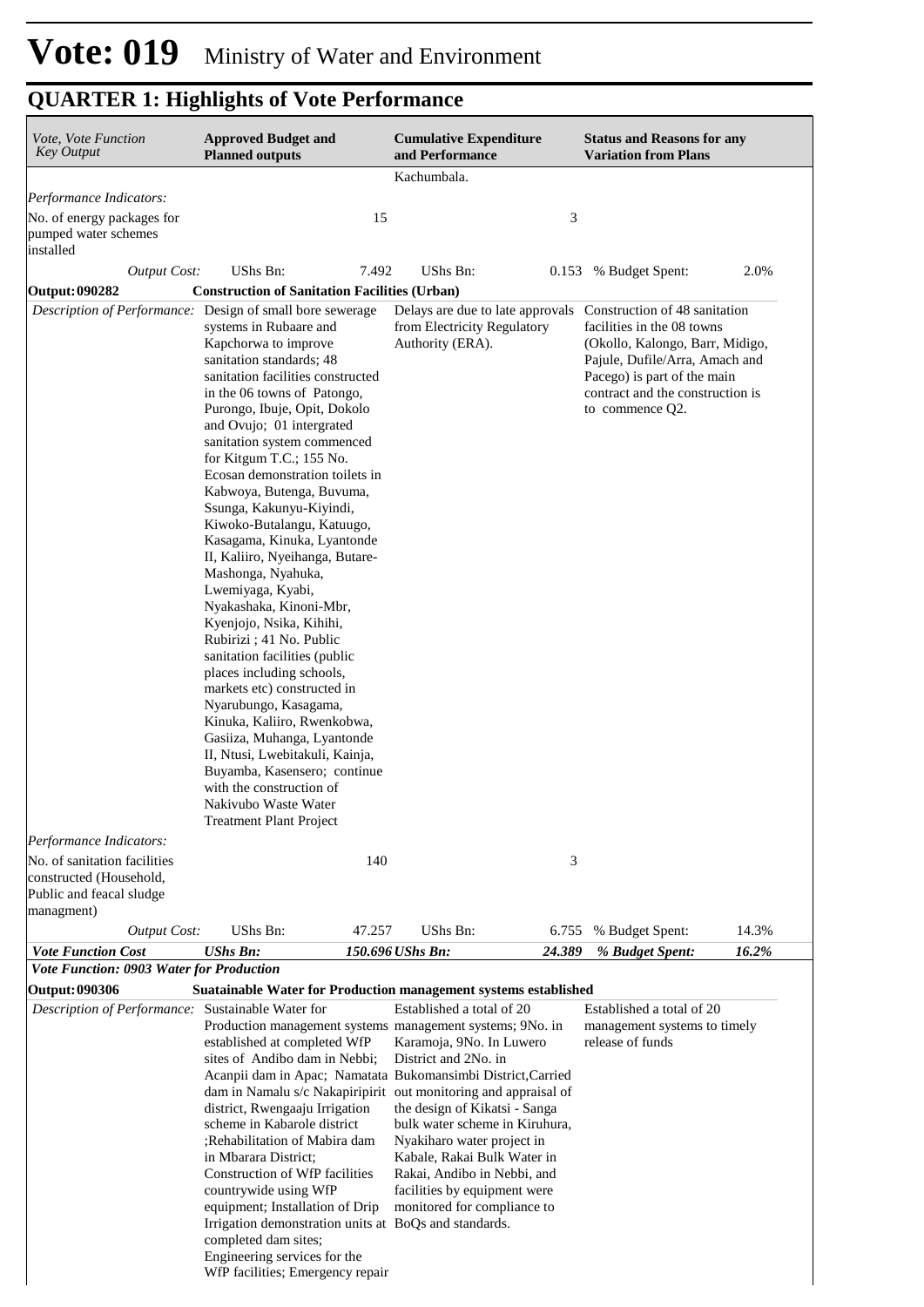| Vote, Vote Function<br><b>Key Output</b>                                    | <b>Approved Budget and</b><br><b>Planned outputs</b>                                                                                                                                                                                                                                                                                                                                                                                                                                                                                                                                                                                                                                                                                                                                                                                                                                                                                                                                                                                                                                                                                                       | <b>Cumulative Expenditure</b><br>and Performance                                                                                                                                                                                                                | <b>Status and Reasons for any</b><br><b>Variation from Plans</b>                                                                                                                                                                                                                                                                                                                                                                                                                                                                                                                                                                                                                                                                                                                                                       |
|-----------------------------------------------------------------------------|------------------------------------------------------------------------------------------------------------------------------------------------------------------------------------------------------------------------------------------------------------------------------------------------------------------------------------------------------------------------------------------------------------------------------------------------------------------------------------------------------------------------------------------------------------------------------------------------------------------------------------------------------------------------------------------------------------------------------------------------------------------------------------------------------------------------------------------------------------------------------------------------------------------------------------------------------------------------------------------------------------------------------------------------------------------------------------------------------------------------------------------------------------|-----------------------------------------------------------------------------------------------------------------------------------------------------------------------------------------------------------------------------------------------------------------|------------------------------------------------------------------------------------------------------------------------------------------------------------------------------------------------------------------------------------------------------------------------------------------------------------------------------------------------------------------------------------------------------------------------------------------------------------------------------------------------------------------------------------------------------------------------------------------------------------------------------------------------------------------------------------------------------------------------------------------------------------------------------------------------------------------------|
|                                                                             | and maintenance of WfP<br>facilities; Construction<br>supervision of ongoing WfP<br>facilities. Other ongoing<br>facilities to be monitored and<br>supervised include: - Nyakiharo<br>water supply system in Kabale<br>district; bulk water scheme in<br>Rakai district; Engineering<br>services for bulk water schemes                                                                                                                                                                                                                                                                                                                                                                                                                                                                                                                                                                                                                                                                                                                                                                                                                                    |                                                                                                                                                                                                                                                                 |                                                                                                                                                                                                                                                                                                                                                                                                                                                                                                                                                                                                                                                                                                                                                                                                                        |
| Performance Indicators:<br>No. of water management<br>committees formed and | 14                                                                                                                                                                                                                                                                                                                                                                                                                                                                                                                                                                                                                                                                                                                                                                                                                                                                                                                                                                                                                                                                                                                                                         | 20                                                                                                                                                                                                                                                              |                                                                                                                                                                                                                                                                                                                                                                                                                                                                                                                                                                                                                                                                                                                                                                                                                        |
| trained                                                                     |                                                                                                                                                                                                                                                                                                                                                                                                                                                                                                                                                                                                                                                                                                                                                                                                                                                                                                                                                                                                                                                                                                                                                            |                                                                                                                                                                                                                                                                 |                                                                                                                                                                                                                                                                                                                                                                                                                                                                                                                                                                                                                                                                                                                                                                                                                        |
| <b>Output Cost:</b>                                                         | UShs Bn:<br>0.989                                                                                                                                                                                                                                                                                                                                                                                                                                                                                                                                                                                                                                                                                                                                                                                                                                                                                                                                                                                                                                                                                                                                          | UShs Bn:                                                                                                                                                                                                                                                        | 14.2%<br>0.141 % Budget Spent:                                                                                                                                                                                                                                                                                                                                                                                                                                                                                                                                                                                                                                                                                                                                                                                         |
| Output: 090380                                                              | <b>Construction of Bulk Water Supply Schemes</b>                                                                                                                                                                                                                                                                                                                                                                                                                                                                                                                                                                                                                                                                                                                                                                                                                                                                                                                                                                                                                                                                                                           |                                                                                                                                                                                                                                                                 |                                                                                                                                                                                                                                                                                                                                                                                                                                                                                                                                                                                                                                                                                                                                                                                                                        |
|                                                                             | Description of Performance: Continue with construction of<br>Nyakiharo water supply system<br>in Kabale district to the<br>completion level of 95% and<br>100% completion level for<br>Bulk Water scheme in Rakai<br>district.                                                                                                                                                                                                                                                                                                                                                                                                                                                                                                                                                                                                                                                                                                                                                                                                                                                                                                                             | Completed construction of bulk<br>water scheme in Rakai district<br>and Nyakashashara valley tank<br>to 100% completion levels,<br>continued with construction of<br>Nyakiharo water supply system<br>in Kabale district to 45%<br>cumulative progress progress | Construction of bulk water<br>scheme in Rakai district was<br>completed                                                                                                                                                                                                                                                                                                                                                                                                                                                                                                                                                                                                                                                                                                                                                |
| Performance Indicators:                                                     |                                                                                                                                                                                                                                                                                                                                                                                                                                                                                                                                                                                                                                                                                                                                                                                                                                                                                                                                                                                                                                                                                                                                                            |                                                                                                                                                                                                                                                                 |                                                                                                                                                                                                                                                                                                                                                                                                                                                                                                                                                                                                                                                                                                                                                                                                                        |
| No. of Bulk Water supply<br>systems under construction                      | $\overline{2}$                                                                                                                                                                                                                                                                                                                                                                                                                                                                                                                                                                                                                                                                                                                                                                                                                                                                                                                                                                                                                                                                                                                                             | 1                                                                                                                                                                                                                                                               |                                                                                                                                                                                                                                                                                                                                                                                                                                                                                                                                                                                                                                                                                                                                                                                                                        |
| <b>Output Cost:</b>                                                         | UShs Bn:<br>5.000                                                                                                                                                                                                                                                                                                                                                                                                                                                                                                                                                                                                                                                                                                                                                                                                                                                                                                                                                                                                                                                                                                                                          | UShs Bn:                                                                                                                                                                                                                                                        | 5.3%<br>0.265 % Budget Spent:                                                                                                                                                                                                                                                                                                                                                                                                                                                                                                                                                                                                                                                                                                                                                                                          |
| <b>Output: 090381</b>                                                       | <b>Construction of Water Surface Reservoirs</b>                                                                                                                                                                                                                                                                                                                                                                                                                                                                                                                                                                                                                                                                                                                                                                                                                                                                                                                                                                                                                                                                                                            |                                                                                                                                                                                                                                                                 |                                                                                                                                                                                                                                                                                                                                                                                                                                                                                                                                                                                                                                                                                                                                                                                                                        |
|                                                                             | Description of Performance: Construction of Andibo dam in<br>Nebbi to 70% cumulative<br>progress and Acanpii dam in<br>Apac to 50% cumulative<br>progress; Namatata dam in<br>Namalu s/c Nakapiripirit district (90% commulative progress);<br>to 50% cumulative progress;<br>Rwengaaju Irrigation scheme in Nalubembe v.t in Kibuku<br>Kabarole district to 50%<br>cumulative progress;<br>Rehabilitation of Mabira dam in construction.<br>Mbarara District to 50%<br>cumulative progress; other<br>outputs will include:-<br>Construction of 4 WfP facilities<br>countrywide using WfP<br>equipment (Kyabal, Kabingo,<br>Sheema and Abileng Vally tank<br>in Kumi-Ongino); Installation of<br>Drip Irrigation demonstration<br>units at completed dam sites;<br>Engineering services for the<br>WfP facilities; Emergency repair<br>and maintenance of WfP<br>facilities and Construction<br>supervision of ongoing WfP<br>facilities; Commense<br>construction of Bigasha dam in<br>Isingiro, Ongole dam in<br>Katakwi and Katabok dam in<br>Abim<br>Construction of Nyakashaashara<br>Water system for rural industry<br>in Kiruhura district to 95%; | construction of Andibo dam in<br>Nebbi is ongoing (10%)<br>coummulative progress);<br>Katirwe and Kasikizi valley<br>tanks in Kyegeggwa is ongoing<br>Odusai vt in Pallisa and<br>District is ongoing (80%<br>commulative progress);                            | Acanpii dam in Apac District,<br>Katabok dam in Abim District,<br>Namatata dam in Nakapiripirit<br>District, Rwengaaju Irrigation<br>scheme in Kabarole District are<br>still under design by the<br>Consultants. Contract for<br>improvement of Kagamba valley<br>tank in Isingiro District awaits<br>clearance by the Solicitor<br>General; Commencement of<br>performance improvement<br>works and construction of valley<br>tanks in Greater Kisozi awaits<br>procurement of the framework<br>contracts for supply of inputs;<br>Procurement of contractor for<br>Ongole Dam is ongoing.<br>Construction of Iwemba and<br>Nabweya valley tanks in Bugiri<br>and Nawansana and Kataigwa<br>valley tanks in Kayunga District<br>awaits confirmation of<br>availability of the sites by the<br>beneficiary Districts. |
| Performance Indicators:                                                     |                                                                                                                                                                                                                                                                                                                                                                                                                                                                                                                                                                                                                                                                                                                                                                                                                                                                                                                                                                                                                                                                                                                                                            |                                                                                                                                                                                                                                                                 |                                                                                                                                                                                                                                                                                                                                                                                                                                                                                                                                                                                                                                                                                                                                                                                                                        |
| Numer of Valley Tanks                                                       | 6                                                                                                                                                                                                                                                                                                                                                                                                                                                                                                                                                                                                                                                                                                                                                                                                                                                                                                                                                                                                                                                                                                                                                          | 2                                                                                                                                                                                                                                                               |                                                                                                                                                                                                                                                                                                                                                                                                                                                                                                                                                                                                                                                                                                                                                                                                                        |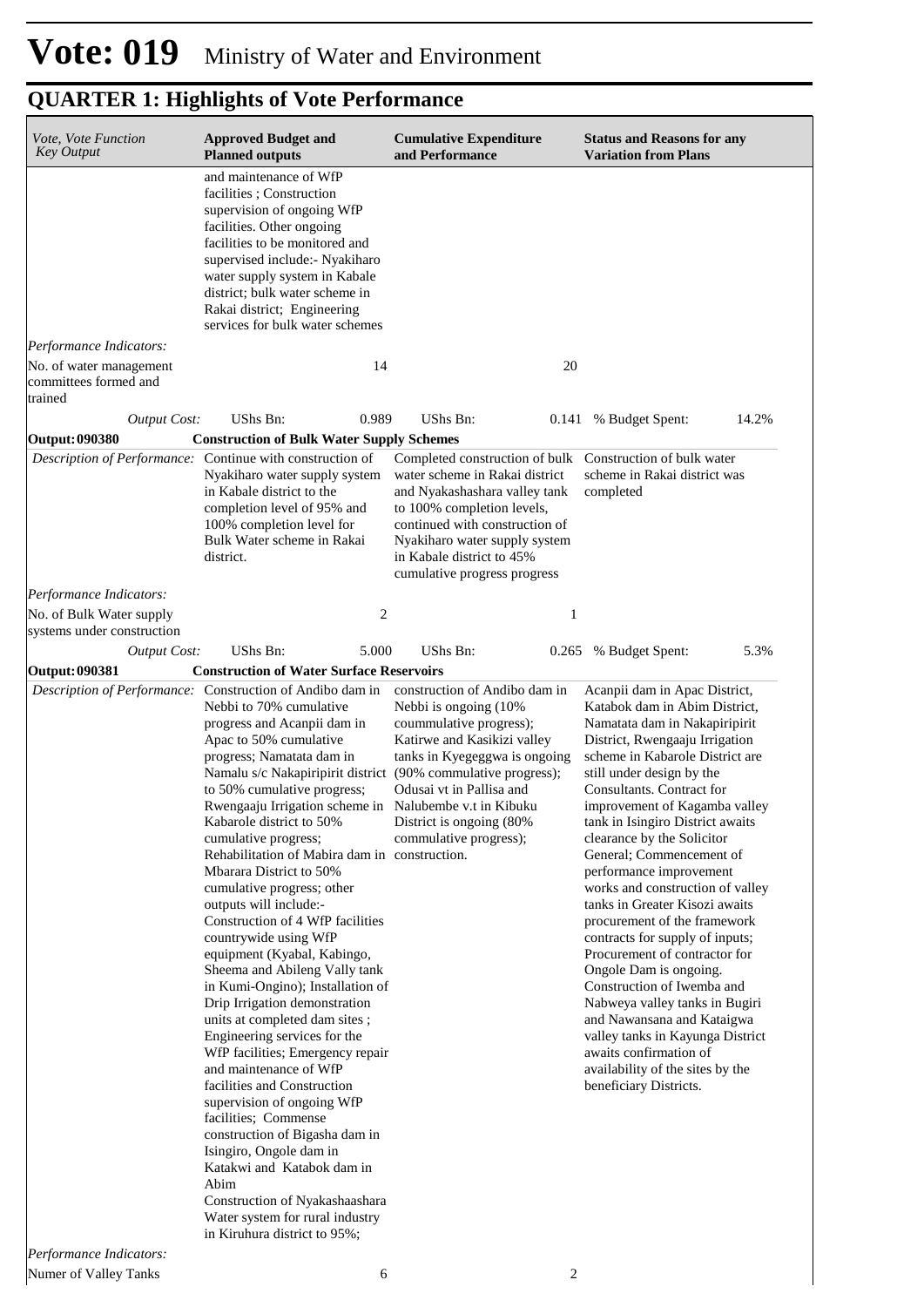| Vote, Vote Function<br><b>Key Output</b>                                                                                            | <b>Approved Budget and</b><br><b>Planned outputs</b>                                                                                                                                                                                                                                                                                                                                                                                                                                                                                                                                                                                                                                                                           |              | <b>Cumulative Expenditure</b><br>and Performance                                                                                                                                                                                                                                                                                                                                                                                                                                                                                                                                                                                                                                                                                                                                                                                                                                                                                                                                                                                                                                                                                                                                       |             | <b>Status and Reasons for any</b><br><b>Variation from Plans</b>                                                                                                                        |       |
|-------------------------------------------------------------------------------------------------------------------------------------|--------------------------------------------------------------------------------------------------------------------------------------------------------------------------------------------------------------------------------------------------------------------------------------------------------------------------------------------------------------------------------------------------------------------------------------------------------------------------------------------------------------------------------------------------------------------------------------------------------------------------------------------------------------------------------------------------------------------------------|--------------|----------------------------------------------------------------------------------------------------------------------------------------------------------------------------------------------------------------------------------------------------------------------------------------------------------------------------------------------------------------------------------------------------------------------------------------------------------------------------------------------------------------------------------------------------------------------------------------------------------------------------------------------------------------------------------------------------------------------------------------------------------------------------------------------------------------------------------------------------------------------------------------------------------------------------------------------------------------------------------------------------------------------------------------------------------------------------------------------------------------------------------------------------------------------------------------|-------------|-----------------------------------------------------------------------------------------------------------------------------------------------------------------------------------------|-------|
| Constructed                                                                                                                         |                                                                                                                                                                                                                                                                                                                                                                                                                                                                                                                                                                                                                                                                                                                                |              |                                                                                                                                                                                                                                                                                                                                                                                                                                                                                                                                                                                                                                                                                                                                                                                                                                                                                                                                                                                                                                                                                                                                                                                        |             |                                                                                                                                                                                         |       |
| No. of Dams Constructed                                                                                                             |                                                                                                                                                                                                                                                                                                                                                                                                                                                                                                                                                                                                                                                                                                                                | 7            |                                                                                                                                                                                                                                                                                                                                                                                                                                                                                                                                                                                                                                                                                                                                                                                                                                                                                                                                                                                                                                                                                                                                                                                        | 3           |                                                                                                                                                                                         |       |
| <b>Output Cost:</b>                                                                                                                 | UShs Bn:                                                                                                                                                                                                                                                                                                                                                                                                                                                                                                                                                                                                                                                                                                                       | 17.995       | UShs Bn:                                                                                                                                                                                                                                                                                                                                                                                                                                                                                                                                                                                                                                                                                                                                                                                                                                                                                                                                                                                                                                                                                                                                                                               | 4.618       | % Budget Spent:                                                                                                                                                                         | 25.7% |
| <b>Vote Function Cost</b>                                                                                                           | <b>UShs Bn:</b>                                                                                                                                                                                                                                                                                                                                                                                                                                                                                                                                                                                                                                                                                                                |              | 31.970 UShs Bn:                                                                                                                                                                                                                                                                                                                                                                                                                                                                                                                                                                                                                                                                                                                                                                                                                                                                                                                                                                                                                                                                                                                                                                        | 5.142       | % Budget Spent:                                                                                                                                                                         | 16.1% |
| Vote Function: 0904 Water Resources Management<br><b>Output: 090403</b>                                                             |                                                                                                                                                                                                                                                                                                                                                                                                                                                                                                                                                                                                                                                                                                                                |              | Water resources availability regularly monitored and assessed                                                                                                                                                                                                                                                                                                                                                                                                                                                                                                                                                                                                                                                                                                                                                                                                                                                                                                                                                                                                                                                                                                                          |             |                                                                                                                                                                                         |       |
| Description of Performance: 1 GIS-based database and 1                                                                              | <b>Water Resources Monitoring</b><br>and Information System (WRIS<br>) developed and available for<br>public access; 2 number<br><b>Automatic Weather Stations</b><br>constructed in the districts of<br>Namyingo and Sembabule. 7<br>Number of Automatic Weather<br>Stations upgraded In the<br>districts of Masaka, Kampala,<br>Mpigi; Mityana, Buikwe, and<br>Wakiso:<br>Well maintained Automatic<br>weather/Hydro meteorological<br>stations and well managed<br>information system and<br>dissemination of Water<br>Resources products;<br>Rehabilitation and<br>modernization of the water<br>resources monitoring network                                                                                              |              | 46 drilling permits renewed, 32<br>new water permits applications<br>assessed, 6 new drilling permits<br>issued<br>Compliance monitoring and<br>enforcement of water permit<br>conditions undertaken for 94<br>permit holders, Operated and<br>maintained 62 Surface water<br>and 27 Ground water stations,<br>constructed 2 new surface water<br>stations, carried out 2 surface<br>water verification trips and 2<br>Quality assurance trips,<br>provided data and information<br>for 6 catchments for studies in 3<br>catchments                                                                                                                                                                                                                                                                                                                                                                                                                                                                                                                                                                                                                                                    |             | 1 GIS-based database and 1<br><b>Water Resources Monitoring</b><br>and Information System (WRIS<br>) are being developed and will<br>be available for public access in<br>third quarter |       |
| Performance Indicators:<br>No. of hydrological<br>monitoring stations that are<br>maintained and operational<br><b>Output Cost:</b> | UShs Bn:                                                                                                                                                                                                                                                                                                                                                                                                                                                                                                                                                                                                                                                                                                                       | 170<br>4.490 | UShs Bn:                                                                                                                                                                                                                                                                                                                                                                                                                                                                                                                                                                                                                                                                                                                                                                                                                                                                                                                                                                                                                                                                                                                                                                               | 89<br>0.091 | % Budget Spent:                                                                                                                                                                         | 2.0%  |
| <b>Output: 090404</b><br>Description of Performance: Upgraded and functional water                                                  | testing laboratories; Improved<br>drinking water and wastewater<br>surface water monitoring<br>stations installed with new<br>equipment; Equipment for 20<br>surface water, 20 groundwater<br>and 8 hydromet stations<br>installed; A water resources<br>information system (WIS) at<br>national and MWZ levels<br>facilities rehabilitated in two<br>selected cites; 2 feasibility<br>studies undertaken for Kirinya<br>waste water treatment plant in<br>Jinja and Gaba waste water<br>treatment plant in Kampala; 2<br>wastewater treatment facilities<br>designed; 2 Environmental and<br>Social Impact Assessment<br>(ESIA) and development<br>Water quality analysis done on<br>20 samples from each of the<br>districts |              | The quality of water resources regularly monitored and assessed<br>609 water and waste water<br>samples were received and<br>analyzed, Needs assessment<br>quality facilities constructed; 10 report on LIMS & National<br><b>Water Quality Database</b><br>completed. ToR for<br>LIMS/NWQDB developer and<br>Consultant completed.<br>91 Ambient monitoring stations<br>were visited nationwide,<br>Monitored 51 urban piped water<br>supplies; 147 rural point sources<br>designed; Waste water treatment and 7 wastewater discharge for<br>compliance to drinking water<br>8 staff from Buhweju and<br>Rubirizi districts were trained in<br>collecting GPS coordinates and<br>groundwater sample collection,<br>collected ground water data<br>from 2 districts of Buhweju and<br>Rubirizi Districts, analyzed and<br>interpreted, quality assured<br>ready to produce draft<br>Resettlement Action Plan (RAP) maps.Compliance monitoring<br>and enforcement of water permit<br>conditions undertaken for 94<br>permit holders, Operated and<br>maintained 62 Surface water<br>and 27 Ground water stations,<br>constructed 2 new surface water<br>stations, carried out 2 surface |             | Compliance monitoring and<br>enforcement of water permit<br>conditions (water discharge) to<br>be undertaken to in quarter II<br>and III of the financial                               |       |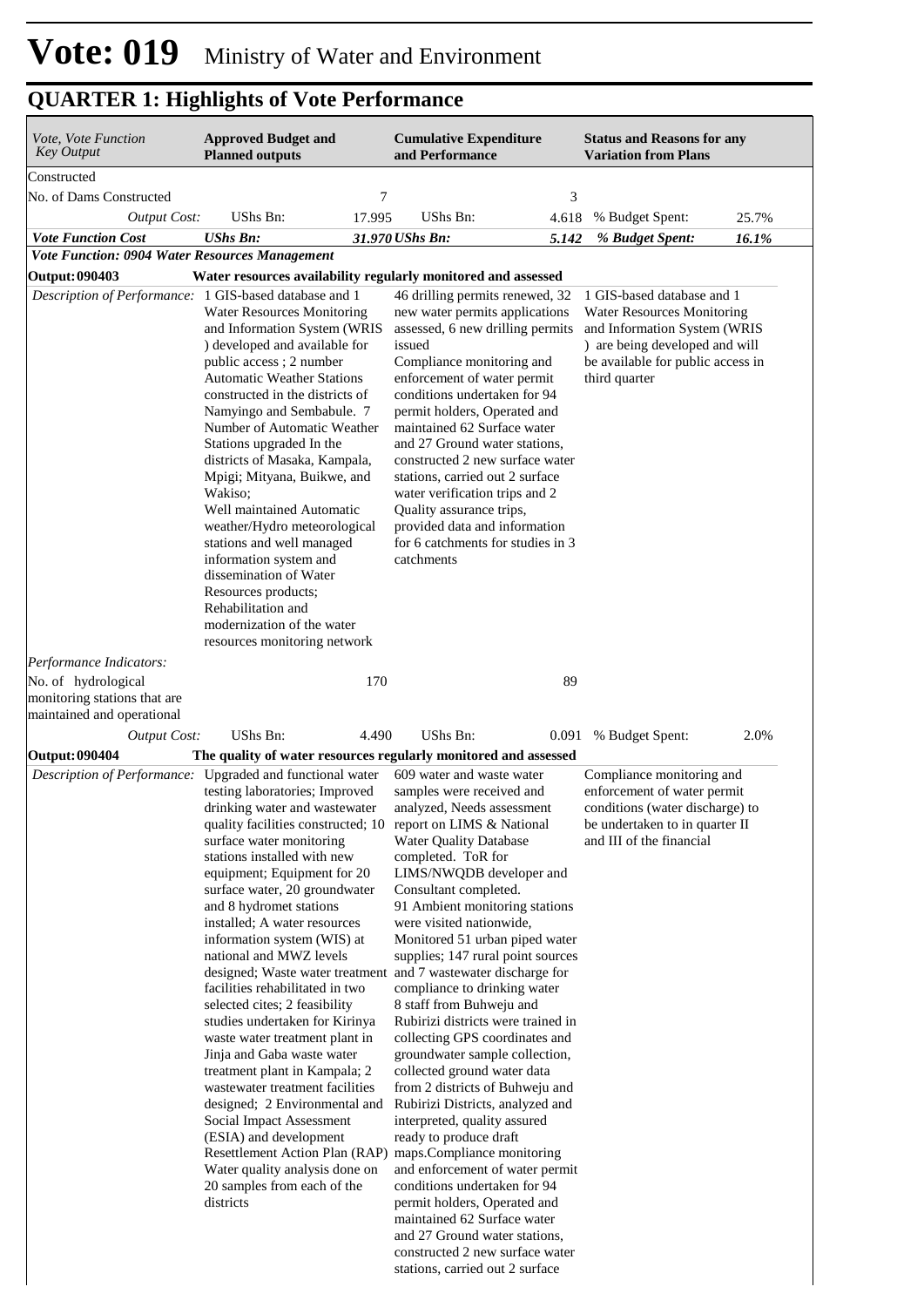| <i>Vote, Vote Function</i><br><b>Key Output</b>                                | <b>Approved Budget and</b><br><b>Planned outputs</b>                                                                                                                                                                                                                                                                                                                                                                                                                                                                                                                                                                         |       | <b>Cumulative Expenditure</b><br>and Performance                                                                                                                                                                                                                                                                                                                                                                                                                                                                                                                                                                                                        | <b>Status and Reasons for any</b><br><b>Variation from Plans</b>   |      |
|--------------------------------------------------------------------------------|------------------------------------------------------------------------------------------------------------------------------------------------------------------------------------------------------------------------------------------------------------------------------------------------------------------------------------------------------------------------------------------------------------------------------------------------------------------------------------------------------------------------------------------------------------------------------------------------------------------------------|-------|---------------------------------------------------------------------------------------------------------------------------------------------------------------------------------------------------------------------------------------------------------------------------------------------------------------------------------------------------------------------------------------------------------------------------------------------------------------------------------------------------------------------------------------------------------------------------------------------------------------------------------------------------------|--------------------------------------------------------------------|------|
|                                                                                |                                                                                                                                                                                                                                                                                                                                                                                                                                                                                                                                                                                                                              |       | water verification trips and 2<br>Quality assurance trips,<br>provided data and information<br>for 6 catchments for studies in 3<br>catchments                                                                                                                                                                                                                                                                                                                                                                                                                                                                                                          |                                                                    |      |
| Performance Indicators:                                                        |                                                                                                                                                                                                                                                                                                                                                                                                                                                                                                                                                                                                                              | 100   | $\boldsymbol{0}$                                                                                                                                                                                                                                                                                                                                                                                                                                                                                                                                                                                                                                        |                                                                    |      |
| Number of permit holders<br>monitored for compliance to                        |                                                                                                                                                                                                                                                                                                                                                                                                                                                                                                                                                                                                                              |       |                                                                                                                                                                                                                                                                                                                                                                                                                                                                                                                                                                                                                                                         |                                                                    |      |
| permit conditions to permit<br>conditions(water discharge)*                    |                                                                                                                                                                                                                                                                                                                                                                                                                                                                                                                                                                                                                              |       |                                                                                                                                                                                                                                                                                                                                                                                                                                                                                                                                                                                                                                                         |                                                                    |      |
| Number of permit holders                                                       |                                                                                                                                                                                                                                                                                                                                                                                                                                                                                                                                                                                                                              | 100   | 94                                                                                                                                                                                                                                                                                                                                                                                                                                                                                                                                                                                                                                                      |                                                                    |      |
| monitored for compliance to<br>permit conditions to permit<br>conditions(water |                                                                                                                                                                                                                                                                                                                                                                                                                                                                                                                                                                                                                              |       |                                                                                                                                                                                                                                                                                                                                                                                                                                                                                                                                                                                                                                                         |                                                                    |      |
| abstraction)*                                                                  |                                                                                                                                                                                                                                                                                                                                                                                                                                                                                                                                                                                                                              |       |                                                                                                                                                                                                                                                                                                                                                                                                                                                                                                                                                                                                                                                         |                                                                    |      |
| <b>Output Cost:</b>                                                            | UShs Bn:                                                                                                                                                                                                                                                                                                                                                                                                                                                                                                                                                                                                                     | 3.836 | UShs Bn:                                                                                                                                                                                                                                                                                                                                                                                                                                                                                                                                                                                                                                                | 0.082 % Budget Spent:                                              | 2.1% |
| Output: 090405<br>Description of Performance: Water and demand determined      | Water resources rationally planned, allocated and regulated                                                                                                                                                                                                                                                                                                                                                                                                                                                                                                                                                                  |       | 60% of water use and demand                                                                                                                                                                                                                                                                                                                                                                                                                                                                                                                                                                                                                             | Compliance monitoring and                                          |      |
| <b>Output Cost:</b><br>Output: 090451<br>Description of Performance:           | for Kafu, Edward and George<br>basins in Albert Water<br>Management Zone<br>120 new water permits<br>applications assessed and<br>permits issued; Compliance<br>monitoring and enforcement of<br>water permit conditions<br>undertaken for 360 permit<br>holders; Selected water<br>management measures (dam<br>safety, water allocation $&$<br>permitting, regulation, reservoir<br>operations, flood plain<br>management) in one catchment<br>in Kyoga WMZ implemented;<br>Investments in integrated water<br>resources management prepared<br>for one catchment<br>UShs Bn:<br>Degraded watersheds restored and conserved | 0.438 | assessment completed in George enforcement of water permit<br>basin in Albert Water<br>Management Zone. 46 drilling<br>permits renewed, 32 new water<br>permits applications assessed, 6<br>new drilling permits issued<br>Compliance monitoring and<br>enforcement of water permit<br>conditions undertaken for 94<br>permit holders, Operated and<br>maintained 62 Surface water<br>and 27 Ground water stations,<br>constructed 2 new surface water<br>stations, carried out 2 surface<br>water verification trips and 2<br>Quality assurance trips,<br>provided data and information<br>for 6 catchments for studies in 3<br>catchments<br>UShs Bn: | conditions is still being carried<br>out.<br>0.034 % Budget Spent: | 7.6% |
| <b>Output Cost:</b>                                                            | UShs Bn:                                                                                                                                                                                                                                                                                                                                                                                                                                                                                                                                                                                                                     | 4.711 | UShs Bn:<br>0.116                                                                                                                                                                                                                                                                                                                                                                                                                                                                                                                                                                                                                                       | % Budget Spent:                                                    | 2.5% |
| <b>Vote Function Cost</b>                                                      | <b>UShs Bn:</b>                                                                                                                                                                                                                                                                                                                                                                                                                                                                                                                                                                                                              |       | 24.042 UShs Bn:<br>3.333                                                                                                                                                                                                                                                                                                                                                                                                                                                                                                                                                                                                                                | % Budget Spent:<br>13.9%                                           |      |
| Vote Function: 0905 Natural Resources Management                               |                                                                                                                                                                                                                                                                                                                                                                                                                                                                                                                                                                                                                              |       |                                                                                                                                                                                                                                                                                                                                                                                                                                                                                                                                                                                                                                                         |                                                                    |      |
| Output: 090501                                                                 |                                                                                                                                                                                                                                                                                                                                                                                                                                                                                                                                                                                                                              |       | <b>Promotion of Knowledge of Enviroment and Natural Resources</b>                                                                                                                                                                                                                                                                                                                                                                                                                                                                                                                                                                                       |                                                                    |      |
| Description of Performance: National Wetland Information                       | System (NWIS) up-dated and<br>maintained; Valuation of<br>district conducted; 02 technical<br>wetland reports designed and<br>printed; Assorted awareness<br>raising materials for wetland<br>ecosystems and Kalagala offset<br>SMP re-printed, printed and<br>disseminated; World<br>Conservation days (Wetlands,<br>Water, Environment, Tourism,<br>Food, Population, Habitat,<br><b>RAMSAR Convention (COP</b><br>12) and UNFCCC (C0P 20)<br>commemorated; 04 Quarterly<br>Radio and TV programs<br>conducted; Best practices for                                                                                         |       | Held one awareness workshop<br>with the National Technical<br>Committee on 26th August<br>Nyaruzinga wetland in Bushenyi 2014 at the Silver Springs Hotel.<br>Selection of sites for early<br>carbon offset was done in<br>eastern Uganda in the districts<br>of Mbale, Sironko, Bududa,<br>Manafa and Kween.<br>One strategic meeting held in<br>Fort portal on the 12th August<br>2014 at the Mountains of the<br>Moon Hotel.<br>One weed Control Training held<br>in Luwero for Tree farmers in<br>the month of (19th to 22nd)<br>August.                                                                                                            |                                                                    |      |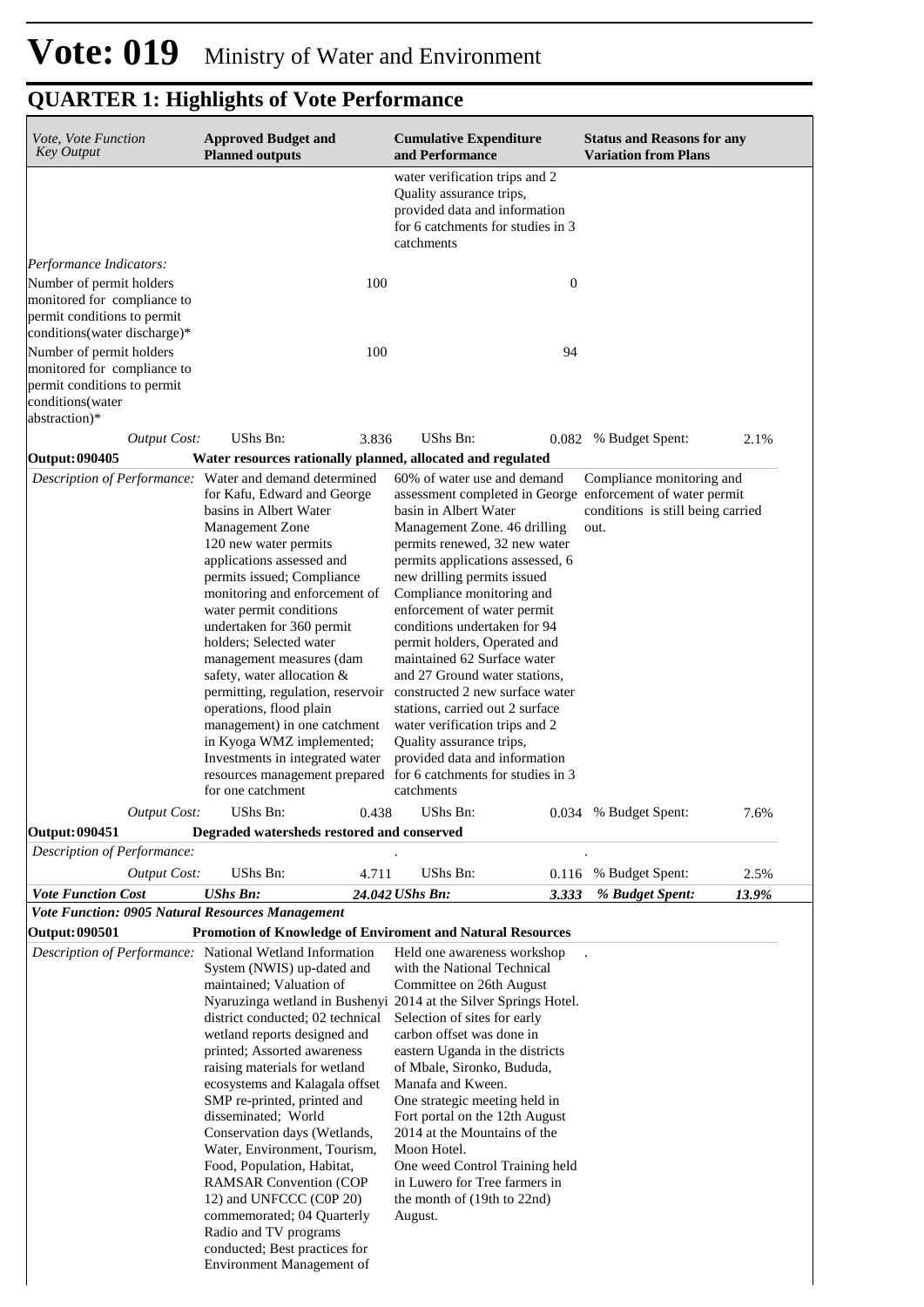| Vote, Vote Function<br><b>Key Output</b>                                     | <b>Approved Budget and</b><br><b>Planned outputs</b>                                                                                                                                                                                                                                                                                                                                                                                                                                                                                                                                                                                                                                                                                                                                                                                                                                                                                                                                                                                                                                                                                                                                                                                                                                                                                                                                  | <b>Cumulative Expenditure</b><br>and Performance                                                                                                                                                                                                                                                                                                                                                                                                                                                                                                                                                                                                                                                                                                                                                                                                                                                                                                                                                                                                                                                                                                                                                                                                                                                                                                                                                                                            | <b>Status and Reasons for any</b><br><b>Variation from Plans</b>                                                                                                                                                                                                                                                                                                                                                |
|------------------------------------------------------------------------------|---------------------------------------------------------------------------------------------------------------------------------------------------------------------------------------------------------------------------------------------------------------------------------------------------------------------------------------------------------------------------------------------------------------------------------------------------------------------------------------------------------------------------------------------------------------------------------------------------------------------------------------------------------------------------------------------------------------------------------------------------------------------------------------------------------------------------------------------------------------------------------------------------------------------------------------------------------------------------------------------------------------------------------------------------------------------------------------------------------------------------------------------------------------------------------------------------------------------------------------------------------------------------------------------------------------------------------------------------------------------------------------|---------------------------------------------------------------------------------------------------------------------------------------------------------------------------------------------------------------------------------------------------------------------------------------------------------------------------------------------------------------------------------------------------------------------------------------------------------------------------------------------------------------------------------------------------------------------------------------------------------------------------------------------------------------------------------------------------------------------------------------------------------------------------------------------------------------------------------------------------------------------------------------------------------------------------------------------------------------------------------------------------------------------------------------------------------------------------------------------------------------------------------------------------------------------------------------------------------------------------------------------------------------------------------------------------------------------------------------------------------------------------------------------------------------------------------------------|-----------------------------------------------------------------------------------------------------------------------------------------------------------------------------------------------------------------------------------------------------------------------------------------------------------------------------------------------------------------------------------------------------------------|
|                                                                              | Oil and Gas development in the<br>Albertine graben prepared and<br>disseminated; 06 RAMSAR<br>information sheets developed<br>for Sango aby, L. Nakuwa, L.<br>Bisinia and Opeta. Draft ToRs<br>designed and shared with Key<br>stakeholders<br><b>National Forest Monitoring</b><br>system designed<br>Framework for implementation<br>of REDD+ put in place.                                                                                                                                                                                                                                                                                                                                                                                                                                                                                                                                                                                                                                                                                                                                                                                                                                                                                                                                                                                                                         |                                                                                                                                                                                                                                                                                                                                                                                                                                                                                                                                                                                                                                                                                                                                                                                                                                                                                                                                                                                                                                                                                                                                                                                                                                                                                                                                                                                                                                             |                                                                                                                                                                                                                                                                                                                                                                                                                 |
| Performance Indicators:                                                      |                                                                                                                                                                                                                                                                                                                                                                                                                                                                                                                                                                                                                                                                                                                                                                                                                                                                                                                                                                                                                                                                                                                                                                                                                                                                                                                                                                                       |                                                                                                                                                                                                                                                                                                                                                                                                                                                                                                                                                                                                                                                                                                                                                                                                                                                                                                                                                                                                                                                                                                                                                                                                                                                                                                                                                                                                                                             |                                                                                                                                                                                                                                                                                                                                                                                                                 |
| No. of Natural resources<br>valuation studies undertaken<br>and disseminated | 2                                                                                                                                                                                                                                                                                                                                                                                                                                                                                                                                                                                                                                                                                                                                                                                                                                                                                                                                                                                                                                                                                                                                                                                                                                                                                                                                                                                     |                                                                                                                                                                                                                                                                                                                                                                                                                                                                                                                                                                                                                                                                                                                                                                                                                                                                                                                                                                                                                                                                                                                                                                                                                                                                                                                                                                                                                                             |                                                                                                                                                                                                                                                                                                                                                                                                                 |
| <b>Output Cost:</b>                                                          | 0.530<br>UShs Bn:                                                                                                                                                                                                                                                                                                                                                                                                                                                                                                                                                                                                                                                                                                                                                                                                                                                                                                                                                                                                                                                                                                                                                                                                                                                                                                                                                                     | UShs Bn:                                                                                                                                                                                                                                                                                                                                                                                                                                                                                                                                                                                                                                                                                                                                                                                                                                                                                                                                                                                                                                                                                                                                                                                                                                                                                                                                                                                                                                    | 0.088 % Budget Spent:<br>16.5%                                                                                                                                                                                                                                                                                                                                                                                  |
| Output: 090502                                                               | <b>Restoration of degraded and Protection of ecosystems</b>                                                                                                                                                                                                                                                                                                                                                                                                                                                                                                                                                                                                                                                                                                                                                                                                                                                                                                                                                                                                                                                                                                                                                                                                                                                                                                                           |                                                                                                                                                                                                                                                                                                                                                                                                                                                                                                                                                                                                                                                                                                                                                                                                                                                                                                                                                                                                                                                                                                                                                                                                                                                                                                                                                                                                                                             |                                                                                                                                                                                                                                                                                                                                                                                                                 |
| Description of Performance:                                                  | 06 Wetland Management plans<br>in Arua, Masindi, Mukono,<br>Iganga, Kaliro and Bulambuli<br>developed; 03 Management<br>plans for Murchision falls,<br>L.Mburo and Rwenzori<br>Mountain RAMSAR site<br>wetlands reviewed and<br>operationalized; 04 Community<br><b>Based Wetlands Management</b><br>Plans in Kisoro, Ntugamo,<br>Kanungu and Kumi reviewed<br>and up-dated;<br>100 Kms of the boundaries of<br>05 critical district and municipal<br>wetlands in Dokolo, Kisoro,<br>Pallisa, Hoima and Luwero<br>and demarcated; 70 Ha of the<br>degraded sections of 06<br>wetlands in Arua, Iganga,<br>Mukono, Masindi, Kaliro and<br>Bulambuli restored; 20 Ha of<br>the degraded section of River<br>Nile protection zone restored;<br>Strategic Plan for the<br>management of hilly and<br>mountainous areas prepared; 02<br>District Range land management Mbale District.<br>plans in Kiboga and Mubende<br>developed.<br>District Rangement<br>Management plans for Kayunga<br>and Nakasongola implemented;<br>40 community groups supported seedlings of hybrid eucalyptus<br>to plant 40 Ha of trees in the<br>R.Nile catchment; 50% Buffer<br>zones for rivers and canals of<br>Olweny schemes protected(km)<br>50% of Heavily degraded points<br>in Olweny irrigation schemes<br>watershed rehabilitated;<br>Demarcation of 3 local forest<br>reserves in Jinja district | Procurement of 04 Management A total of 115 Mark stone and<br>Plans have been initiated and<br>documents submitted to PSs<br>office for approval<br>10% of civil works to<br>rehabilitate Olweny Irrigation<br>scheme constructed<br>(mobilisation of equipment and<br>personnel done; opening of<br>roads done, preparation of site<br>offices also done)<br>Implementation of civil works<br>effectively monitored and<br>supervised<br>NFA procured as a supplier to<br>supply quality tree seedlings to<br>irrigation catchment areas.<br>233,550 quality tree seedlings of<br>different species supplied to<br>farmers in Doho catchment.<br>Supplies to the rest of the<br>schemes to continue in the<br>month of October 2014.<br>18 ha (20,000 seedlings)<br>established under community<br>planting support by 31 farmers<br>of Waninda community in<br>Payment of planting grants were<br>made to private planters for tree<br>plantations covering 66 ha in<br>Mubende and Kiboga Districts.<br>Procurement of 43,753<br>and 5429 seedlings of<br>Kangulumira species.A total of<br>115 Mark stone and Pillars have<br>been planted to demarcate Pece<br>wetlands in Gulu is ongoing<br>Both Technical and Financial<br>Proposals of the service<br>providers to demarcate wetlands<br>in Arua, Masindi, Iganga,<br>Kaliro, Mukono and Bulambuli<br>have been evaluated. The Price<br>quotations of the consultants are<br>high. | Pillars have been planted to<br>demarcate Pece wetlands in<br>Gulu is ongoing<br>Both Technical and Financial<br>Proposals of the service<br>providers to demarcate wetlands<br>in Arua, Masindi, Iganga,<br>Kaliro, Mukono and Bulambuli<br>have been evaluated. The Price<br>quotations of the consultants are<br>high.<br>The process to restore a section<br>of Butabika- Kinawataka<br>wetland is on going |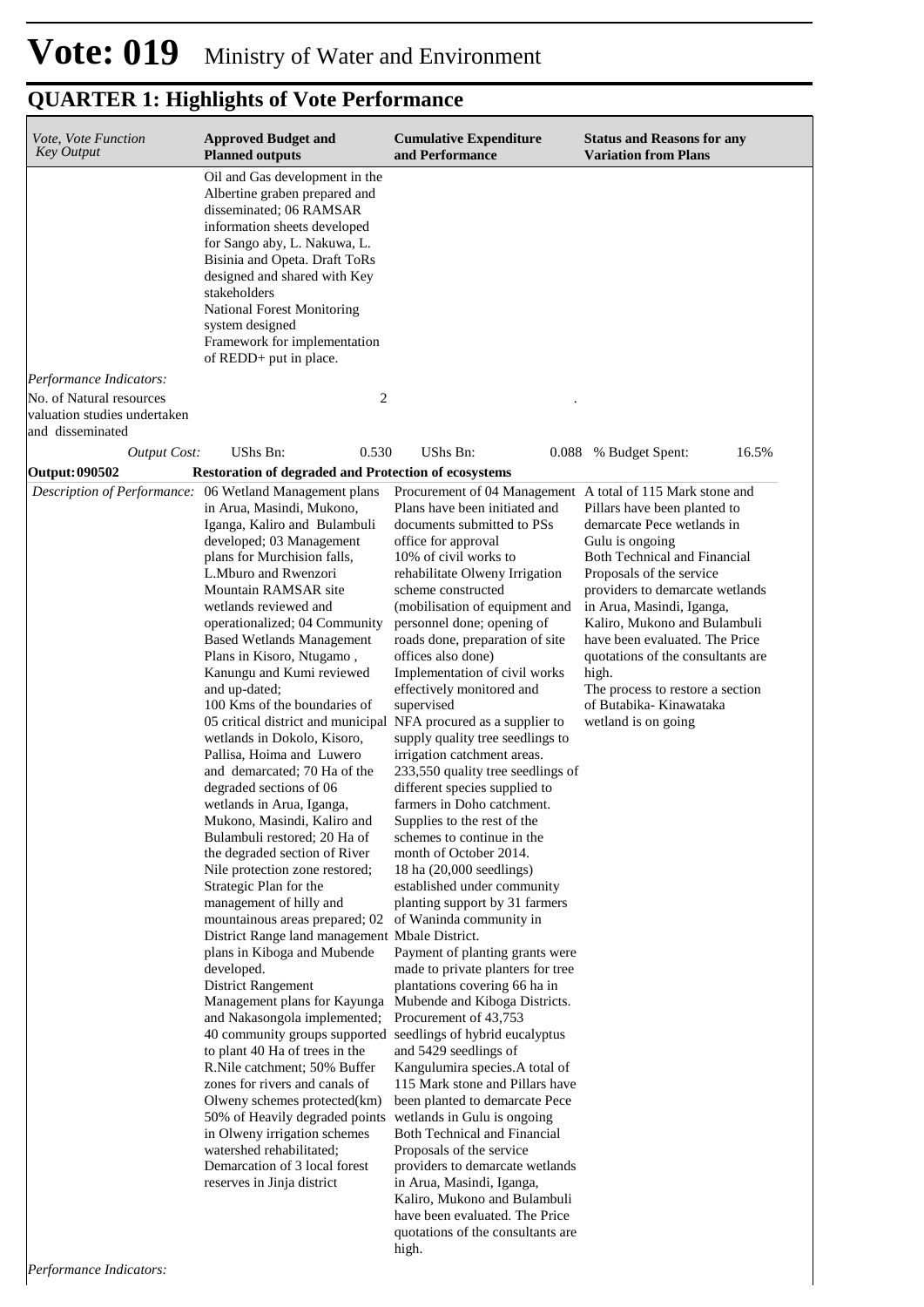*Performance Indicators:*

| Vote, Vote Function<br><b>Key Output</b>                         | <b>Approved Budget and</b><br><b>Planned outputs</b>                                                                                                                                                                                                                                                                                                                                                                                                                         | <b>Cumulative Expenditure</b><br>and Performance                                                                                                                                                                                                                                                                                                                                                                                                                                                                                                                                                                                                                                                                                                                                                                                                                                                                                                                                                                                                                                                                                                                                                                                                                                                                                                                                                                                                                                                                                                                                                                                                                                                                                                        | <b>Status and Reasons for any</b><br><b>Variation from Plans</b> |  |
|------------------------------------------------------------------|------------------------------------------------------------------------------------------------------------------------------------------------------------------------------------------------------------------------------------------------------------------------------------------------------------------------------------------------------------------------------------------------------------------------------------------------------------------------------|---------------------------------------------------------------------------------------------------------------------------------------------------------------------------------------------------------------------------------------------------------------------------------------------------------------------------------------------------------------------------------------------------------------------------------------------------------------------------------------------------------------------------------------------------------------------------------------------------------------------------------------------------------------------------------------------------------------------------------------------------------------------------------------------------------------------------------------------------------------------------------------------------------------------------------------------------------------------------------------------------------------------------------------------------------------------------------------------------------------------------------------------------------------------------------------------------------------------------------------------------------------------------------------------------------------------------------------------------------------------------------------------------------------------------------------------------------------------------------------------------------------------------------------------------------------------------------------------------------------------------------------------------------------------------------------------------------------------------------------------------------|------------------------------------------------------------------|--|
| No. of wetlands<br>management plans developed<br>and approved    | 16                                                                                                                                                                                                                                                                                                                                                                                                                                                                           |                                                                                                                                                                                                                                                                                                                                                                                                                                                                                                                                                                                                                                                                                                                                                                                                                                                                                                                                                                                                                                                                                                                                                                                                                                                                                                                                                                                                                                                                                                                                                                                                                                                                                                                                                         | $\boldsymbol{0}$                                                 |  |
| Length of wetland boundary<br>demarcated (Km)                    | 100                                                                                                                                                                                                                                                                                                                                                                                                                                                                          |                                                                                                                                                                                                                                                                                                                                                                                                                                                                                                                                                                                                                                                                                                                                                                                                                                                                                                                                                                                                                                                                                                                                                                                                                                                                                                                                                                                                                                                                                                                                                                                                                                                                                                                                                         | $\boldsymbol{0}$                                                 |  |
| Area (Ha) of the degraded<br>wetlands reclaimed and<br>protected | 120                                                                                                                                                                                                                                                                                                                                                                                                                                                                          |                                                                                                                                                                                                                                                                                                                                                                                                                                                                                                                                                                                                                                                                                                                                                                                                                                                                                                                                                                                                                                                                                                                                                                                                                                                                                                                                                                                                                                                                                                                                                                                                                                                                                                                                                         | $\boldsymbol{0}$                                                 |  |
| <b>Output Cost:</b>                                              | UShs Bn:<br>2.148                                                                                                                                                                                                                                                                                                                                                                                                                                                            | UShs Bn:                                                                                                                                                                                                                                                                                                                                                                                                                                                                                                                                                                                                                                                                                                                                                                                                                                                                                                                                                                                                                                                                                                                                                                                                                                                                                                                                                                                                                                                                                                                                                                                                                                                                                                                                                | 22.3%<br>% Budget Spent:<br>0.479                                |  |
| <b>Vote Function Cost</b>                                        | <b>UShs Bn:</b>                                                                                                                                                                                                                                                                                                                                                                                                                                                              | 6.085<br>31.491 UShs Bn:                                                                                                                                                                                                                                                                                                                                                                                                                                                                                                                                                                                                                                                                                                                                                                                                                                                                                                                                                                                                                                                                                                                                                                                                                                                                                                                                                                                                                                                                                                                                                                                                                                                                                                                                | 19.3%<br>% Budget Spent:                                         |  |
|                                                                  | Vote Function: 0906 Weather, Climate and Climate Change                                                                                                                                                                                                                                                                                                                                                                                                                      |                                                                                                                                                                                                                                                                                                                                                                                                                                                                                                                                                                                                                                                                                                                                                                                                                                                                                                                                                                                                                                                                                                                                                                                                                                                                                                                                                                                                                                                                                                                                                                                                                                                                                                                                                         |                                                                  |  |
| <b>Output: 090601</b>                                            | <b>Weather and Climate services</b>                                                                                                                                                                                                                                                                                                                                                                                                                                          |                                                                                                                                                                                                                                                                                                                                                                                                                                                                                                                                                                                                                                                                                                                                                                                                                                                                                                                                                                                                                                                                                                                                                                                                                                                                                                                                                                                                                                                                                                                                                                                                                                                                                                                                                         |                                                                  |  |
|                                                                  | Description of Performance: 20 Radio telephones repaired<br>and upgraded<br>20 Stations power supply<br>stabilized<br>250 Stations provided with<br>Postage and Courier services<br>50 Computer facilities repaired<br>and upgraded<br>50 Station Internet Data<br>connectivity improved<br>Uganda's capacity and<br>coordination for undertaking<br>climate change activities<br>strengthened;<br>A national Forum on Uganda's<br>Position at the UNFCCC COP<br>20 Meeting; | 03 Radio telephones repaired<br>and upgraded, 05 Stations power<br>supply stabilized, 250 Stations<br>provided with Quarterly Postage<br>and Courier services, 10<br>Computer facilities repaired and<br>upgraded, 10 Station Internet<br>Data connectivity improved, 01<br>East African Meteorological<br>meetings attended in Mombasa,<br>02 Meteorological Partnerships<br>established with UK Met.<br>Office, 01 International<br>meteorological meetings<br>attended by Commissioner in<br>Paraguay.10 rain gauges<br>operations reactivated, 04<br>weather observatories<br>rehabilitated in Kitgum, Gulu<br>and Agago, 05 automatic<br>weather stations reactivated in<br>Entebbe, Jinja, Tororo, Soroti<br>and Serere, 18,715 Synops and<br>Metars observed, 18,715<br>Synops and Metars registered<br>18,715 Synops and Metars<br>transmited, 18,715 Synops and<br>Metars exchanged, 02 climate<br>radio talk shows conducted, 02<br>Regional climate Workshops<br>conducted in Gulu for Northern<br>Uganda and Kabarole for<br>Western Uganda, Routine QMS<br>training at Entebbe Met. Centre<br>and periodic calibration of<br>equipment conducted, Routine<br>auditing of QMS by Civil<br>Aviation Authority conducted,<br>3,500 Flight weather folders<br>produced and delivered to<br>Pilots, 366 TAFs produced and<br>disseminated, 5475 standard<br>aviation forecasts produced,<br>1369 standard aviation forecasts<br>prepared and issued for safety of<br>air navigation, Prepared and<br>Transmitted 7678 SYNOPS and<br>METARS on the Global<br>Telecom System (GTS)<br>Prepared and issued 926<br>Aviation Route Forecasts and<br>international weather folders of<br>flight, Plotted and analysed 274<br>weather charts and maps. |                                                                  |  |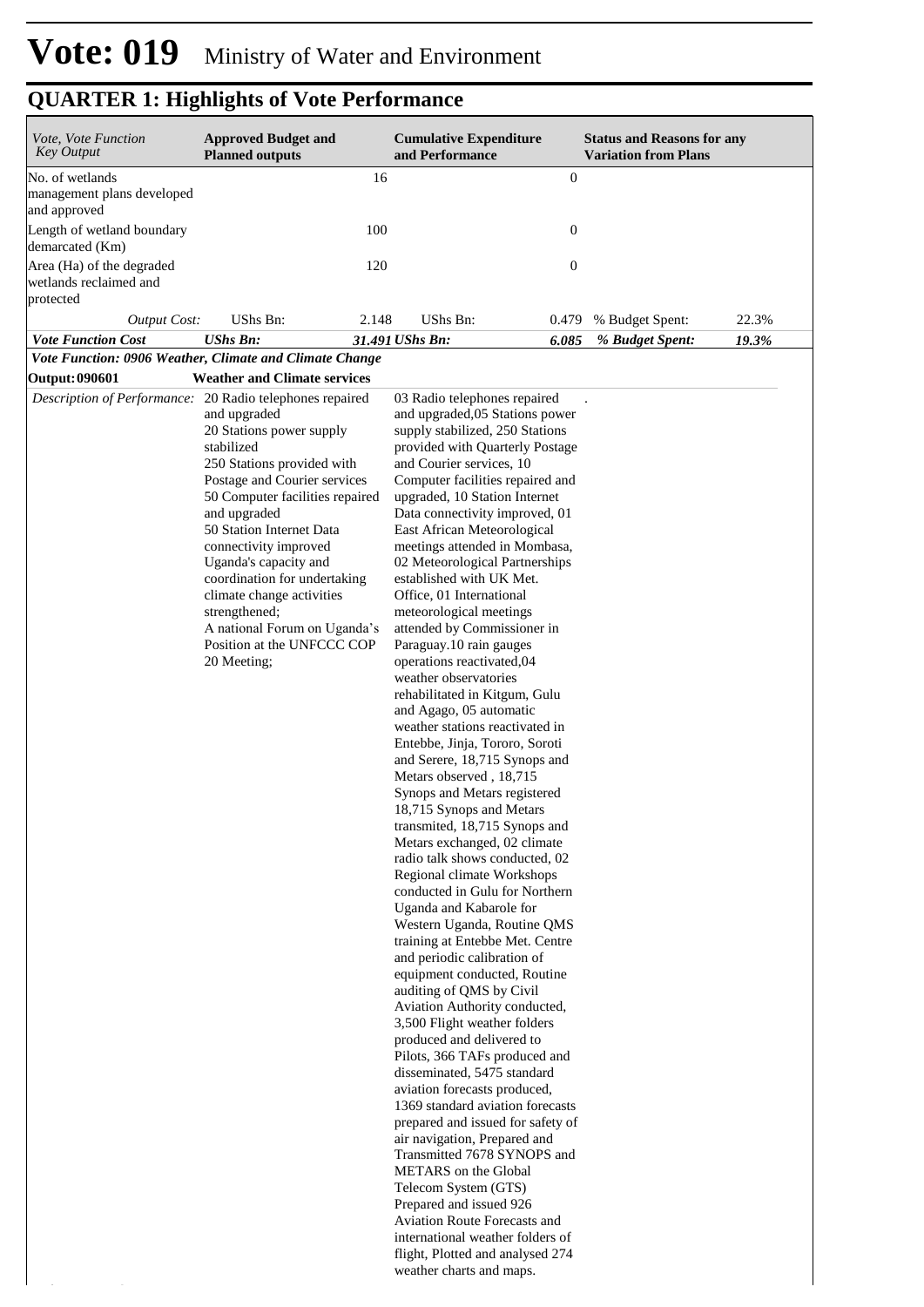| <i>Vote, Vote Function</i><br><b>Key Output</b>                      | <b>Approved Budget and</b><br><b>Planned outputs</b> | <b>Cumulative Expenditure</b><br>and Performance | <b>Status and Reasons for any</b><br><b>Variation from Plans</b> |          |  |  |
|----------------------------------------------------------------------|------------------------------------------------------|--------------------------------------------------|------------------------------------------------------------------|----------|--|--|
| No. of seasonal forecasts and<br>advisories issued                   |                                                      | $\overline{4}$                                   |                                                                  |          |  |  |
| No. of Weather and Climate<br>Stations maintained and<br>Operational |                                                      | 300                                              | 30                                                               |          |  |  |
| Output Cost:                                                         | UShs Bn:                                             | 0.330<br>UShs Bn:                                | % Budget Spent:<br>0.043                                         | 13.1%    |  |  |
| <b>Vote Function Cost</b>                                            | <b>UShs Bn:</b>                                      | $7.827$ UShs Bn:                                 | % Budget Spent:<br>0.547                                         | $7.0\%$  |  |  |
| Vote Function: 0949 Policy, Planning and Support Services            |                                                      |                                                  |                                                                  |          |  |  |
| <b>Vote Function Cost</b>                                            | $UShs$ $Bn$ :                                        | 18.684 UShs Bn:                                  | 2.824<br>% Budget Spent:                                         | $15.1\%$ |  |  |
| <b>Cost of Vote Services:</b>                                        | UShs $Bn$ :                                          | 337.211 <i>UShs Bn:</i>                          | 48.490<br>% Budget Spent:                                        | 14.4%    |  |  |

*\* Excluding Taxes and Arrears*

Preliminary Performance for 2014/15

Rural Water and Sanitation Vote Function (RWS-VF)-This Vote Function (VF) aims at providing safe water supply and sanitation facilities to people especially in rural areas. During the first quarter of Financial Year 2014/15, the Ministry continued with construction of various water supply schemes whose progress is at different levels of completion. For example Kanyampanga Gravity Flow Scheme is standing at 90% completion level, Nyarwodho estimated at 23%, Lirima GFS 55%, Bududa/Nabweya Gravity Flow Scheme at 26% and Ongino Water Supply System is 70%. In addition the Ministry disseminated HPMA framework to 43 districts, set up management structures for Lirima GFS is at 80%, trained 62 District Water Officers (DWOs) in use of water design manual and held DWOs' meeting in Kabale in which 110 DWOs attended. Furthermore, the ministry through the RWS-VF carried out post construction support for the construction of 25 bore holes in Amuru, Lamwo and Nwoya, and also supported the PICS in 4 Rural Growth Centers (RGCs) of Koch Goma, Awera, Kitgum- Matidi and Corner Kilak.

To ensure quality service delivery to the intended beneficiaries, the ministry carried out monitoring and site inspection visits in 4 RGCs of Koch Goma, Awera, KitgumMatidi and Corner Kilak. It also carried out 3 suprvision visits to the Alwi piped water supply system, 6 visits to Bududa/Nabweya, 5 visits to Lirima GFS and borehole drilling in Amuru district.

With respect to sanitation the ministry conducted 2 sanitation and hygiene campaigns for the piped water systems of Bududa-Nabweya and Lirima.

Urban Water Supply Vote Function (UWS-VF) -This VF is responsible for provision of water and improved sanitation in small towns and large towns. By the end of the first quarter of the FY 2014-15, the Ministry through the UWS-VF continued with water construction works of various sources including Kinoni- Rugando up to 72.5% completion levels this covered water source transmission pipeline and steel pressed line. Continued with construction works for piped water supply systems in the 06 towns of the towns of Amolatar (87%), Purongo (85%), Patongo 970%), Ibuje (85%), Opit (70%) and Ovujo (90%), whereas Ochero, Namutumba, Matany, Kachumbala, Mbulamuti and Irundu all progressed to 80% completion levels while works for Suam and Buwuni progressed to 45% completion. The VF further commenced with construction works in the RGCs of Kasensero, Nyeihanga, Bugongi TC, Kinoni-Kir, Muhanga, Gasiiza, Nyarubungo, Rwenkobwa, Katakwi and Abim.

The 3 designs for former IDP camps including solar energy installations in Namukora, Paloga and Palabek-Ogil were completed. Carried out feasibility study and design of 14 Urban piped water supply systems in the towns of Ikumbya (Luuka), Acowa (Amuria), Kibaale (Namutumba), Tubur (Soroti), Bugobi, Amudat, Kidetok (Serere), Kaliro, Namayingo, Mutufu (Sironko), Buyaga, Bulambuli, Binyiny and Namungalwe (Iganga) all estimated at progress of about 40%. Rehabilitated Maracha T.C town water supply system to full functionality including 4 production boreholes in the towns of Ochero, Luuka and Iziru.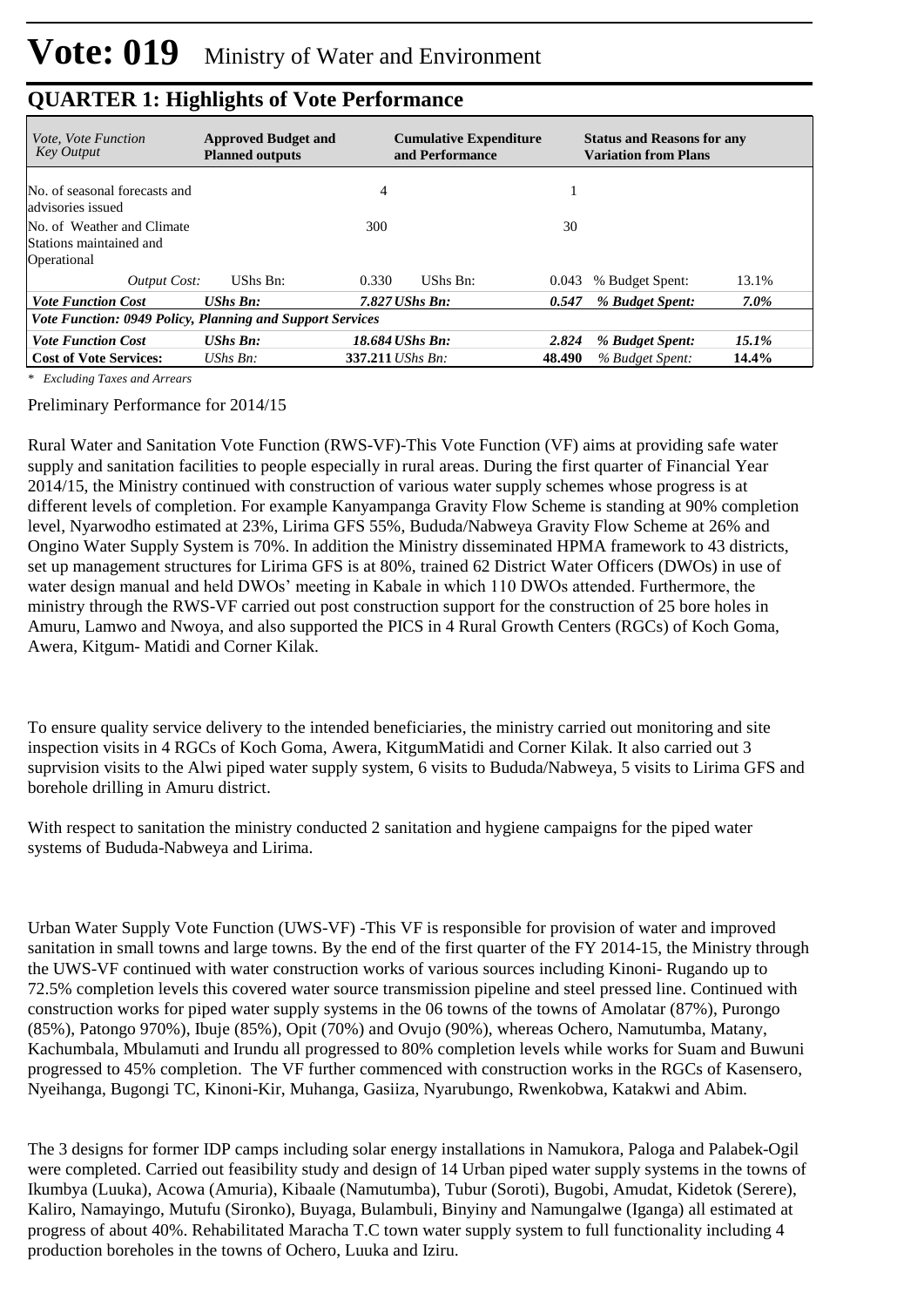To ensure quality service delivery, the VF carried out monitoring and inspection to 50 small towns and RGCs thorough out the country. It further supported urban authorities of Moroto, Kotido, Bugadde, Matany, Ocapa, Kyere and Kapelebyong in monitoring and supervision, carrying out of feasibility studies and detailed engineering designs. There was also training and support to water boards and operators in Purongo, Ovujo, Matany and Ochero on operation and maintenance, filled asset registers for the 3 towns of Piadha, Omugo and Agweng.

With respect to sanitation the UWS-VF completed construction of 3 public toilet facilities in the town councils of Nagongera, Kibuku and Tirinyi while Ochero is estimated at 70% completeion and Suam, Irundu and Namutumba are all at 80% completion levels. It completed sanitation and socio economic baseline surveys in Amudat, Kidetok, Kumi-Ngora-Nyero, Pallisa, Busia, Katwe-Kabatoro, Koboko. Trained 34 masons in various technology options for improved toilets in Rwenkobwa, Gasiiza, and Nyeihanga. It conducted 50 hygiene and sanitation campaigns and sensitized communities on sanitation and hygiene promotional skills in10 town of Patongo, Purongo, Ibuje, Opit and Ovujo, Mbulamuti and Suam. Disseminated and implemented environmental catchment protection, sanitation and hygiene policies in 4 towns of Kachumbala, Ochero, Matany and Mbulamuti. And also held 10 community trainings on Sanitation in areas of Butare-Mashonga, Nyahuka, Kyegegwa, Mpara, Kaliiro.

Under National Water and Sewerage Corporation (NWSC), construction works for the new administration/laboratory commenced while Nakivubo and Kinawataka relocation sewer routes is ongoing were laying of 776.2m sewer line is already laid in Ntinda Industrial Area.

Water for Production Vote Function (WfP-VF)- The purpose of this VFR is to develop and promote the effective use of facilities for water for production for socio-economic development, modernize agriculture and mitigate effects of climate change. During the period under review the WfP-VF completed construction of bulk water scheme in Rakai district and Nyakashashara valley tank to 100%, continued with construction of Nyakiharo water supply system in Kabale district to 45%, Andibo dam in Nebbi is ongoing and estimated at 10% cumulative progress, progress for Katirwe and Kasikizi valley tanks Kyegeggwa is ongoing is at 90%, while construction of Odusaivt in Pallisa and Nalubembe valley tanks in Kibuku district is at 80% completion level.

There were 20 management systems established of which 9 in Karamoja, 9 in Luwero District and 2 in Bukomansimbi District. Carried out monitoring and appraisal of the design of Kikatsi-Sanga bulk water scheme in Kiruhura, Nyakiharo water project in Kabale, Rakai Bulk Water in Rakai and Andibo in Nebbi.

Water Resources Management Vote Function (WRM-VF)-The objective of this VF is to ensure that the water resources of Uganda are equitably shared and wisely used for sustainable socio-economic development.

The key registered outputs by WRM-VF during the first quarter of the Financial Year 2014/15 include 8 staff from Buhweju and Rubirizi districts were trained in collecting GPS coordinates and groundwater sample collection, collected ground water data from Buhweju and Rubirizi districts, 60% of water use and demand assessment completed in George basin in Albert Water Management Zone and attended 2 Nile Basin Initiative meetings to review proposed regional monitoring network. Operated and maintained 62 surface water and 27 ground water stations, constructed 2 new surface water stations and provided data and information for 6 catchments for studies in 3 catchments. In addition there was contribution to the Water and Fisheries Policy, Legal and Regulatory Framework within the Lake Victoria Basin-EAC Council of Ministers.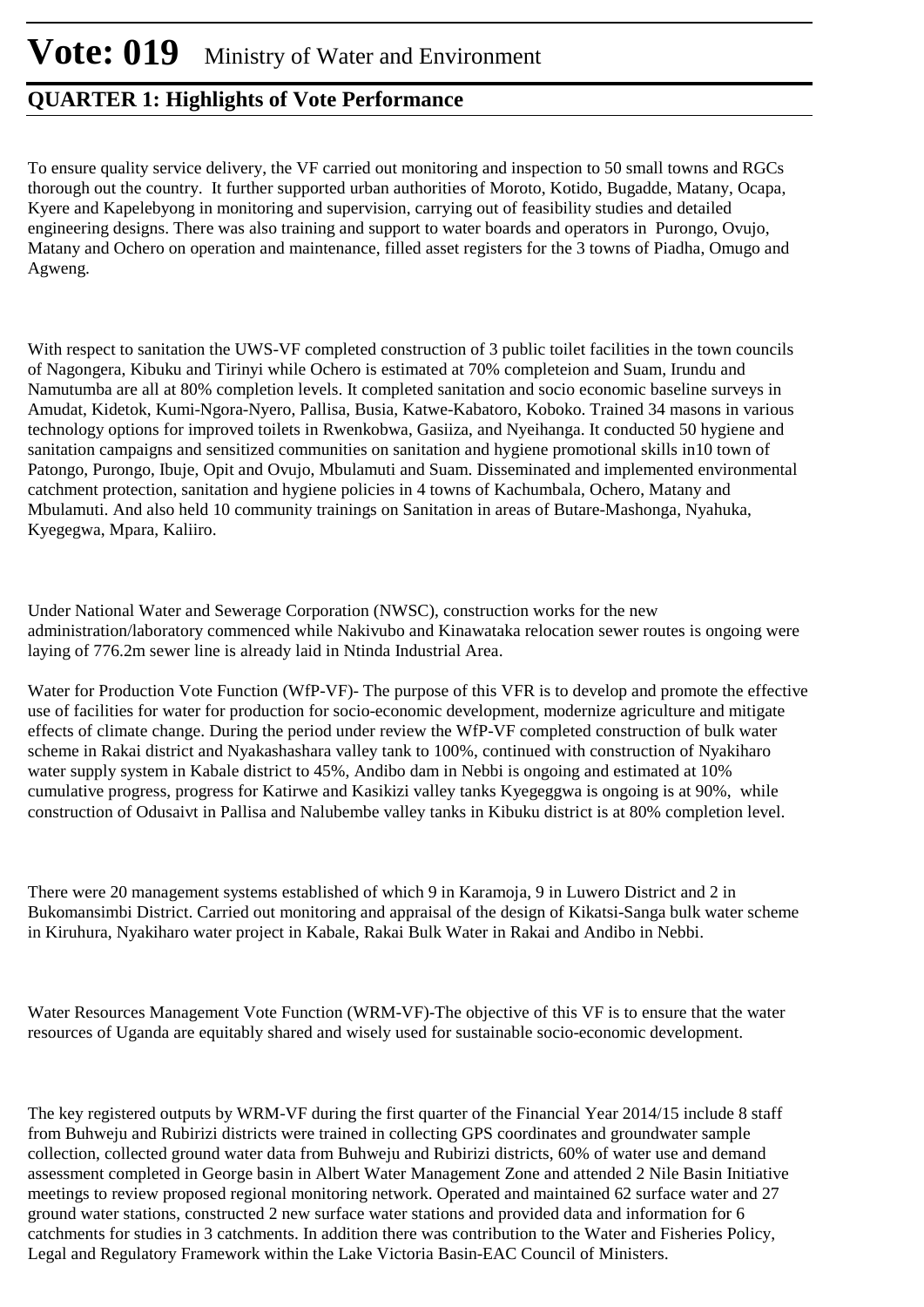With respect to compliance, 46 drilling permits were renewed, 32 new water permits applications assessed and 6 new drilling permits issued. In addition, compliance monitoring and enforcement of water permit conditions was undertaken for 94 permit holders. To ensure water quality in the country, 609 water and waste water samples were received and analyzed, while needs assessment report on LIMS and National Water Quality Database completed. 91 Ambient monitoring stations were visited nationwide, monitored 51 urban piped water supplies, 147 rural point sources and 7 wastewater discharge for compliance to drinking water were tested.

The Water Resources Regulation office block construction is about 95% completed (only left with the parking area).

Natural Resources Management Vote Function (NRM-VF)- the objective is to empower community to sustainably harness and use natural resources, attain and maintain a clean, healthy and productive environment.During the period under review the NRM-VF managed to plant 115 pillars for demarcation of critical wetlands in municipalities and other degraded sections of 11 wetlands in Kampala, Gulu, Mbale, Bushenyi, Jinja, Lira, Wakiso, Mukono, Masaka, Iganga and Kaliro.

Weather, Climate and Climate Change Vote Function (WCCC-VF)- This VF is intended to provide weather and climate forecasts and advisories for all socio-economic needs of the population, develop capacity for negotiations including Clean Development Mechanism (CDM) as well as preparation and implementation of strategies for adaptation to climate change. The following was achieved during the 1st quarter of FY 2014/15:

Under Uganda National Meteorological Authority (UNMA), 18,715 Synops and Metars were observed and 18,715 Synops and Metars exchanged, 3,500 Flight weather folders produced and delivered to pilots, 366 TAFs produced and disseminated, 5475 standard aviation forecasts produced, 1,369 standard aviation forecasts prepared and issued for safety of air navigation, prepared and transmitted 7,678 SYNOPS and METARS on the Global Telecom System (GTS).

Other key outputs were 3 Radio telephones were repaired and upgraded, 5 stations power supply stabilized, 250 stations provided with Quarterly Postage and Courier services, 10 Station Internet Data connectivity improved, 10 rain gauges operations reactivated, 4 weather observatories rehabilitated in Kitgum, Gulu and Agago, 5 automatic weather stations reactivated in Entebbe, Jinja, Tororo, Soroti and Serere, 2 climate radio talk shows conducted, 2 regional climate Workshops conducted in Gulu for Northern Uganda and Kabarole for Western Uganda, Routine QMS training at Entebbe Meteorology Centre and periodic calibration of equipment conducted, routine auditing of QMS by Civil Aviation Authority conducted, prepared and issued 926 Aviation Route forecasts and international weather folders of flight, plotted and analyzed 274 weather charts and maps.

Policy Planning and Support services Vote Function (PPSS-VF)- The VF is responsible for coordination of all departments in the ministry and ensure compliance with Public Service standing orders and regulations, carry out sector strategic planning and budgeting, capacity building, legislation, policy and regulation, undertake monitoring and Sector Performance Reviews.

During quarter one of the FY 2014/15 the ministry through the PPSS-VF continued with construction of the Ministry headquarters currently estimated at 40% completion stage, developed draft Gender strategy for the Environment sub-sector, undertook capacity building efforts in Gender mainstreaming for 43 ministry staff for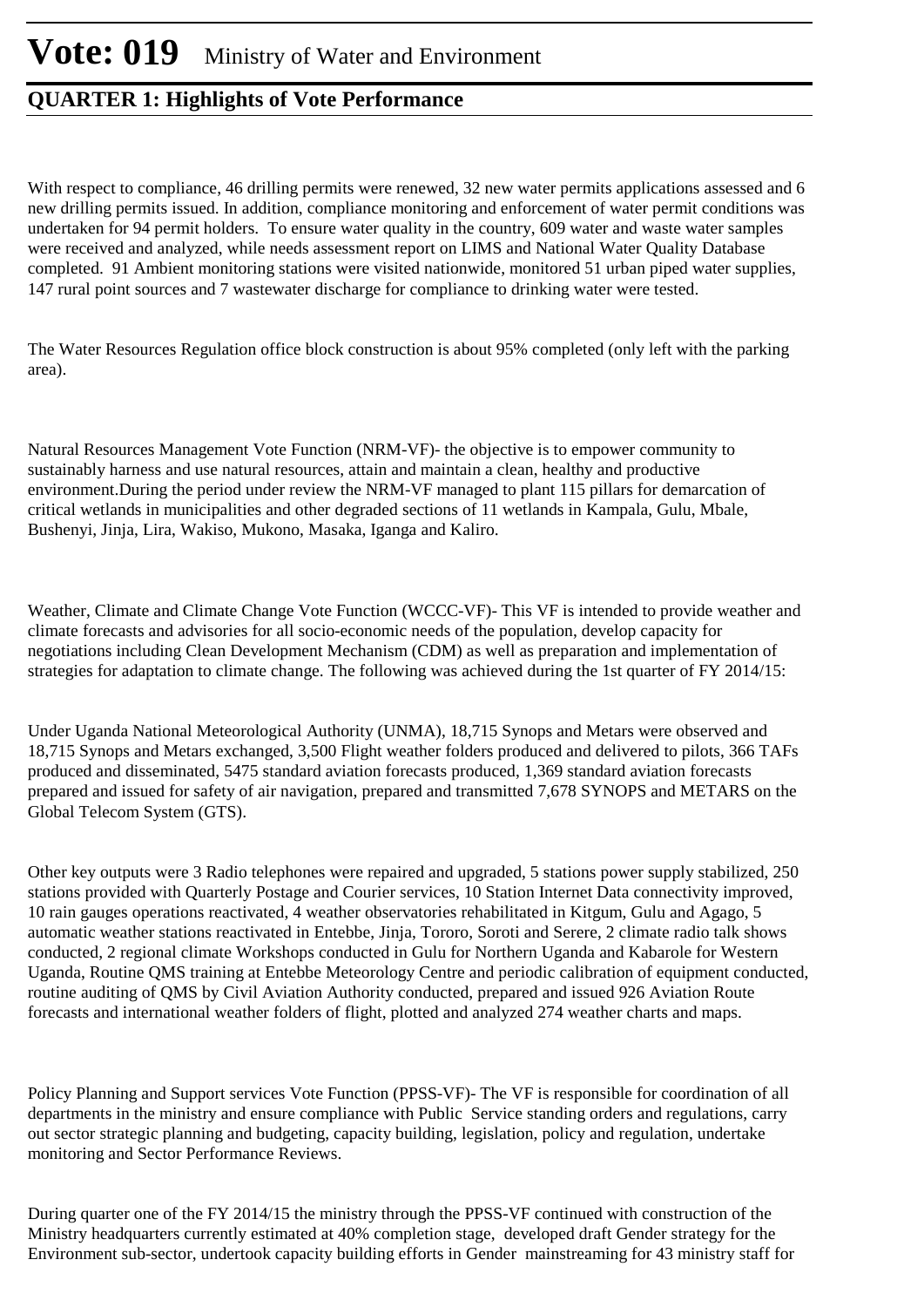# **Vote: 019** Ministry of Water and Environment

#### **QUARTER 1: Highlights of Vote Performance**

the districts of Bulambuli, Busia, Sironko, Pallisa, Bukwo, Tororo, Kamuli, Budaka, Mbale, Bududa, Bulange, Manafwa and Kapchorwa, trained 45 sector local Government staff in HIV AIDS capacity under TSU4, prepared the Water and Environment sector performance report (2013) while Sector working group meetings were held and minutes prepared.

Carried out quarterly monitoring of key Government programmes/projects for FY 2014-15 to validate the data submitted in the quarterly reports as well as the annual reports in the districts of Mbale , Jinja, Tororo, Kumi, Soroti, Busia, Kitugum, Gulu, Lira, Oyam, and Apac ,Buikwe, Buliisa, Hoima, Masindi, Mubende, Mityana, Luwero, Kayunga, Kyankwanzi, Nakaseke, Kiryandongo, Nakasongola. Sector Progress Report for 4th quarter and Annual Government Report FY 2013/14 prepared and submitted to the Ministry of Finance, Planning and Economic Development and Office of the Prime Minister.

Other key outputs were preparation of the sector input into the preparation of National Development Plan (NDPII), contribution to the H.E the President Independence Speech, data collection, analysis and update of on Presidential Pledges and NRM Government Manifesto.

Under Climate Change the key activities carried out were basically conducting a workshops for mainstreaming Climate Change into sector budgets, plans and strategies in Mbale and Lira districts in addition to COP20 preparatory thematic group meetings focusing on Climate Finance, Technology Transfer and Development, Adaptation and Mitigation as well as Gender and Climate change.

| <b>Planned Actions:</b>                                                                                                                                                                                                                                        | <b>Actual Actions:</b>                                                                                                                                                                                                                                                                                                                                                                                                                                                                                                                      | <b>Reasons for Variation</b> |
|----------------------------------------------------------------------------------------------------------------------------------------------------------------------------------------------------------------------------------------------------------------|---------------------------------------------------------------------------------------------------------------------------------------------------------------------------------------------------------------------------------------------------------------------------------------------------------------------------------------------------------------------------------------------------------------------------------------------------------------------------------------------------------------------------------------------|------------------------------|
| Vote: 019 Ministry of Water and Environment                                                                                                                                                                                                                    |                                                                                                                                                                                                                                                                                                                                                                                                                                                                                                                                             |                              |
| Vote Function: 0901 Rural Water Supply and Sanitation                                                                                                                                                                                                          |                                                                                                                                                                                                                                                                                                                                                                                                                                                                                                                                             |                              |
| Review the entire CBMS and improve on<br>the availability of spare parts, monitor the<br>quality of construction of facilties for<br>compliance to BoQs, involve communities<br>in planning and design of facilities                                           | Draft report on review of CBMS<br>received and strengthened operations of<br>HPMAs to carry out repairs of BHs and<br>piped water supply through<br>procurement framework.                                                                                                                                                                                                                                                                                                                                                                  |                              |
| Procure specialised equipment to respond<br>to emergency borehole rehabilitation at the<br>centre.Promote latrine construction<br>together with handwashing with soap.                                                                                         | Recruited and seconded staff to districts<br>that have continually failed to attract<br>and retain staff.                                                                                                                                                                                                                                                                                                                                                                                                                                   |                              |
| Vote Function: 09 02 Urban Water Supply and Sanitation                                                                                                                                                                                                         |                                                                                                                                                                                                                                                                                                                                                                                                                                                                                                                                             |                              |
| Business Planning Tool is to be updated to<br>ensure that derived tariffs cover operation<br>& maintenance costs & replacement of<br>components with lifespan of less than ten<br>years. Water Authorities will be closely<br>monitored and supervised         | The Business Planning Tool was<br>updated to incorporate in payment of<br>VAT and to ensure that operation &<br>maintenance costs are covered. The<br>Regulation Unit has been upgraded to a<br>fully-fledged Department of Water<br><b>Utility Regulation to enhance its</b><br>monitoring and supervisory capacity<br>over the Water Authorities. It is<br>planned to review the Tariff Policy for<br>the Small Towns and Rural Growth<br>Centres to ensure that water supply<br>infrastructures are sustainably operated<br>and managed. |                              |
| The Regulation Unit will be strengthened<br>through training, appointment of addition<br>staff and acquisition of regulatory tools to<br>ensure effective regulation of the water<br>and sewerage services and the<br>implementation of the pro-poor strategy. | The Regulation Unit has been upgraded<br>to a fully fledged Department of Water<br><b>Utility Regulation and additional staff</b><br>have been recruited to strengthen the<br>supervisory and monitoring capacity of<br>the Department. Training of staff is on-<br>going and plans are underway to                                                                                                                                                                                                                                         |                              |

**Table V2.2: Implementing Actions to Improve Vote Performance**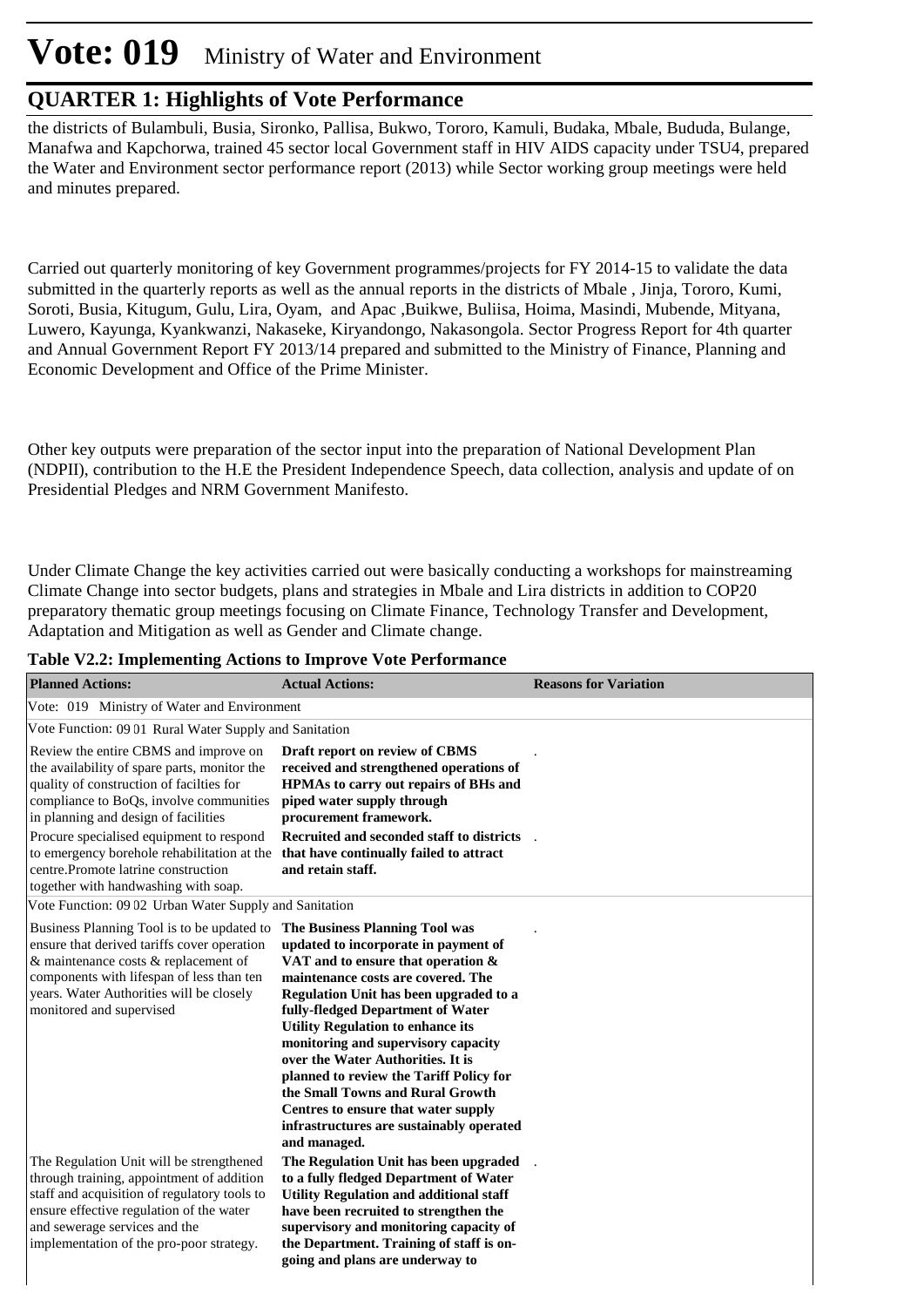| <b>Planned Actions:</b>                                                                                                                                                                                                                                                                                                                                                           | <b>Actual Actions:</b>                                                                                                                                                                                                                                                                                                                                                                                                                                | <b>Reasons for Variation</b> |
|-----------------------------------------------------------------------------------------------------------------------------------------------------------------------------------------------------------------------------------------------------------------------------------------------------------------------------------------------------------------------------------|-------------------------------------------------------------------------------------------------------------------------------------------------------------------------------------------------------------------------------------------------------------------------------------------------------------------------------------------------------------------------------------------------------------------------------------------------------|------------------------------|
| Rehabilitation of water supply and<br>sewerage facilities to restore functionality.<br>Solar powered pumps will be installed<br>where feasible and capacities of Water<br>Supply Services Boards will be<br>strengthened to improve service delivery.                                                                                                                             | acquire effective performance<br>monitoring infrastructure.<br>Urban O & M Conditional Grants was<br>increased to enable Umbrella<br>Organizations rehabilitate some water<br>supply systems to restore functionality.<br>Solar powered pumps have been<br>installed in some towns to reduce on the<br>energy costs. Water Supply Services<br>Boards have been trained in O & M<br>procedures and Contract Management<br>to enhance service delivery. |                              |
| Vote Function: 09 03 Water for Production                                                                                                                                                                                                                                                                                                                                         |                                                                                                                                                                                                                                                                                                                                                                                                                                                       |                              |
| strengthen Technical Support Units<br>(TSUs) with WfP personel to support<br>Districts especially in O&M, Finalise<br>development of policy & regulatory<br>framework and commence implementation.                                                                                                                                                                                | TSUs are always invited to support<br>water for production implementation<br>activities such as site meetings,<br>mobilization, trainings and sensitization<br>activities at all water for production<br>sites.                                                                                                                                                                                                                                       |                              |
| Continue with sensitization of all<br>stakeholders to ensure proper handling<br>and management of the WfP facilities.                                                                                                                                                                                                                                                             | Mobilized and sensitized stakeholders at .<br>Acanpii dam in Oyam district, Andibo<br>dam in Nebbi district, Langilongole and<br><b>Lodon Valley tanks in Napak, Lokirimo</b><br>and Kalopumeole valley tanks in<br>Kaboong communities on use of<br>equipment in Kamira subcounty in<br>Mubende district, Nyakirahoscheme in<br>Kabale district and Kobeyon and<br>Nakobekobe windmills in Moroto<br>district.                                       |                              |
| Revitalization of WUCs to ensure<br>effective management of the facilities,<br>Reconstruction and improvement of the<br>abstraction systems and Fencing off of the<br>facilities by using chain link, Rectification<br>of all the defects on the facilities                                                                                                                       | <b>Revitalized 4 committees of Kyambogo</b><br>and Kabezikye Valley tanks in<br>Sembabule district and Miduuma and<br><b>Rwebigwara Valley tanks in Masindi</b><br><b>District</b>                                                                                                                                                                                                                                                                    |                              |
| Vote: 019 Ministry of Water and Environment                                                                                                                                                                                                                                                                                                                                       |                                                                                                                                                                                                                                                                                                                                                                                                                                                       |                              |
| Vote Function: 0901 Rural Water Supply and Sanitation<br>Gradually roll out to provide piped water Procured pilot contracts for solar water<br>systems to rural areas in a new paradigm<br>shift to replace the simple<br>borehole/handpump technology which<br>often gets surpassed/overwhelmed by<br>population growth. Procure specialised<br>drilling equipment at the centre | pumping for high yielding boreholes and<br>initiated consultancy services for<br>condition assessment and rehabilitation<br>of gravity flow schemes.<br>Carried out an assessment of boreholes<br>for rehabilitation countrywide.                                                                                                                                                                                                                     |                              |
| Vote Function: 09 04 Water Resources Management                                                                                                                                                                                                                                                                                                                                   |                                                                                                                                                                                                                                                                                                                                                                                                                                                       |                              |
| Upscale implementation of catchment<br>based IWRM, promote implementation of<br>catchment planning and water source<br>protection guidelines.                                                                                                                                                                                                                                     | <b>Implementation of catchment</b><br>Based IWRM up scaled in all the 4<br><b>WMZs</b><br>Guidelines for catchment planning and<br>source protection printed and<br>disseminated to stakeholders                                                                                                                                                                                                                                                      |                              |
| Improved issuance of waste water<br>discharge permits and compliance<br>monitoring, improved laboratory &<br>analytical capacity, improvement of<br>catchment based WRM, implementation of<br>water source protection guidelines,<br>improved awareness raising campaigns                                                                                                         | Improved issuance of waste water<br>discharge permits and compliance<br>monitoring, improved laboratory &<br>analytical capacity, improvement of<br>catchment based WRM through,<br>formal approval of implementation of<br>water source protection guidelines,<br>improved awareness raising campaigns<br>through 2 media adverts                                                                                                                    |                              |
| Vote Function: 0906 Weather, Climate and Climate Change                                                                                                                                                                                                                                                                                                                           |                                                                                                                                                                                                                                                                                                                                                                                                                                                       |                              |
| Continue with the procurement of the<br>required specialised & modern equipment                                                                                                                                                                                                                                                                                                   | procurement of the required specialized<br>& modern equipment still ongoing with<br>the procurement plan submitted to PDU<br>for evaluation                                                                                                                                                                                                                                                                                                           |                              |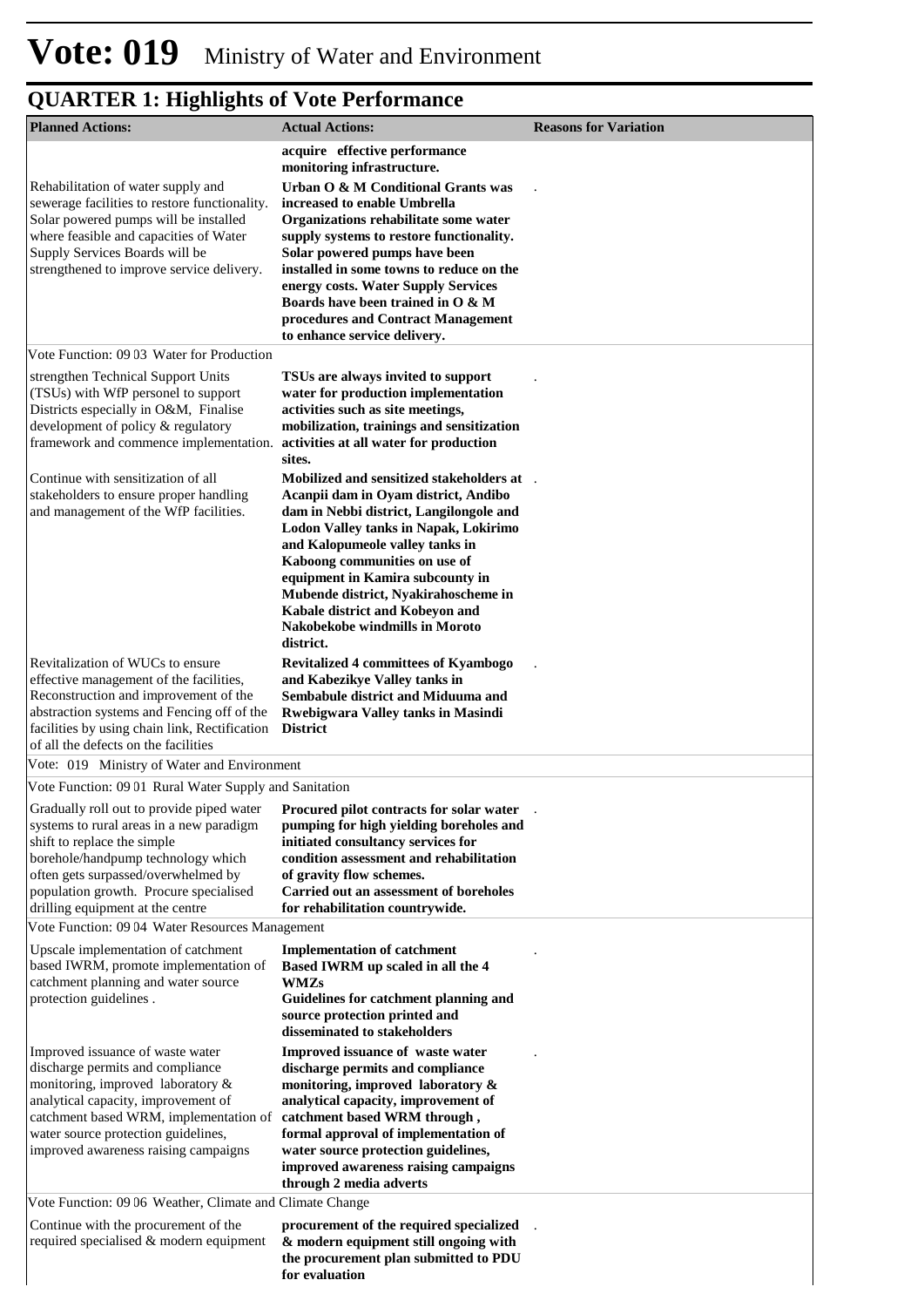| <b>Planned Actions:</b>                                                                                                                                                        | <b>Actual Actions:</b>                                                                                                                                                                                                                                                 | <b>Reasons for Variation</b> |
|--------------------------------------------------------------------------------------------------------------------------------------------------------------------------------|------------------------------------------------------------------------------------------------------------------------------------------------------------------------------------------------------------------------------------------------------------------------|------------------------------|
| Agentisation of Meteorolgy department<br>finalised                                                                                                                             | <b>Agentisation of Meteorolgy department</b><br>finalised and board chairman appointed<br>and Agancy in place.                                                                                                                                                         |                              |
| Vote: 019 Ministry of Water and Environment                                                                                                                                    |                                                                                                                                                                                                                                                                        |                              |
| Vote Function: 09 05 Natural Resources Management                                                                                                                              |                                                                                                                                                                                                                                                                        |                              |
| Restoration and protection of critical/<br>fragile ecosystem                                                                                                                   | <b>Reactivated 4 Regional Technical</b><br><b>Support Units in Mbale, Lira, Wakiso</b><br>and Mharara.<br>Trained wetlands management staff in<br>wetlands assessment, enforcement and<br>GIS and trained district officers to<br>produce management and action plans. |                              |
| Review of policies and regulations for<br>envornmental management undertaken                                                                                                   | In the process of having a wetland<br>management specific law.                                                                                                                                                                                                         |                              |
|                                                                                                                                                                                | <b>Review of the National environment Act</b><br>Cap 153 is ongoing.                                                                                                                                                                                                   |                              |
|                                                                                                                                                                                | <b>A functional Wetlands Advisory Group</b><br>(WAG) was established and it has<br>regular meetings.                                                                                                                                                                   |                              |
| Continue with Strengthening<br>collaboration with relevant institutions.<br>recruite staff to beef capacity of existing<br>staff at national district and sub-county<br>levels |                                                                                                                                                                                                                                                                        |                              |
| Vote Function: 09 06 Weather, Climate and Climate Change                                                                                                                       |                                                                                                                                                                                                                                                                        |                              |
| Preparatory work for development of<br>regulatory frameowrk completed                                                                                                          | Preparatory work for development of<br>regulatory frameowrk completed                                                                                                                                                                                                  |                              |

#### *V3: Details of Releases and Expenditure*

*This section provides a comprehensive summary of the outputs delivered by the Vote and further details of Vote expenditures by Vote Function and Expenditure Item.*

#### **Table V3.1: GoU Releases and Expenditure by Output\***

| <b>Billion Uganda Shillings</b>                                                                  | <b>Approved</b> | <b>Released</b> | <b>Spent</b> | $%$ GoU       | $%$ GoU       | $%$ GoU  |
|--------------------------------------------------------------------------------------------------|-----------------|-----------------|--------------|---------------|---------------|----------|
|                                                                                                  | <b>Budget</b>   |                 |              | <b>Budget</b> | <b>Budget</b> | Releases |
|                                                                                                  |                 |                 |              | Released      | Spent         | Spent    |
| VF:0901 Rural Water Supply and Sanitation                                                        | 42.94           | 6.45            | 6.17         | $15.0\%$      | 14.4%         | 95.6%    |
| Class: Outputs Provided                                                                          | 2.96            | 0.94            | 0.43         | 31.7%         | 14.4%         | 45.3%    |
| 090101 Back up support for O & M of Rural Water                                                  | 1.72            | 0.43            | 0.30         | 24.9%         | 17.2%         | 69.4%    |
| 090102 Administration and Management services                                                    | 0.36            | 0.09            | 0.05         | 25.0%         | 15.0%         | 59.9%    |
| 090103 Promotion of sanitation and hygiene education                                             | 0.35            | 0.09            | 0.05         | 25.2%         | 14.6%         | 57.7%    |
| 090104 Research and development of appropriate water and sanitation<br>technologies              | 0.25            | 0.28            | 0.01         | 115.8%        | 4.8%          | 4.2%     |
| 090105 Monitoring and capacity building of LGs, NGOs and CBOs                                    | 0.30            | 0.05            | 0.01         | 17.5%         | 4.7%          | 27.1%    |
| Class: Outputs Funded                                                                            | 15.35           | 4.61            | 3.63         | 30.0%         | 23.7%         | 78.9%    |
| 090151 Alwi Dry Corridor                                                                         | 9.75            | 3.21            | 2.69         | 32.9%         | 27.6%         | 83.8%    |
| 090152 Kahama Gravity Flow Scheme                                                                | 0.60            | 0.15            | 0.05         | 25.0%         | 8.6%          | 34.3%    |
| 090153 Kanyampaga Gravity Flow Scheme                                                            | 5.00            | 1.25            | 0.90         | 25.0%         | 17.9%         | 71.6%    |
| Class: Capital Purchases                                                                         | 24.63           | 0.90            | 2.11         | 3.7%          | 8.6%          | 233.5%   |
| 090171 Acquisition of Land by Government                                                         | 0.40            | 0.05            | 0.00         | 12.5%         | $0.0\%$       | $0.0\%$  |
| 090180 Construction of Piped Water Supply Systems (Rural)                                        | 17.09           | 0.05            | 2.11         | 0.3%          | 12.3%         | 3978.9%  |
| 090181 Construction of Point Water Sources                                                       | 7.08            | 0.80            | 0.00         | 11.3%         | $0.0\%$       | $0.0\%$  |
| 090182 Construction of Sanitation Facilities (Rural)                                             | 0.06            | 0.00            | 0.00         | $0.0\%$       | $0.0\%$       | N/A      |
| VF:0902 Urban Water Supply and Sanitation                                                        | 55.89           | 7.80            | 13.70        | 14.0%         | 24.5%         | 175.7%   |
| Class: Outputs Provided                                                                          | 5.42            | 1.19            | 1.05         | 21.9%         | 19.4%         | 88.6%    |
| 090201 Administration and Management Support                                                     | 1.99            | 0.46            | 0.41         | 23.1%         | 20.4%         | 88.6%    |
| 090202 Policies, Plans, standards and regulations developed                                      | 0.53            | 0.06            | 0.06         | 11.3%         | 10.6%         | 94.0%    |
| 090204 Backup support for Operation and Maintainance                                             | 0.58            | 0.14            | 0.13         | 24.2%         | 22.6%         | 93.4%    |
| 090205 Improved sanitation services and hygiene                                                  | 0.53            | 0.13            | 0.12         | 24.9%         | 22.8%         | 91.6%    |
| 090206 Monitoring, Supervision, Capacity building for Urban<br>Authorities and Private Operators | 1.80            | 0.40            | 0.34         | 22.3%         | 19.0%         | 85.1%    |
| Class: Capital Purchases                                                                         | 50.47           | 6.61            | 12.65        | 13.1%         | 25.1%         | 191.4%   |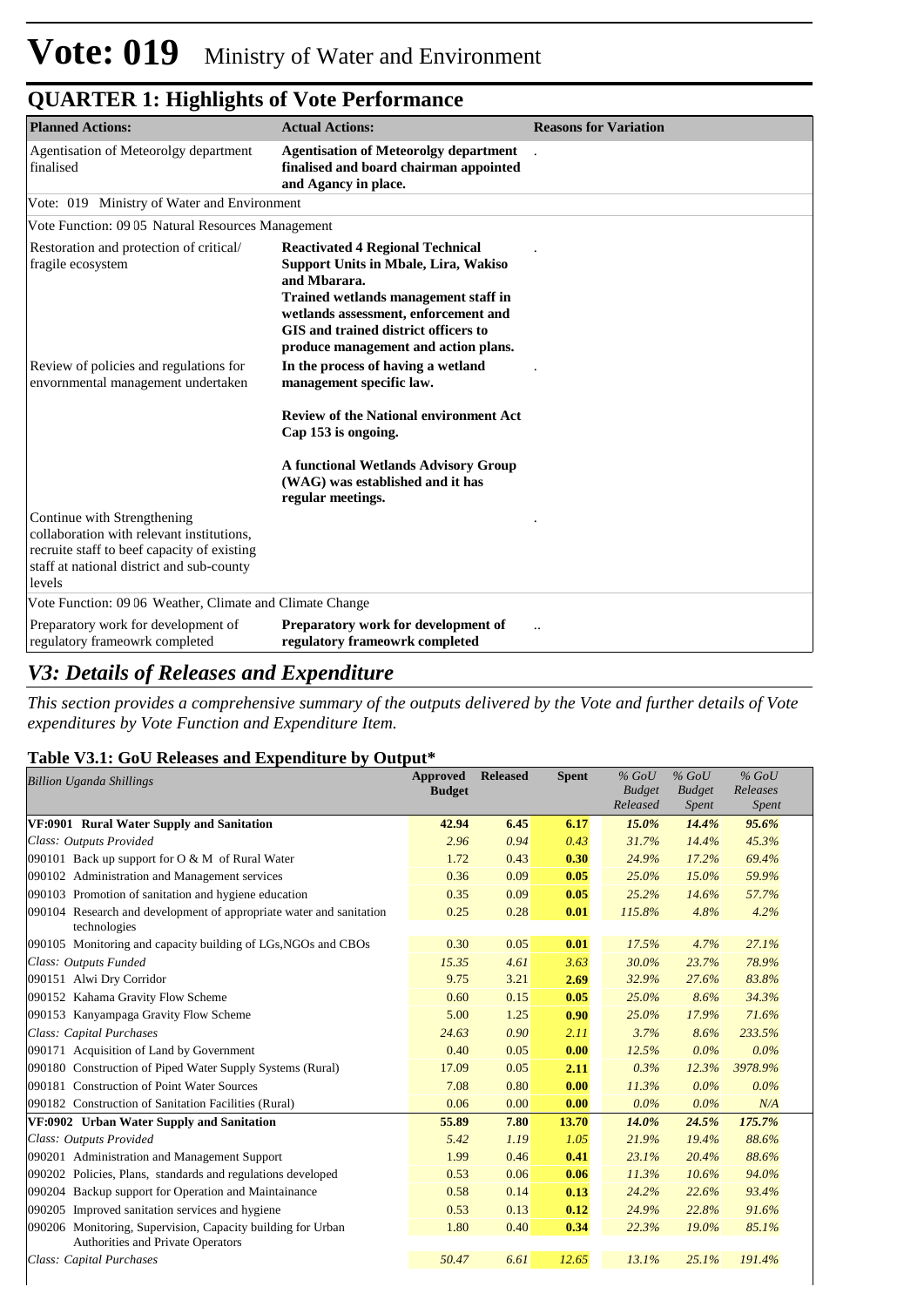| 090271 Acquisition of Land by Government                                                            | 0.27          | 0.04         | 0.04         | 15.7%          | 15.7%          | 100.0%         |  |
|-----------------------------------------------------------------------------------------------------|---------------|--------------|--------------|----------------|----------------|----------------|--|
| 090272 Government Buildings and Administrative Infrastructure                                       | 1.08          | 0.04         | 0.06         | 3.5%           | 5.8%           | 166.7%         |  |
| 090275 Purchase of Motor Vehicles and Other Transport Equipment                                     | 0.03          | 0.01         | 0.01         | 25.0%          | 25.0%          | 100.0%         |  |
| 090276 Purchase of Office and ICT Equipment, including Software                                     | 0.15          | 0.02         | 0.02         | 13.0%          | 10.3%          | 78.9%          |  |
| 090277 Purchase of Specialised Machinery & Equipment                                                | 1.87          | 0.53         | 0.51         | 28.4%          | 27.2%          | 95.7%          |  |
| 090278 Purchase of Office and Residential Furniture and Fittings                                    | 0.10          | 0.01         | 0.01         | 11.3%          | 11.3%          | 100.0%         |  |
| 090280 Construction of Piped Water Supply Systems (Urban)                                           | 19.09         | 5.60         | 5.10         | 29.4%          | 26.7%          | 90.9%          |  |
| 090281 Energy installation for pumped water supply schemes                                          | 0.75          | 0.15         | 0.15         | 20.4%          | 20.3%          | 99.5%          |  |
| 090282 Construction of Sanitation Facilities (Urban)                                                | 27.13         | 0.21         | 6.76         | 0.8%           | 24.9%          | 3282.7%        |  |
| VF:0903 Water for Production                                                                        | 31.97         | 6.51         | 5.14         | 20.4%          | 16.1%          | 79.0%          |  |
| Class: Outputs Provided                                                                             | 1.97          | 0.49         | 0.26         | 24.6%          | 13.1%          | 53.3%          |  |
| 090301 Supervision and monitoring of WfP activities<br>090302 Administration and Management Support | 0.67<br>0.32  | 0.16<br>0.08 | 0.11         | 23.8%          | 16.2%          | 68.1%          |  |
| 090306 Suatainable Water for Production management systems                                          | 0.99          | 0.25         | 0.01<br>0.14 | 25.0%<br>25.0% | 3.1%<br>14.2%  | 12.6%<br>56.9% |  |
| established                                                                                         |               |              |              |                |                |                |  |
| Class: Capital Purchases                                                                            | 30.00         | 6.03         | 4.88         | 20.1%          | 16.3%          | 81.0%          |  |
| 090371 Acquisition of Land by Government                                                            | 0.40          | 0.10         | 0.00         | 25.0%          | 0.0%           | 0.0%           |  |
| 090376 Purchase of Office and ICT Equipment, including Software                                     | 0.03          | 0.01         | 0.00         | 25.0%          | $0.0\%$        | 0.0%           |  |
| 090377 Purchase of Specialised Machinery & Equipment                                                | 6.55          | 0.00         | 0.00         | 0.0%           | 0.0%           | N/A            |  |
| 090378 Purchase of Office and Residential Furniture and Fittings                                    | 0.02          | 0.01         | 0.00         | 25.0%          | $0.0\%$        | 0.0%           |  |
| 090380 Construction of Bulk Water Supply Schemes                                                    | 5.00          | 1.00         | 0.27         | 20.0%          | 5.3%           | 26.5%          |  |
| 090381 Construction of Water Surface Reservoirs                                                     | 18.00         | 4.91         | 4.62         | 27.3%          | 25.7%          | 94.0%          |  |
| VF:0904 Water Resources Management                                                                  | 6.41          | 1.83         | 0.69         | 28.5%          | 10.8%          | 37.8%          |  |
| Class: Outputs Provided                                                                             | 4.48          | 1.44         | 0.46         | 32.1%          | 10.2%          | 31.8%          |  |
| 090401 Administration and Management support                                                        | 1.89          | 0.46         | 0.12         | 24.4%          | 6.5%           | 26.8%          |  |
| 090402 Uganda's interests in tranboundary water resources secured                                   | 0.75          | 0.19         | 0.04         | 25.3%          | 5.3%           | 21.0%          |  |
| 090403 Water resources availability regularly monitored and assessed                                | 0.59          | 0.50         | 0.09         | 84.1%          | 15.4%          | 18.4%          |  |
| 090404 The quality of water resources regularly monitored and assessed                              | 0.43          | 0.10         | 0.08         | 23.8%          | 18.9%          | 79.4%          |  |
| 090405 Water resources rationally planned, allocated and regulated                                  | 0.34          | 0.07         | 0.03         | 19.9%          | 9.9%           | 49.7%          |  |
| 090406 Catchment-based IWRM established                                                             | 0.48          | 0.12         | 0.09         | 25.5%          | 18.3%          | 71.9%          |  |
| Class: Outputs Funded                                                                               | 0.46          | 0.04         | 0.12         | 8.8%           | 25.0%          | 284.9%         |  |
| 090451 Degraded watersheds restored and conserved                                                   | 0.46          | 0.04         | 0.12         | 8.8%           | 25.0%          | 284.9%         |  |
| Class: Capital Purchases                                                                            | 1.47          | 0.35         | 0.12         | 23.6%          | 8.0%           | 34.0%          |  |
| 090471 Acquisition of Land by Government                                                            | 0.10          | 0.00         | 0.00         | $0.0\%$        | $0.0\%$        | N/A            |  |
| 090472 Government Buildings and Administrative Infrastructure                                       | 0.70          | 0.13         | 0.01         | 17.9%          | 1.2%           | 6.8%           |  |
| 090477 Purchase of Specialised Machinery & Equipment                                                | 0.65          | 0.22         | 0.11         | 33.3%          | 16.9%          | 50.7%          |  |
| 090478 Purchase of Office and Residential Furniture and Fittings                                    | 0.03          | 0.01         | 0.00         | 25.0%          | $0.0\%$        | $0.0\%$        |  |
| VF:0905 Natural Resources Management                                                                | 22.69<br>6.15 | 6.68<br>1.58 | 6.09<br>1.15 | 29.4%<br>25.7% | 26.8%<br>18.6% | 91.1%<br>72.4% |  |
| Class: Outputs Provided<br>090501 Promotion of Knowledge of Enviroment and Natural Resources        | 0.53          | 0.14         | 0.13         | 25.7%          | 24.0%          | 93.5%          |  |
| 090502 Restoration of degraded and Protection of ecosystems                                         | 2.15          | 0.54         | 0.48         | 25.1%          | 22.3%          | 88.9%          |  |
| 090503 Policy, Planning, Legal and Institutional Framework.                                         | 0.93          | 0.23         | 0.17         | 25.0%          | 18.1%          | 72.5%          |  |
| 090504 Coordination, Monitoring, Inspection, Mobilisation and                                       | 0.63          | 0.16         | 0.10         | 25.0%          | 16.4%          | 65.6%          |  |
| Supervision.                                                                                        |               |              |              |                |                |                |  |
| 090505 Capacity building and Technical back-stopping.                                               | 0.46          | 0.12         | 0.09         | <b>25.0%</b>   | 19.0%          | 76.0%          |  |
| 090506 Administration and Management Support                                                        | 1.45          | 0.40         | 0.18         | 27.7%          | 12.4%          | 44.6%          |  |
| Class: Outputs Funded                                                                               | 0.94          | 0.20         | 0.01         | 21.3%          | 0.5%           | 2.5%           |  |
| 090551 Operational support to private institutions                                                  | 0.94          | 0.20         | 0.01         | 21.3%          | 0.5%           | 2.5%           |  |
| Class: Capital Purchases                                                                            | 15.60         | 4.90         | 4.93         | 31.4%          | 31.6%          | 100.7%         |  |
| 090572 Government Buildings and Administrative Infrastructure                                       | 13.32         | 4.43         | 4.43         | 33.3%          | 33.3%          | 100.0%         |  |
| 090575 Purchase of Motor Vehicles and Other Transport Equipment                                     | 0.14          | 0.00         | 0.04         | $0.0\%$        | 25.0%          | N/A            |  |
| 090576 Purchase of Office and ICT Equipment, including Software                                     | 0.06          | 0.01         | 0.01         | 18.2%          | 10.4%          | 57.0%          |  |
| 090577 Purchase of Specialised Machinery & Equipment                                                | 0.02          | 0.00         | 0.00         | $0.0\%$        | $0.0\%$        | N/A            |  |
| 090578 Purchase of Office and Residential Furniture and Fittings                                    | 0.01          | 0.00         | 0.00         | 0.0%           | 0.0%           | N/A            |  |
| 090579 Acquisition of Other Capital Assets                                                          | 2.05          | 0.46         | 0.46         | 22.3%          | 22.5%          | 101.3%         |  |
| VF:0906 Weather, Climate and Climate Change                                                         | 5.63          | 1.02         | 0.55         | 18.0%          | 9.7%           | 53.9%          |  |
| Class: Outputs Provided                                                                             | 4.78          | 1.00         | 0.54         | 21.0%          | 11.2%          | 53.5%          |  |
| 090601 Weather and Climate services                                                                 | 0.33          | 0.08         | 0.04         | 25.0%          | 13.1%          | 52.2%          |  |
| 090602 Policy legal and institutional framework                                                     | 0.57          | 0.14         | 0.06         | 24.3%          | 10.9%          | 45.0%          |  |
| 090603 Administration and Management Support                                                        | 2.52          | 0.47         | 0.21         | 18.6%          | 8.4%           | 45.2%          |  |
| 090604 Adaptation and Mitigation measures.                                                          | 1.03          | 0.13         | 0.14         | 12.8%          | 14.0%          | 109.3%         |  |
| 090606 Strengthening institutional and coordination capacity                                        | 0.33          | 0.18         | 0.07         | 55.8%          | 22.9%          | 41.1%          |  |
| Class: Capital Purchases                                                                            | 0.85          | 0.01         | 0.01         | 1.5%           | 1.3%           | 86.8%          |  |
| 090677 Purchase of Specialised Machinery & Equipment                                                | 0.80          | 0.00         | 0.00         | $0.0\%$        | 0.0%           | N/A            |  |
| 090678 Purchase of Office and Residential Furniture and Fittings                                    | 0.05          | 0.01         | 0.01         | 25.0%          | 21.7%          | 86.8%          |  |
| VF:0949 Policy, Planning and Support Services                                                       | 15.88         | 4.79         | 2.82         | 30.2%          | 17.8%          | 58.9%          |  |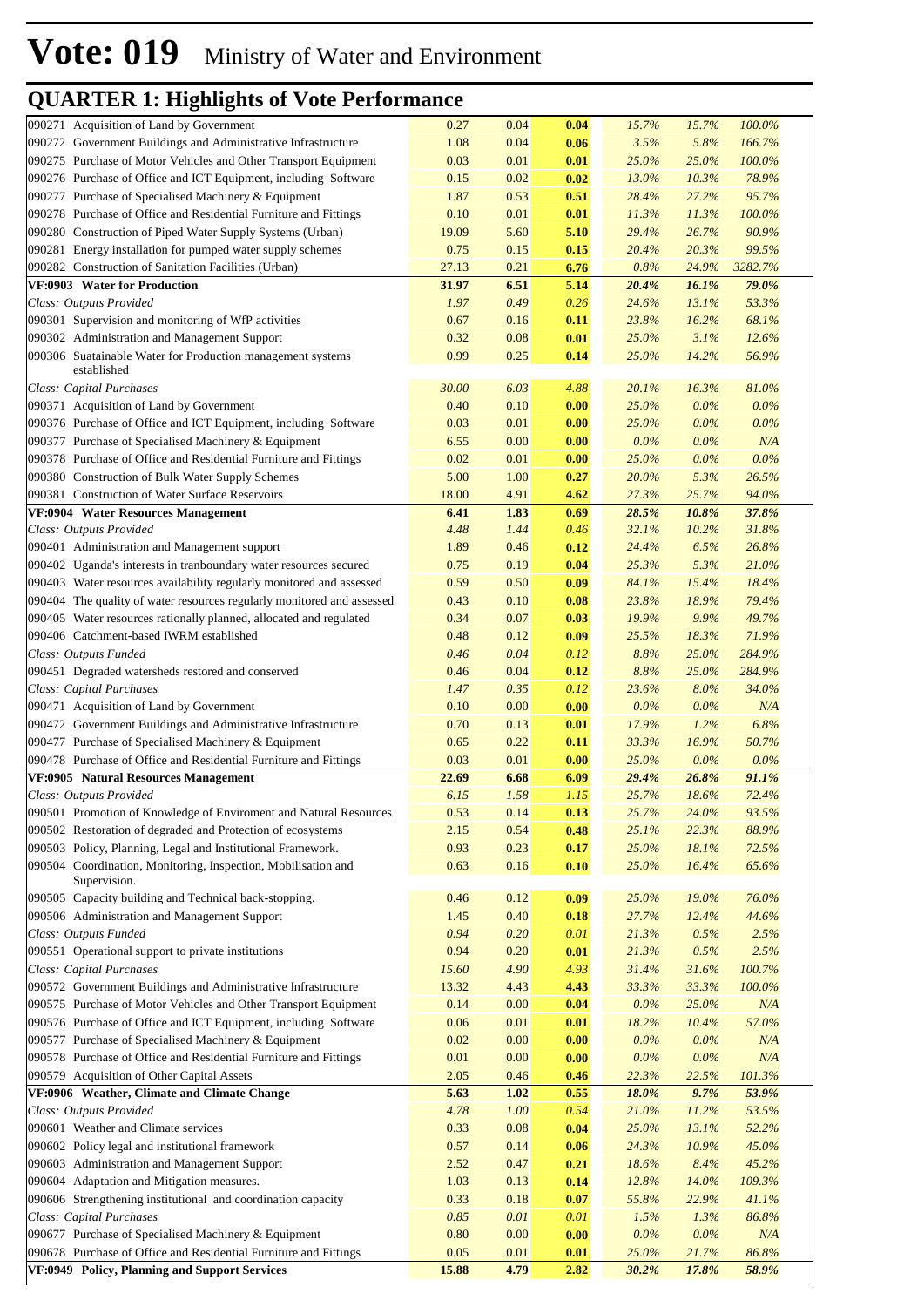| Class: Outputs Provided                                                          | 4.59   | 1.16  | 0.49  | 25.3%    | 10.7%    | 42.3%     |
|----------------------------------------------------------------------------------|--------|-------|-------|----------|----------|-----------|
| 094901 Policy, Planning, Budgeting and Monitoring.                               | 0.85   | 0.22  | 0.12  | 25.9%    | 14.6%    | 56.2%     |
| 094902 Ministerial and Top management services.                                  | 2.62   | 0.66  | 0.18  | $25.0\%$ | 6.9%     | 27.7%     |
| 094903 Ministry Support Services                                                 | 1.12   | 0.28  | 0.19  | 25.4%    | 16.6%    | 65.5%     |
| Class: Outputs Funded                                                            | 0.89   | 0.22  | 0.17  | $25.0\%$ | 18.8%    | 75.2%     |
| 094951 Membership to International Organisations and support to LGs<br>and NGOs. | 0.89   | 0.22  | 0.17  | $25.0\%$ | 18.8%    | 75.2%     |
| Class: Capital Purchases                                                         | 10.40  | 3.41  | 2.17  | 32.8%    | 20.8%    | 63.5%     |
| 094972 Government Buildings and Administrative Infrastructure                    | 9.87   | 3.29  | 2.05  | 33.3%    | 20.7%    | 62.2%     |
| 094975 Purchase of Motor Vehicles and Other Transport Equipment                  | 0.43   | 0.09  | 0.09  | 21.7%    | 21.7%    | $100.0\%$ |
| 094976 Purchase of Office and ICT Equipment, including Software                  | 0.05   | 0.01  | 0.01  | $25.0\%$ | 25.0%    | $100.0\%$ |
| 094977 Purchase of Specialised Machinery $&$ Equipment                           | 0.03   | 0.01  | 0.01  | $25.0\%$ | $25.0\%$ | $100.0\%$ |
| 094978 Purchase of Office and Residential Furniture and Fittings                 | 0.03   | 0.01  | 0.01  | $25.0\%$ | 25.0%    | $100.0\%$ |
| <b>Total For Vote</b>                                                            | 181.41 | 35.08 | 35.16 | 19.3%    | 19.4%    | 100.2%    |

*\* Excluding Taxes and Arrears*

#### **Table V3.2: 2015/16 GoU Expenditure by Item**

| <b>Billion Uganda Shillings</b>                           | Approved<br><b>Budget</b> | <b>Releases</b> | <b>Expend-</b><br>iture | % Budged<br><b>Released</b> | % Budget<br><b>Spent</b> | %Releases<br><b>Spent</b> |
|-----------------------------------------------------------|---------------------------|-----------------|-------------------------|-----------------------------|--------------------------|---------------------------|
| <b>Output Class: Outputs Provided</b>                     | 30.36                     | 7.74            | 4.33                    | 25.5%                       | 14.3%                    | 55.9%                     |
| 211101 General Staff Salaries                             | 5.07                      | 1.52            | 0.00                    | 30.0%                       | 0.0%                     | 0.0%                      |
| 211102 Contract Staff Salaries (Incl. Casuals, Temporary) | 4.08                      | 0.92            | 0.67                    | 22.6%                       | 16.5%                    | 73.1%                     |
| 211103 Allowances                                         | 1.34                      | 0.33            | 0.23                    | 24.9%                       | 17.1%                    | 68.6%                     |
| 212101 Social Security Contributions                      | 0.42                      | 0.10            | 0.06                    | 22.5%                       | 13.2%                    | 58.5%                     |
| 212201 Social Security Contributions                      | 0.01                      | 0.00            | 0.00                    | 0.0%                        | 0.0%                     | N/A                       |
| 213001 Medical expenses (To employees)                    | 0.07                      | 0.00            | 0.02                    | 6.9%                        | 24.2%                    | 350.1%                    |
| 213002 Incapacity, death benefits and funeral expenses    | 0.02                      | 0.01            | 0.00                    | 25.0%                       | 5.7%                     | 22.7%                     |
| 221001 Advertising and Public Relations                   | 0.37                      | 0.09            | 0.03                    | 24.2%                       | 7.0%                     | 28.9%                     |
| 221002 Workshops and Seminars                             | 0.62                      | 0.15            | 0.10                    | 24.9%                       | 15.6%                    | 62.6%                     |
| 221003 Staff Training                                     | 0.62                      | 0.14            | 0.10                    | 22.6%                       | 16.7%                    | 74.0%                     |
| 221004 Recruitment Expenses                               | 0.04                      | 0.01            | 0.00                    | 21.4%                       | 0.0%                     | 0.0%                      |
| 221005 Hire of Venue (chairs, projector, etc)             | 0.10                      | 0.03            | 0.01                    | 25.0%                       | 7.8%                     | 31.3%                     |
| 221006 Commissions and related charges                    | 0.08                      | 0.02            | 0.02                    | 25.0%                       | 24.0%                    | 96.0%                     |
| 221007 Books, Periodicals & Newspapers                    | 0.21                      | 0.05            | 0.02                    | 24.4%                       | 10.9%                    | 44.5%                     |
| 221008 Computer supplies and Information Technology (IT)  | 0.32                      | 0.07            | 0.02                    | 22.7%                       | 7.7%                     | 33.8%                     |
| 221009 Welfare and Entertainment                          | 0.21                      | 0.40            | 0.03                    | 193.6%                      | 12.3%                    | 6.4%                      |
| 221011 Printing, Stationery, Photocopying and Binding     | 0.68                      | 0.17            | 0.08                    | 24.5%                       | 12.3%                    | 50.5%                     |
| 221012 Small Office Equipment                             | 0.20                      | 0.05            | 0.01                    | 25.7%                       | 5.7%                     | 22.4%                     |
| 221014 Bank Charges and other Bank related costs          | 0.00                      | 0.00            | 0.00                    | 0.0%                        | 0.0%                     | N/A                       |
| 221016 IFMS Recurrent costs                               | 0.15                      | 0.04            | 0.05                    | 25.0%                       | 30.1%                    | 120.3%                    |
| 221020 IPPS Recurrent Costs                               | 0.03                      | 0.01            | 0.00                    | 25.0%                       | 5.4%                     | 21.6%                     |
| 222001 Telecommunications                                 | 0.31                      | 0.07            | 0.07                    | 22.7%                       | 22.1%                    | 97.6%                     |
| 222002 Postage and Courier                                | 0.03                      | 0.01            | 0.00                    | 25.0%                       | 0.1%                     | 0.3%                      |
| 222003 Information and communications technology (ICT)    | 0.01                      | 0.00            | 0.00                    | 25.0%                       | 0.0%                     | 0.0%                      |
| 223001 Property Expenses                                  | 1.11                      | 0.28            | 0.28                    | 25.0%                       | 25.0%                    | 100.0%                    |
| 223003 Rent – (Produced Assets) to private entities       | 0.25                      | 0.06            | 0.01                    | 25.0%                       | 3.2%                     | 12.7%                     |
| 223004 Guard and Security services                        | 0.12                      | 0.02            | 0.01                    | 14.0%                       | 11.8%                    | 84.6%                     |
| 223005 Electricity                                        | 0.35                      | 0.09            | 0.08                    | 24.2%                       | 23.2%                    | 95.9%                     |
| 223006 Water                                              | 0.12                      | 0.03            | 0.02                    | 24.8%                       | 18.8%                    | 76.0%                     |
| 224001 Medical and Agricultural supplies                  | 0.01                      | 0.00            | 0.00                    | 44.5%                       | 0.0%                     | 0.0%                      |
| 224004 Cleaning and Sanitation                            | 0.14                      | 0.02            | 0.01                    | 15.5%                       | 6.7%                     | 43.1%                     |
| 224005 Uniforms, Beddings and Protective Gear             | 0.19                      | 0.04            | 0.03                    | 20.4%                       | 13.8%                    | 67.4%                     |
| 224006 Agricultural Supplies                              | 0.10                      | 0.02            | 0.02                    | 23.8%                       | 23.8%                    | 100.0%                    |
| 225001 Consultancy Services- Short term                   | 3.85                      | 0.89            | 0.63                    | 23.0%                       | 16.3%                    | 71.1%                     |
| 225002 Consultancy Services-Long-term                     | 1.83                      | 0.47            | 0.38                    | 25.8%                       | 20.7%                    | 80.1%                     |
| 226001 Insurances                                         | 0.04                      | 0.01            | 0.01                    | 25.0%                       | 25.0%                    | 100.0%                    |
| 226002 Licenses                                           | 0.01                      | 0.00            | 0.00                    | 25.0%                       | 0.0%                     | 0.0%                      |
| 227001 Travel inland                                      | 2.43                      | 0.57            | 0.40                    | 23.6%                       | 16.4%                    | 69.6%                     |
| 227002 Travel abroad                                      | 0.60                      | 0.15            | 0.13                    | 24.7%                       | 22.2%                    | 89.7%                     |
| 227004 Fuel, Lubricants and Oils                          | 2.43                      | 0.59            | 0.59                    | 24.1%                       | 24.2%                    | 100.2%                    |
| 228001 Maintenance - Civil                                | 0.11                      | 0.03            | 0.02                    | 25.0%                       | 15.2%                    | 60.7%                     |
| 228002 Maintenance - Vehicles                             | 0.84                      | 0.20            | 0.12                    | 24.2%                       | 13.9%                    | 57.4%                     |
| 228003 Maintenance – Machinery, Equipment & Furniture     | 0.81                      | 0.08            | 0.08                    | 9.6%                        | 9.9%                     | 102.9%                    |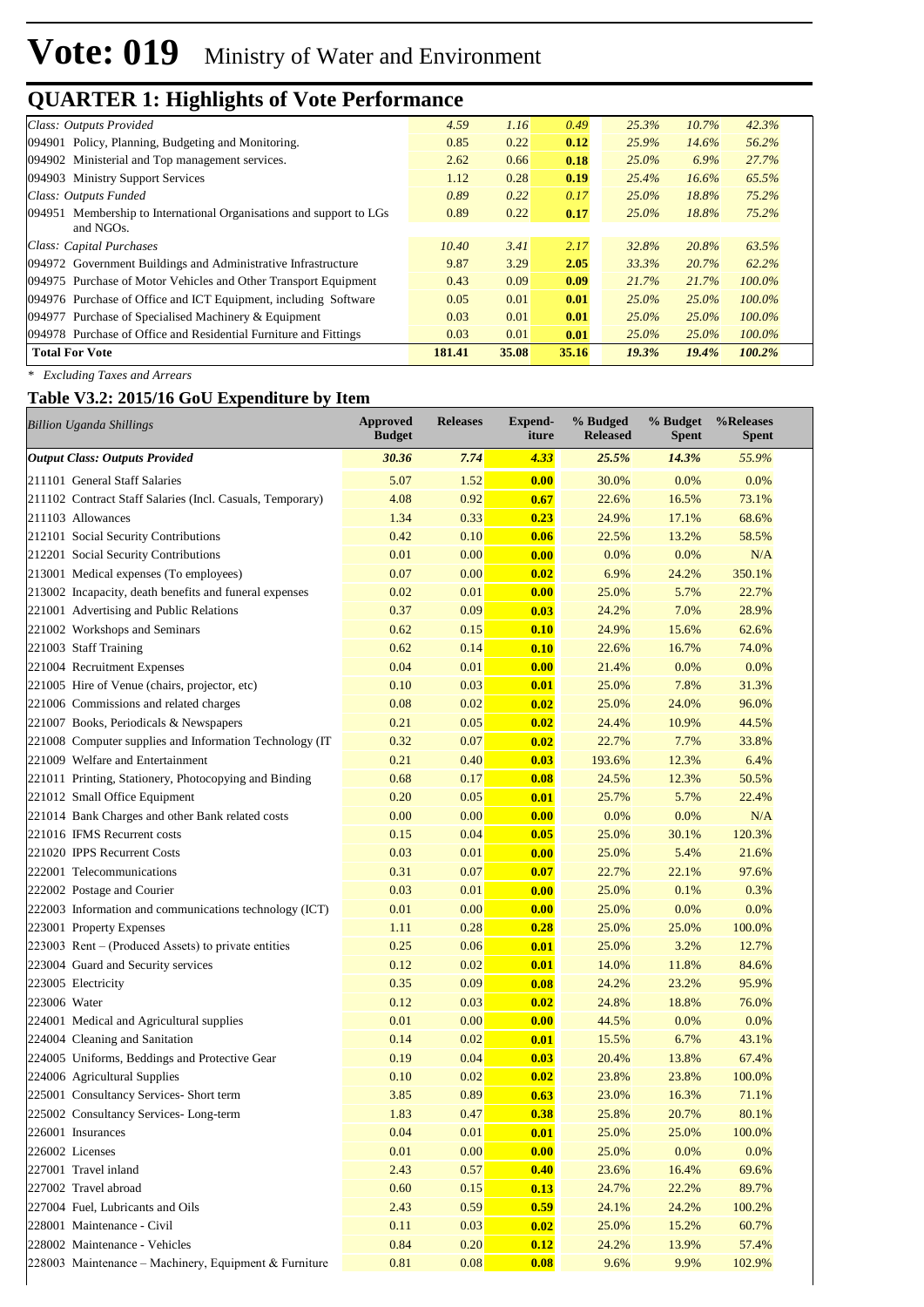| <b>Billion Uganda Shillings</b>                            | <b>Approved</b><br><b>Budget</b> | <b>Releases</b> | <b>Expend-</b><br>iture | % Budged<br><b>Released</b> | % Budget<br><b>Spent</b> | %Releases<br><b>Spent</b> |
|------------------------------------------------------------|----------------------------------|-----------------|-------------------------|-----------------------------|--------------------------|---------------------------|
| $ 228004 \text{ Maintenance} - Other$                      | 0.03                             | 0.01            | 0.00                    | 25.0%                       | 3.8%                     | 15.3%                     |
| 273102 Incapacity, death benefits and funeral expenses     | 0.01                             | 0.00            | 0.00                    | 25.0%                       | 0.0%                     | 0.0%                      |
| <b>Output Class: Outputs Funded</b>                        | 17.64                            | 5.07            | 3.96                    | 28.7%                       | 22.5%                    | 78.1%                     |
| 262101 Contributions to International Organisations (Curre | 0.52                             | 0.05            | 0.14                    | 10.5%                       | 27.5%                    | 261.1%                    |
| 263104 Transfers to other govt. Units (Current)            | 17.12                            | 5.02            | 3.82                    | 29.3%                       | 22.3%                    | 76.1%                     |
| <b>Output Class: Capital Purchases</b>                     | 136.95                           | 22.27           | 26.87                   | 16.3%                       | 19.6%                    | 120.7%                    |
| 231001 Non Residential buildings (Depreciation)            | 11.21                            | 3.42            | 2.08                    | 30.5%                       | 18.6%                    | 60.9%                     |
| 231002 Residential buildings (Depreciation)                | 0.32                             | 0.00            | 0.00                    | $0.0\%$                     | $0.0\%$                  | N/A                       |
| 231004 Transport equipment                                 | 0.60                             | 0.14            | 0.14                    | 22.6%                       | 22.6%                    | 100.0%                    |
| 231005 Machinery and equipment                             | 10.27                            | 0.80            | 0.66                    | 7.8%                        | 6.4%                     | 81.8%                     |
| 231006 Furniture and fittings (Depreciation)               | 0.24                             | 0.04            | 0.03                    | 17.9%                       | 12.4%                    | 69.7%                     |
| 231007 Other Fixed Assets (Depreciation)                   | 98.41                            | 16.70           | 23.26                   | 17.0%                       | 23.6%                    | 139.3%                    |
| 281502 Feasibility Studies for Capital Works               | 0.65                             | 0.16            | 0.02                    | 25.0%                       | 3.0%                     | 12.0%                     |
| 281503 Engineering and Design Studies & Plans for capital  | 0.80                             | 0.21            | 0.11                    | 26.1%                       | 13.3%                    | 51.1%                     |
| 281504 Monitoring, Supervision & Appraisal of capital wor  | 0.51                             | 0.11            | 0.07                    | 22.1%                       | 13.1%                    | 59.2%                     |
| 311101 Land                                                | 1.17                             | 0.19            | 0.04                    | 16.5%                       | 3.6%                     | 22.1%                     |
| 312104 Other Structures                                    | 7.19                             | 0.01            | 0.01                    | 0.2%                        | 0.2%                     | 100.0%                    |
| 312204 Taxes on Machinery, Furniture & Vehicles            | 3.53                             | 0.00            | 0.00                    | 0.0%                        | $0.0\%$                  | N/A                       |
| 312301 Cultivated Assets                                   | 2.05                             | 0.48            | 0.46                    | 23.5%                       | 22.5%                    | 96.0%                     |
| <b>Grand Total:</b>                                        | 184.95                           | 35.08           | 35.16                   | 19.0%                       | 19.0%                    | 100.2%                    |
| <b>Total Excluding Taxes and Arrears:</b>                  | 181.41                           | 35.08           | 35.16                   | 19.3%                       | 19.4%                    | 100.2%                    |

#### **Table V3.3: GoU Releases and Expenditure by Project and Programme\***

|                             | <b>Billion Uganda Shillings</b>                              | <b>Approved</b><br><b>Budget</b> | <b>Released</b> | <b>Spent</b> | $%$ GoU<br><b>Budget</b> | $%$ GoU<br>Budget | $%$ GoU<br>Releases |
|-----------------------------|--------------------------------------------------------------|----------------------------------|-----------------|--------------|--------------------------|-------------------|---------------------|
|                             |                                                              |                                  |                 |              | Released                 | <i>Spent</i>      | <i>Spent</i>        |
|                             | VF:0901 Rural Water Supply and Sanitation                    | 42.94                            | 6.45            | 6.17         | 15.0%                    | 14.4%             | 95.6%               |
| <b>Recurrent Programmes</b> |                                                              |                                  |                 |              |                          |                   |                     |
| 05                          | Rural Water Supply and Sanitation                            | 0.51                             | 0.35            | 0.01         | 68.9%                    | 1.9%              | 2.8%                |
| Development Projects        |                                                              |                                  |                 |              |                          |                   |                     |
|                             | 0158 School & Community Water-IDPs                           | 15.98                            | 4.30            | 2.87         | 26.9%                    | 17.9%             | 66.7%               |
| 0163                        | Support to RWS Project                                       | 25.94                            | 1.69            | 3.24         | 6.5%                     | 12.5%             | 192.0%              |
| 1191<br>Sub Reg             | Provision of Improved Water Sources for Returned IDPs-Acholi | 0.51                             | 0.11            | 0.05         | 22.1%                    | 10.1%             | 45.9%               |
|                             | VF:0902 Urban Water Supply and Sanitation                    | 55.89                            | 7.80            | 13.70        | 14.0%                    | 24.5%             | 175.7%              |
| <b>Recurrent Programmes</b> |                                                              |                                  |                 |              |                          |                   |                     |
| 04                          | Urban Water Supply & Sewerage                                | 0.41                             | 0.10            | 0.02         | 25.0%                    | 5.5%              | 22.1%               |
| Development Projects        |                                                              |                                  |                 |              |                          |                   |                     |
| 0124                        | <b>Energy for Rural Transformation</b>                       | 0.20                             | 0.01            | 0.01         | 6.9%                     | 6.9%              | 100.0%              |
| 0142                        | Mid-Western Towns Water and Sanitation                       | 0.00                             | 0.00            | 0.00         | N/A                      | N/A               | N/A                 |
| 0148                        | North Eastern - TWSP BADEA                                   | 0.00                             | 0.00            | 0.00         | N/A                      | N/A               | N/A                 |
| 0154                        | Small towns WSS Project ADB                                  | $0.00\,$                         | 0.00            | 0.00         | N/A                      | N/A               | N/A                 |
| 0160                        | South Western TWSP - Austria                                 | 0.00                             | 0.00            | 0.00         | N/A                      | N/A               | N/A                 |
| 0164                        | Support to small town WSP                                    | 4.04                             | 1.22            | 1.18         | 30.1%                    | 29.2%             | 96.8%               |
| 0168                        | Urban Water Reform                                           | 0.64                             | 0.06            | 0.04         | 10.0%                    | 6.8%              | 67.4%               |
| 0426                        | <b>KFW Support to NWSC</b>                                   | 0.00                             | 0.00            | 0.00         | N/A                      | N/A               | N/A                 |
| 1015                        | Gulu Town Water Supply                                       | 0.00                             | 0.00            | 0.00         | N/A                      | N/A               | N/A                 |
| 1074                        | Water and Sanitation Development Facility-North              | 1.57                             | 0.26            | 0.26         | 16.4%                    | 16.4%             | 100.0%              |
| 1075                        | Water and Sanitation Development Facility - East             | 1.48                             | 0.30            | 0.31         | 20.5%                    | 21.1%             | 103.2%              |
| 1130                        | WSDF central                                                 | 4.32                             | 1.24            | 1.24         | 28.6%                    | 28.8%             | 100.6%              |
| 1188                        | Protection of Lake Victoria-Kampala Sanitation Program       | 26.43                            | 0.01            | 6.62         | 0.0%                     |                   | 25.1%##########     |
| 1192<br>Project             | Lake Victoria Water and Sanitation (LVWATSAN)Phase II        | 3.85                             | 1.24            | 0.68         | 32.1%                    | 17.7%             | 55.0%               |
| 1193                        | Kampala Water Lake Victoria Water and Sanitation Project     | 7.37                             | 2.46            | 2.45         | 33.3%                    | 33.2%             | 99.7%               |
|                             | 1231b Water Management and Development Project               | 0.63                             | 0.15            | 0.12         | 23.8%                    | 19.3%             | 81.1%               |
|                             | 1231c Water Management and Development Project II            | 0.60                             | 0.13            | 0.11         | 21.6%                    | 17.8%             | 82.2%               |
| 1283                        | Water and Sanitation Development Facility-South Western      | 1.35                             | 0.29            | 0.33         | 21.4%                    | 24.2%             | 113.3%              |
| 1303                        | Investment Subsidy to NWSC                                   | 3.00                             | 0.33            | 0.32         | 11.1%                    | 10.7%             | 96.0%               |
|                             | VF:0903 Water for Production                                 | 31.97                            | 6.51            | 5.14         | 20.4%                    | 16.1%             | 79.0%               |
| <b>Recurrent Programmes</b> |                                                              |                                  |                 |              |                          |                   |                     |
| 13                          | Water for Production                                         | 0.32                             | 0.08            | 0.01         | 25.0%                    | 3.1%              | 12.6%               |
| <b>Development Projects</b> |                                                              |                                  |                 |              |                          |                   |                     |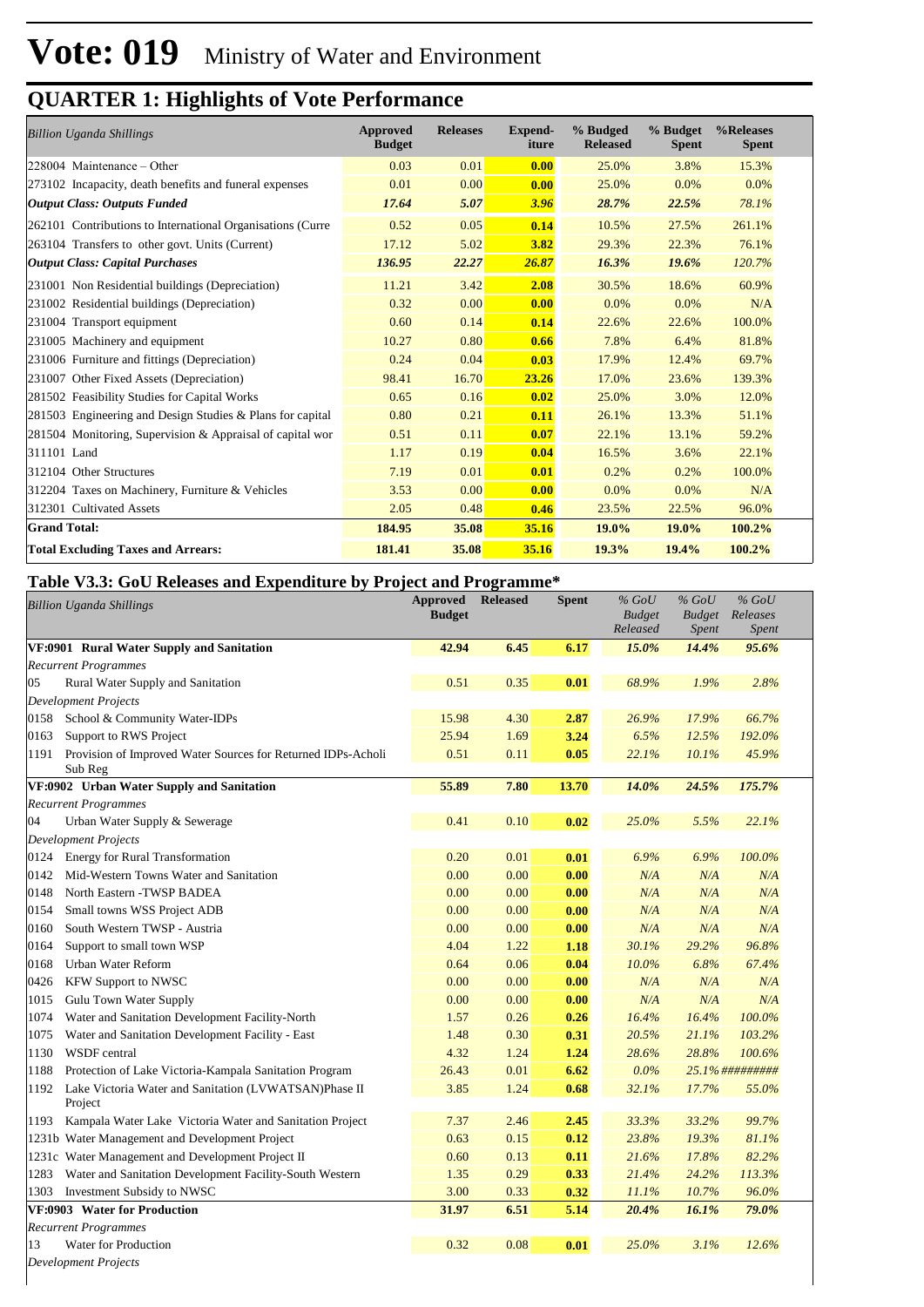| 0169   | Water for Production                                           | 31.65  | 6.43   | 5.13  | 20.3% | 16.2%        | 79.8%     |  |
|--------|----------------------------------------------------------------|--------|--------|-------|-------|--------------|-----------|--|
|        | VF:0904 Water Resources Management                             | 6.41   | 1.83   | 0.69  | 28.5% | 10.8%        | 37.8%     |  |
|        | <b>Recurrent Programmes</b>                                    |        |        |       |       |              |           |  |
| 10     | Water Resources M & A                                          | 0.41   | 0.10   | 0.01  | 25.0% | 1.6%         | 6.5%      |  |
| 11     | <b>Water Resources Regulation</b>                              | 0.28   | 0.07   | 0.01  | 25.0% | 2.2%         | 8.8%      |  |
| 12     | Water Quality Management                                       | 0.51   | 0.13   | 0.02  | 25.0% | 4.1%         | 16.4%     |  |
|        | <b>Development Projects</b>                                    |        |        |       |       |              |           |  |
|        | 0137 Lake Victoria Envirn Mgt Project                          | 0.62   | 0.13   | 0.13  | 21.0% | <b>21.0%</b> | 100.0%    |  |
| 0143   | Mit. Of Lake Kyoga Floods                                      | 0.00   | 0.00   | 0.00  | N/A   | N/A          | N/A       |  |
| 0149   | Operational Water Res. Mgt NBI                                 | 0.48   | 0.11   | 0.06  | 22.8% | 11.5%        | 50.5%     |  |
| 0165   | Support to WRM                                                 | 2.86   | 1.03   | 0.39  | 35.9% | 13.6%        | 37.8%     |  |
| 1021   | Mapping of Ground Water Resurces in Uganda                     | 0.14   | 0.03   | 0.02  | 25.0% | 12.2%        | 49.0%     |  |
|        | 1231a Water Management and Development Project                 | 0.62   | 0.10   | 0.07  | 16.5% | 10.7%        | 65.1%     |  |
|        | 1302 Support for Hydro-Power Devt and Operations on River Nile | 0.50   | 0.13   | 0.00  | 25.0% | $0.0\%$      | 0.0%      |  |
|        | VF:0905 Natural Resources Management                           | 22.69  | 6.68   | 6.09  | 29.4% | 26.8%        | 91.1%     |  |
|        | <b>Recurrent Programmes</b>                                    |        |        |       |       |              |           |  |
| 14     | <b>Environment Support Services</b>                            | 0.23   | 0.06   | 0.01  | 25.0% | 2.7%         | 10.8%     |  |
| 15     | <b>Forestry Support Services</b>                               | 0.59   | 0.15   | 0.02  | 25.0% | 4.2%         | 16.7%     |  |
| 16     | <b>Wetland Management Services</b>                             | 0.35   | 0.09   | 0.01  | 25.0% | 2.7%         | 10.9%     |  |
|        | <b>Development Projects</b>                                    |        |        |       |       |              |           |  |
|        | 0146 National Wetland Project Phase III                        | 2.59   | 0.60   | 0.45  | 23.1% | 17.5%        | 75.8%     |  |
| 0152   | Reducing Biodiversity Loss at Cross Border Points              | 0.00   | 0.00   | 0.00  | N/A   | N/A          | N/A       |  |
| 0947   | FIEFOC - Farm Income Project                                   | 17.21  | 5.38   | 5.23  | 31.3% | 30.4%        | 97.3%     |  |
| 1189   | Sawlog Production Grant Scheme Project                         | 0.88   | 0.21   | 0.22  | 23.6% | 24.9%        | 105.7%    |  |
| 1301   | The National REDD-Plus Project                                 | 0.85   | 0.21   | 0.14  | 24.2% | 16.4%        | 67.7%     |  |
|        | VF:0906 Weather, Climate and Climate Change                    | 5.63   | 1.02   | 0.55  | 18.0% | 9.7%         | 53.9%     |  |
|        | <b>Recurrent Programmes</b>                                    |        |        |       |       |              |           |  |
| 07     | Meteorology                                                    | 1.17   | 0.29   | 0.01  | 25.2% | 1.1%         | 4.3%      |  |
|        | <b>Development Projects</b>                                    |        |        |       |       |              |           |  |
|        | 0140 Meteorological Support for PMA                            | 3.66   | 0.52   | 0.38  | 14.3% | 10.4%        | 72.6%     |  |
| 1102   | Climate Change Project                                         | 0.80   | 0.20   | 0.15  | 24.7% | 19.2%        | 78.0%     |  |
|        | VF:0949 Policy, Planning and Support Services                  | 15.88  | 4.79   | 2.82  | 30.2% | 17.8%        | 58.9%     |  |
|        | <b>Recurrent Programmes</b>                                    |        |        |       |       |              |           |  |
| 01     | Finance and Administration                                     | 2.58   | 0.64   | 0.25  | 25.0% | 9.7%         | 38.8%     |  |
| 08     | Office of Director DWD                                         | 0.21   | 0.05   | 0.03  | 25.0% | 14.9%        | 59.5%     |  |
| 09     | Planning                                                       | 0.98   | 0.25   | 0.12  | 25.0% | 12.1%        | 48.5%     |  |
| 17     | Office of Director DWRM                                        | 0.11   | 0.03   | 0.00  | 25.0% | 4.5%         | 18.0%     |  |
| 18     | Office of the Director DEA                                     | 0.10   | 0.02   | 0.01  | 25.0% | 6.1%         | 24.2%     |  |
| 19     | <b>Internal Audit</b>                                          | 0.13   | 0.03   | 0.02  | 25.0% | 12.3%        | 49.0%     |  |
| $20\,$ | Nabyeya Forestry College                                       | 0.32   | 0.08   | 0.04  | 25.0% | 11.6%        | 46.4%     |  |
|        | <b>Development Projects</b>                                    |        |        |       |       |              |           |  |
| 0151   | Policy and Management Support                                  | 10.17  | $3.29$ | 1.98  | 32.4% | 19.5%        | 60.2%     |  |
| 0162   | Support to PQAD                                                | 0.00   | 0.00   | 0.00  | N/A   | N/A          | $N\!/\!A$ |  |
| 1190   | Support to Nabyeya Forestry College Project                    | 0.84   | 0.26   | 0.26  | 30.7% | 30.7%        | $100.0\%$ |  |
|        | 1231d Water Management and Development Project                 | 0.44   | 0.13   | 0.12  | 30.3% | 27.3%        | 90.2%     |  |
|        | <b>Total For Vote</b>                                          | 181.41 | 35.08  | 35.16 | 19.3% | 19.4%        | 100.2%    |  |

*\* Excluding Taxes and Arrears*

#### **Table V3.4: Donor Releases and Expenditure by Project and Programme\***

| <b>Billion Uganda Shillings</b>                                      | Approved<br><b>Budget</b> | <b>Released</b> | <b>Spent</b> | $%$ GoU<br><b>Budget</b> | $%$ GoU<br><b>Budget</b> | $%$ GoU<br>Releases |  |
|----------------------------------------------------------------------|---------------------------|-----------------|--------------|--------------------------|--------------------------|---------------------|--|
|                                                                      |                           |                 |              | Released                 | <i>Spent</i>             | <i>Spent</i>        |  |
| VF:0901 Rural Water Supply and Sanitation                            | 29.56                     | 0.00            | 0.00         | $0.0\%$                  | $0.0\%$                  | N/A                 |  |
| <b>Development Projects</b>                                          |                           |                 |              |                          |                          |                     |  |
| Support to RWS Project<br>0163                                       | 3.56                      | 0.00            | 0.00         | $0.0\%$                  | $0.0\%$                  | N/A                 |  |
| Provision of Improved Water Sources for Returned IDPs-Acholi<br>1191 | 26.00                     | 0.00            | 0.00         | $0.0\%$                  | $0.0\%$                  | N/A                 |  |
| Sub Reg                                                              |                           |                 |              |                          |                          |                     |  |
| VF:0902 Urban Water Supply and Sanitation                            | 94.81                     | 10.60           | 10.69        | 11.2%                    | 11.3%                    | 100.8%              |  |
| Development Projects                                                 |                           |                 |              |                          |                          |                     |  |
| <b>Energy for Rural Transformation</b><br>0124                       | 2.29                      | 0.00            | 0.00         | $0.0\%$                  | $0.0\%$                  | N/A                 |  |
| Support to small town WSP<br>0164                                    | 1.23                      | 0.00            | 0.00         | $0.0\%$                  | $0.0\%$                  | N/A                 |  |
| Urban Water Reform<br>0168                                           | 1.49                      | 0.00            | 0.00         | $0.0\%$                  | $0.0\%$                  | N/A                 |  |
| 1074<br>Water and Sanitation Development Facility-North              | 15.54                     | 5.09            | 4.92         | 32.8%                    | 31.7%                    | 96.7%               |  |
| Water and Sanitation Development Facility - East<br>1075             | 9.15                      | 0.00            | 0.00         | $0.0\%$                  | $0.0\%$                  | N/A                 |  |
| 1130<br>WSDF central                                                 | 15.58                     | 0.00            | 0.00         | $0.0\%$                  | $0.0\%$                  | N/A                 |  |
| 1188<br>Protection of Lake Victoria-Kampala Sanitation Program       | 12.58                     | 0.00            | 0.00         | $0.0\%$                  | $0.0\%$                  | N/A                 |  |